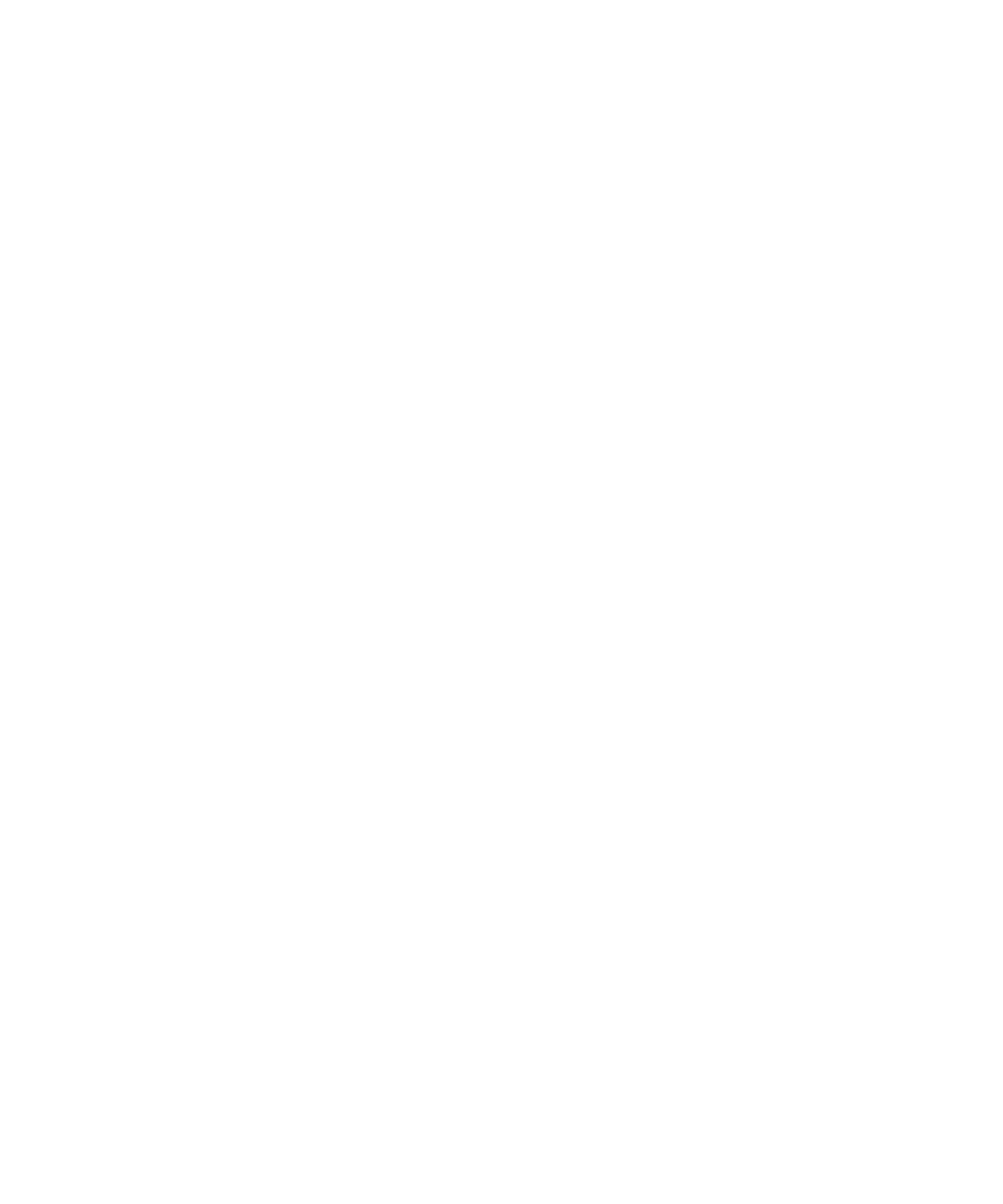# *Telelogic DOORS Telelogic DOORS API Manual Release 9.1*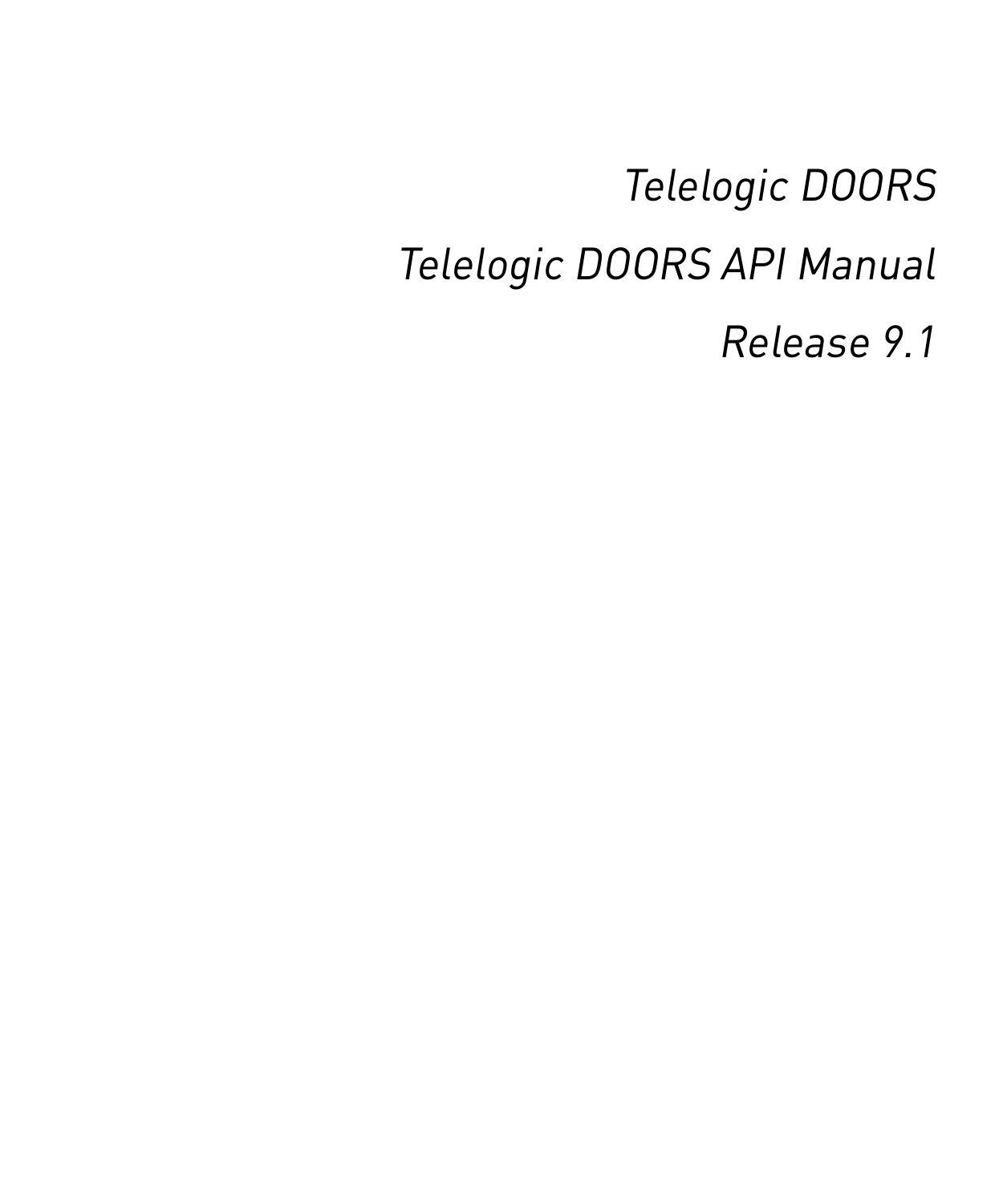Before using this information, be sure to read the general information under the ["Notices" chapter on page 57.](#page-64-0)

This edition applies to **VERSION 9.1**, **Telelogic DOORS** and to all subsequent releases and modifications until otherwise indicated in new editions.

#### © **Copyright IBM Corporation 1993, 2008**

US Government Users Restricted Rights—Use, duplication or disclosure restricted by GSA ADP Schedule Contract with IBM Corp.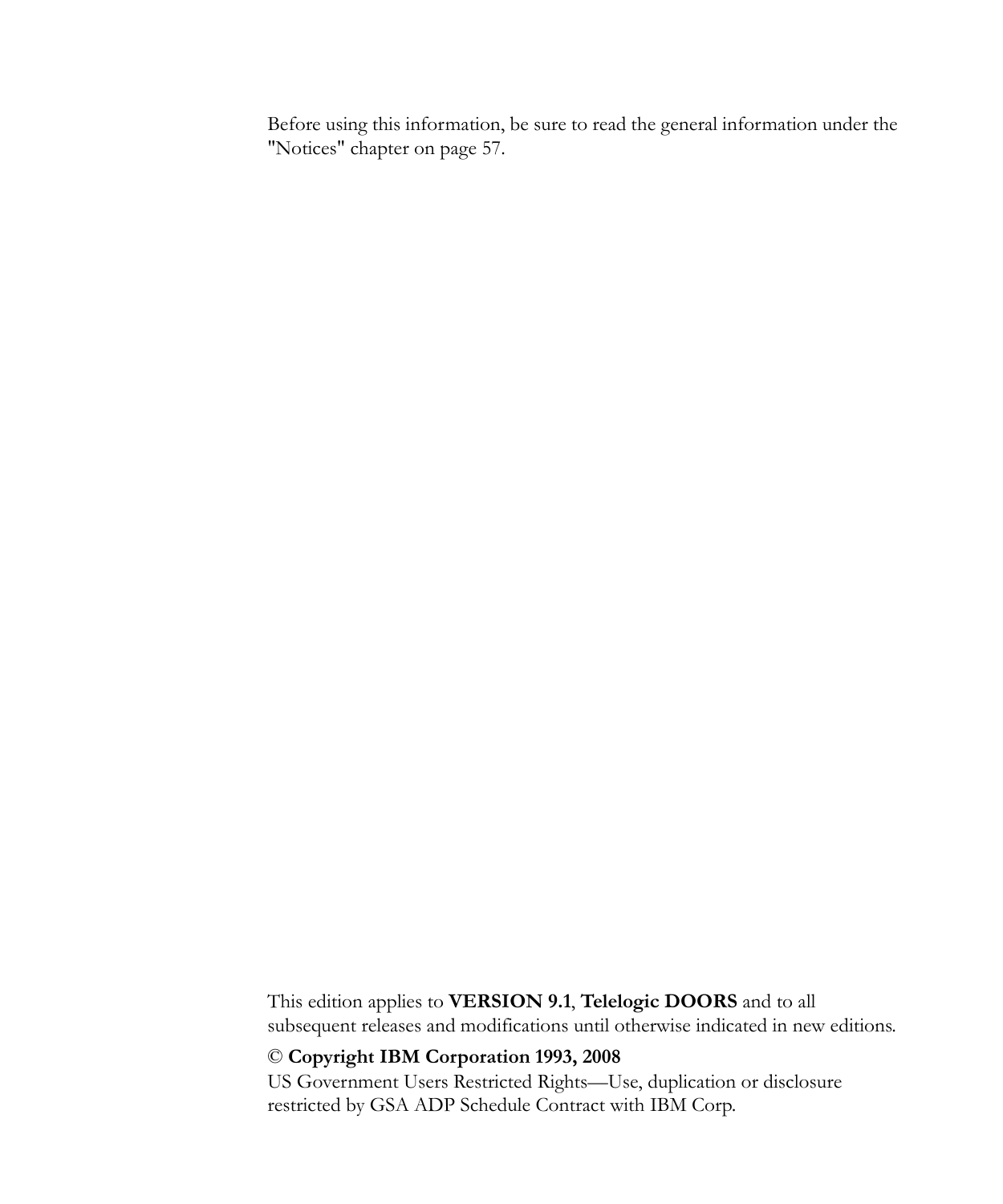## Table of contents

| <b>Chapter 1: About this manual</b> | 1 |
|-------------------------------------|---|
|                                     |   |
|                                     |   |
|                                     |   |
| <b>Chapter 2: Introduction</b>      | 5 |
|                                     |   |
|                                     |   |
|                                     |   |
| <b>Chapter 3: The DOORS C API</b>   | 7 |
|                                     |   |
|                                     |   |
|                                     |   |
|                                     |   |
|                                     |   |
|                                     |   |
|                                     |   |
|                                     |   |
|                                     |   |
|                                     |   |
|                                     |   |
|                                     |   |
|                                     |   |
|                                     |   |
|                                     |   |
|                                     |   |
|                                     |   |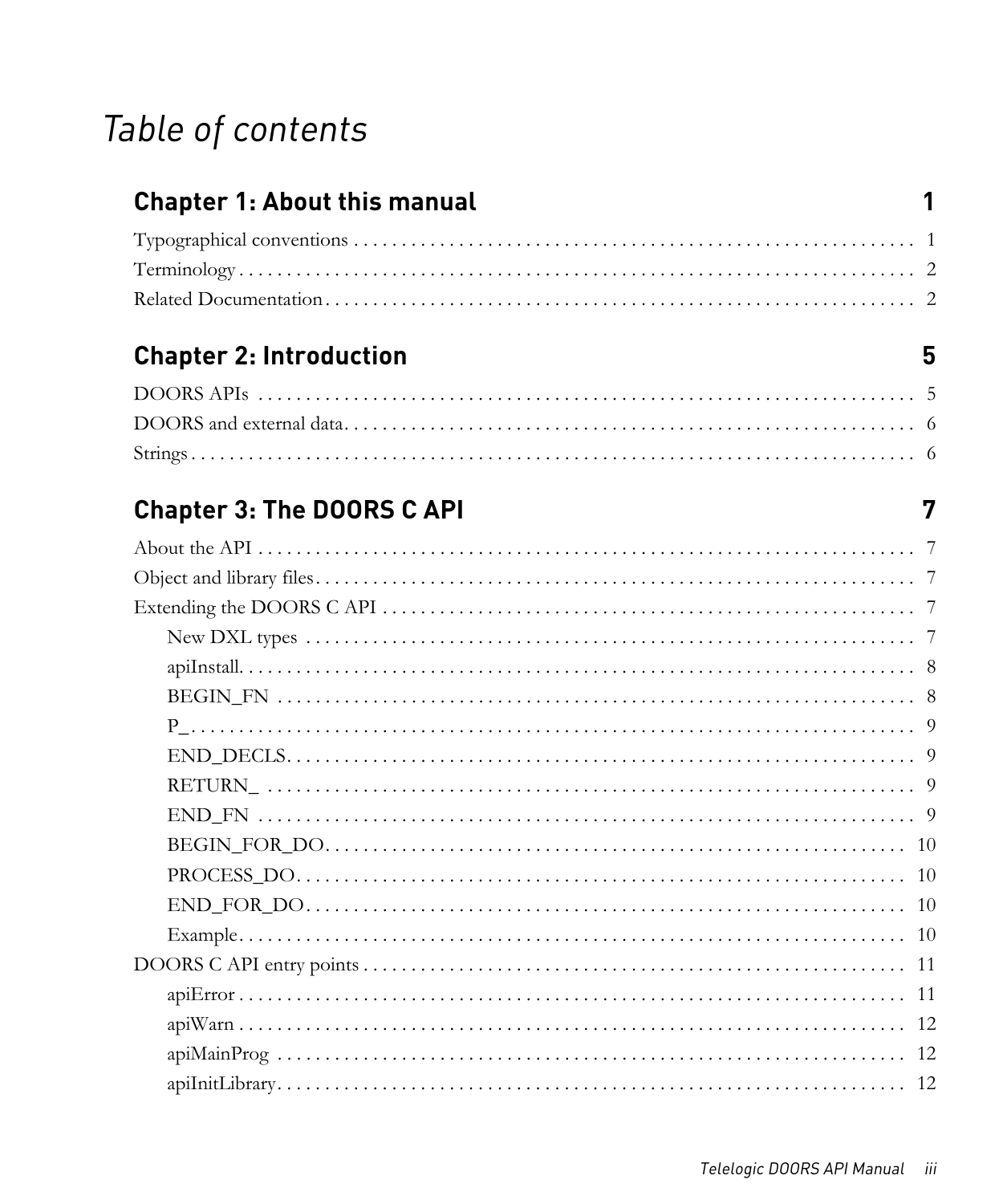## **Chapter 4: Using the DXL server**

17

21

## **Chapter 5: DXL API integration features**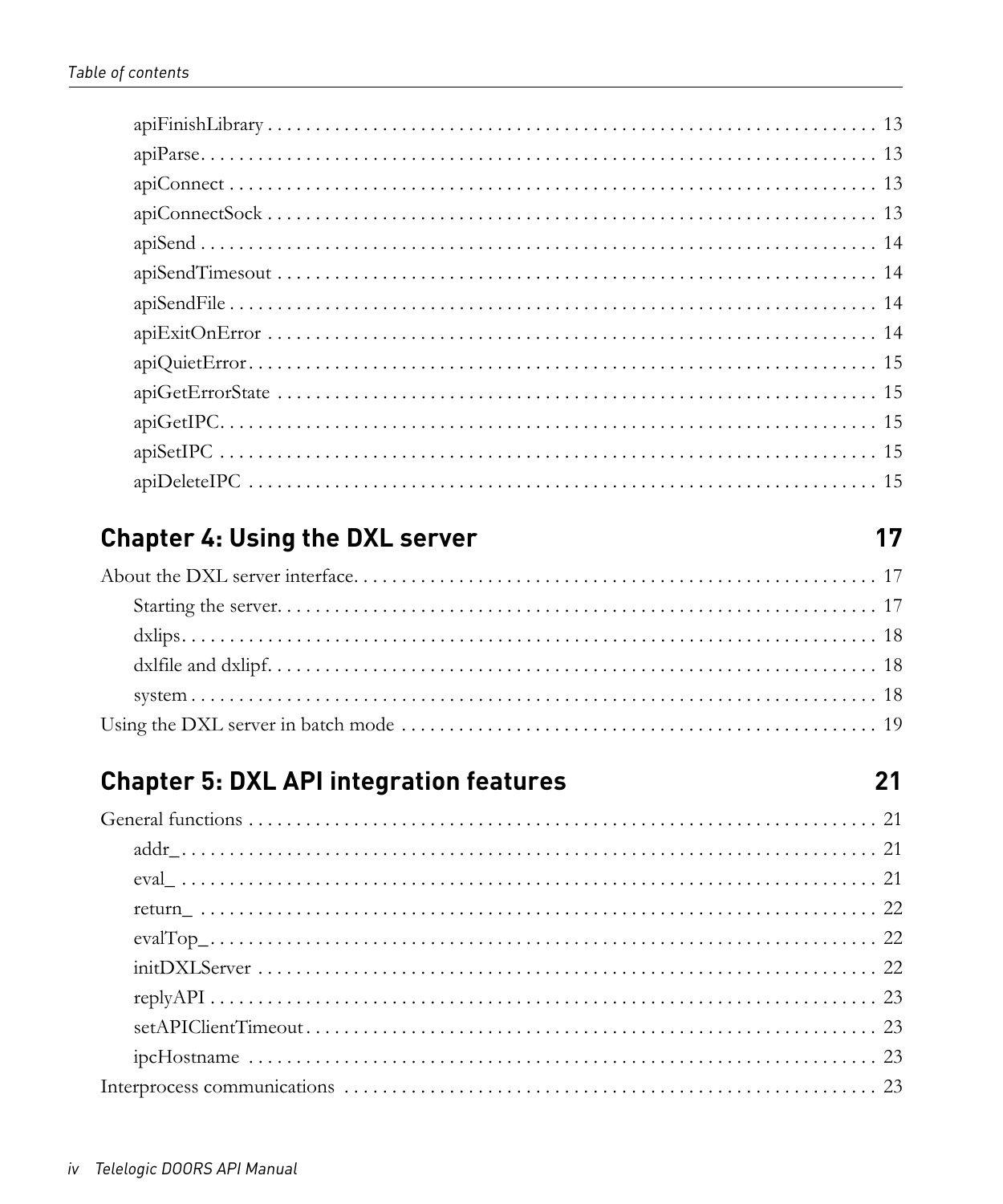| $accept$ $24$ |  |
|---------------|--|
|               |  |
|               |  |
|               |  |
|               |  |
|               |  |

## **[Chapter 6: Interactive interfacing with a complex external tool 27](#page-34-0)**

## **[Chapter 7: Contacting support 53](#page-60-0)**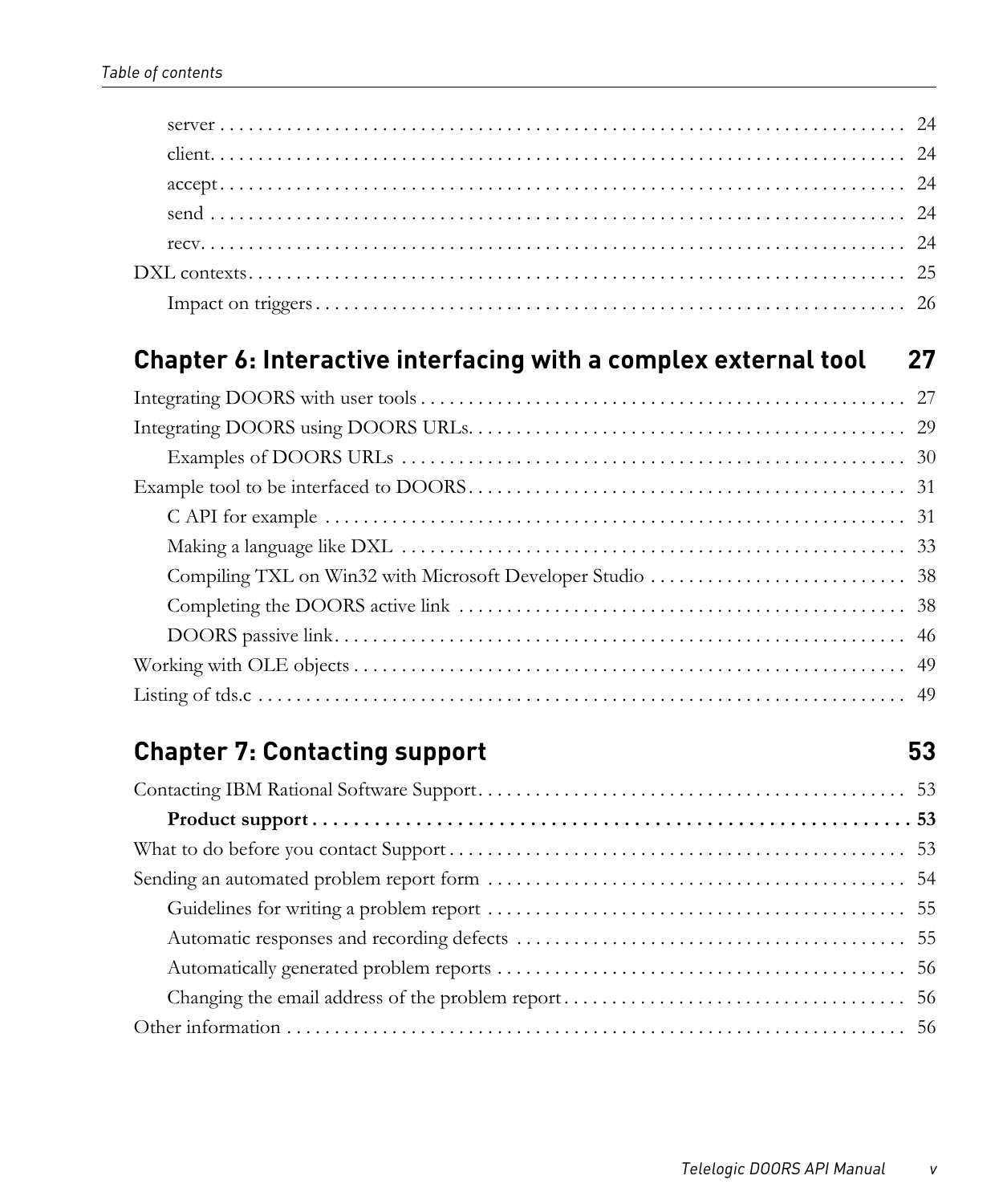## **[Chapter 8: Notices 57](#page-64-1)** [Trademarks . . . . . . . . . . . . . . . . . . . . . . . . . . . . . . . . . . . . . . . . . . . . . . . . . . . . . . . . . . . . . . . . . . . . . . . 59](#page-66-0)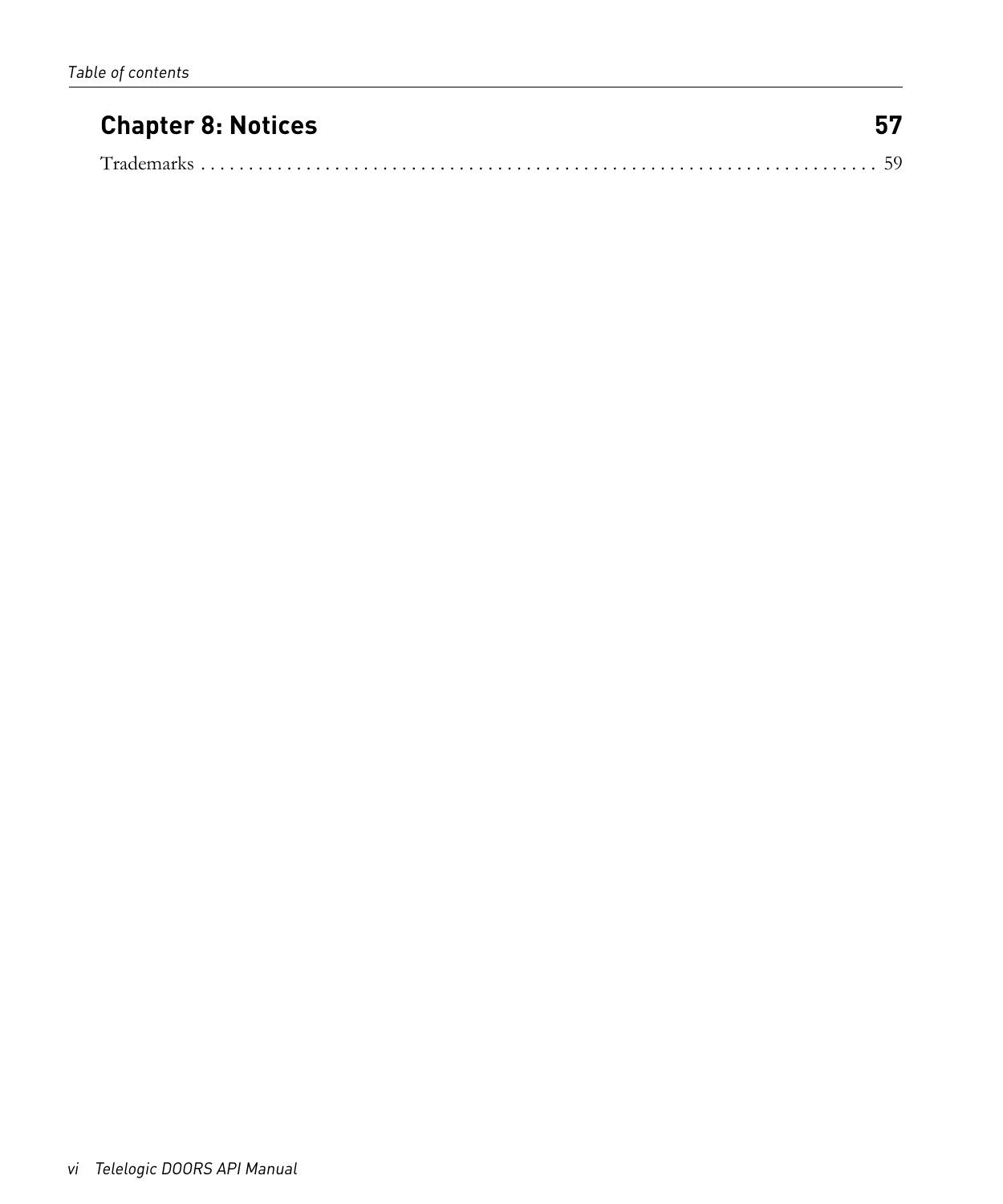## *1 About this manual*

<span id="page-8-0"></span>Welcome to Telelogic<sup>®</sup> DOORS<sup>®</sup> 9.1, a powerful tool that helps you to capture, track and manage your user requirements.

This manual describes how to integrate Telelogic DOORS (DOORS) with other applications. It describes how you can create links between DOORS and external tools; it focuses on the overall strategy for creating tool interfaces.

This manual assumes that you know how to program in C and DXL (DOORS eXtension Language).

## <span id="page-8-1"></span>**Typographical conventions**

The following typographical conventions are used in this manual:

| <b>Typeface or</b><br>Symbol | <b>Meaning</b>                                                                                                            |
|------------------------------|---------------------------------------------------------------------------------------------------------------------------|
| <b>Bold</b>                  | Important items, and items that you can select, including<br>buttons and menus. For example: Click Yes to continue.       |
| <i>Italics</i>               | Book titles                                                                                                               |
| Courier                      | Commands, files, and directories; computer output. For<br>example: Edit your .properties file.                            |
|                              | A menu choice. For example: Select File > Open. This means<br>select the File menu, then select the Open command from it. |

Each function or macro is first introduced by name, followed by a declaration or the syntax, and a short description of the operation it performs. These are supplemented by brief examples where appropriate.

In declarations and syntax, parentheses (()) are literal language elements, square brackets ([]) enclose optional items; braces ({}) enclose alternatives, which are separated by pipe symbols (|); and ellipsis (...) indicate that arguments can be repeated. Where square brackets or pipe symbols form part of the syntax they are shown in bold.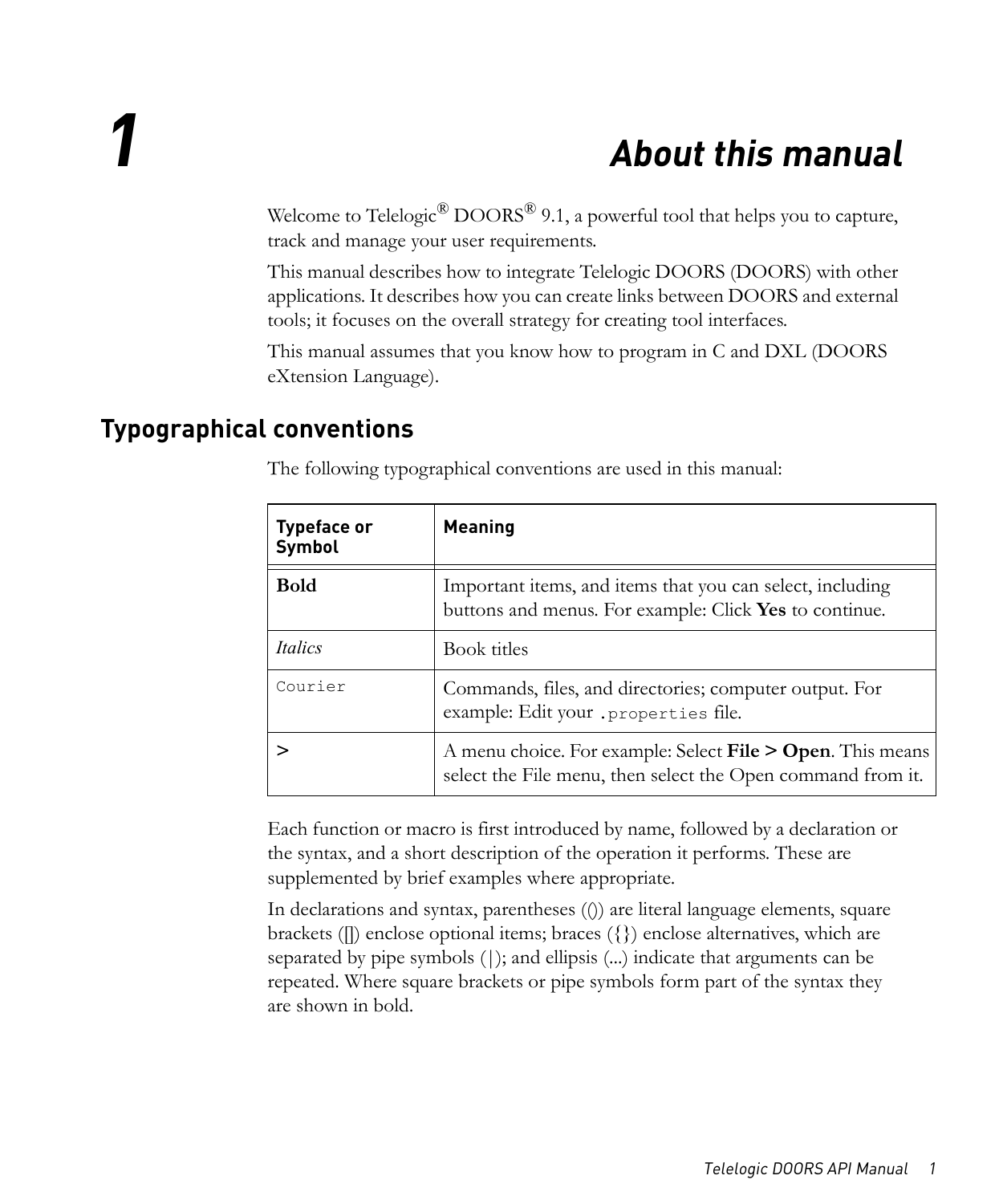## <span id="page-9-0"></span>**Terminology**

| Term              | <b>Description</b>                                                                                                                                                                                                                                                                                                                                                                                                                                                               |
|-------------------|----------------------------------------------------------------------------------------------------------------------------------------------------------------------------------------------------------------------------------------------------------------------------------------------------------------------------------------------------------------------------------------------------------------------------------------------------------------------------------|
| API               | Application Programming Interface. Normally a set of<br>functions and data structure declarations provided by an<br>application program as a means of making its facilities and<br>data available to other programs. In the context of DOORS,<br>DXL can often be used to do the tasks for which other tools<br>would need an object library type interface. For tighter<br>integration, DOORS also supplies a C-based API to create a<br>DXL like layer around the target tool. |
| <b>DOORS CAPI</b> | An API written in C which enables a C program to make its<br>own DXL like language or communicate with DOORS using<br>TPC                                                                                                                                                                                                                                                                                                                                                        |
| DXL               | <b>DOORS</b> eXtension Language                                                                                                                                                                                                                                                                                                                                                                                                                                                  |
| <b>IPC</b>        | Inter Process Communication. A system of message passing<br>between processes, such as between DOORS and a CASE<br>tool.                                                                                                                                                                                                                                                                                                                                                         |
| <b>TDS</b>        | Toy Database Server; An example C-based API provided to<br>illustrate the use of the DOORS C API in linking external<br>tools to DOORS.                                                                                                                                                                                                                                                                                                                                          |

The following terminology is used in this manual:

## <span id="page-9-1"></span>**Related Documentation**

The following table describes where to find information in the documentation set:

| For information on                  | <b>See</b>                                       |
|-------------------------------------|--------------------------------------------------|
| What's new in version 9.1 of DOORS  | The Telelogic DOORS readme file                  |
| How to install DOORS                | Telelogic DOORS Installation Guide               |
| How to set up licenses to use DOORS | Telelogic Lifecycle Solutions Licensing<br>Guide |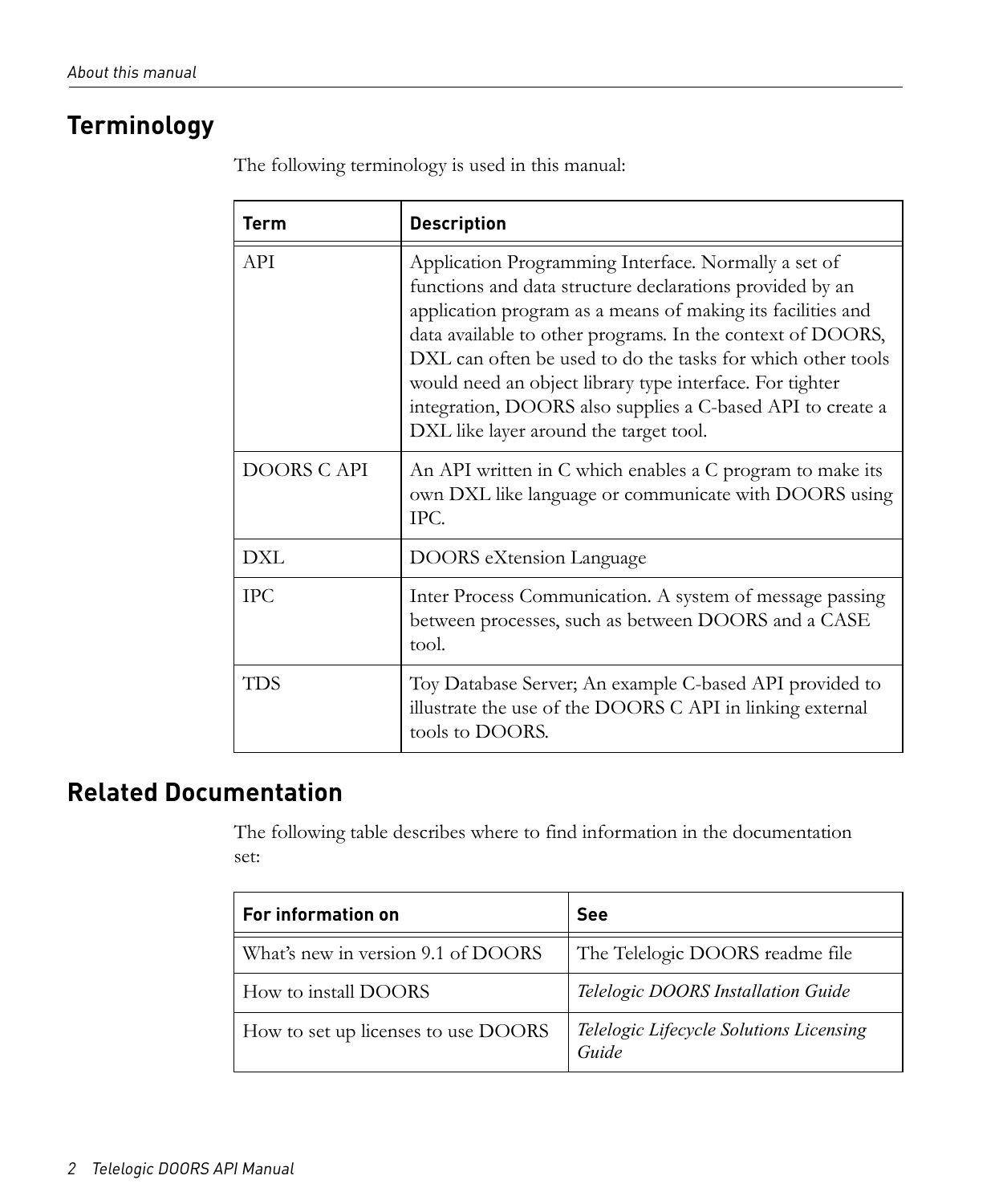| For information on                                | See                                                           |
|---------------------------------------------------|---------------------------------------------------------------|
| How to use DOORS                                  | Getting Started with Telelogic DOORS<br>Using Telelogic DOORS |
| How to write requirements                         | Get it Right the First Time                                   |
| How to set up and manage DOORS                    | Managing Telelogic DOORS                                      |
| The DXL programming language                      | DXL Reference Manual                                          |
| How to integrate DOORS with other<br>applications | Telelogic DOORS API Manual                                    |

You'll find PDF versions of these manuals on:

- The Telelogic Lifecycle Solutions DVD
- The support website at https://support.telelogic.com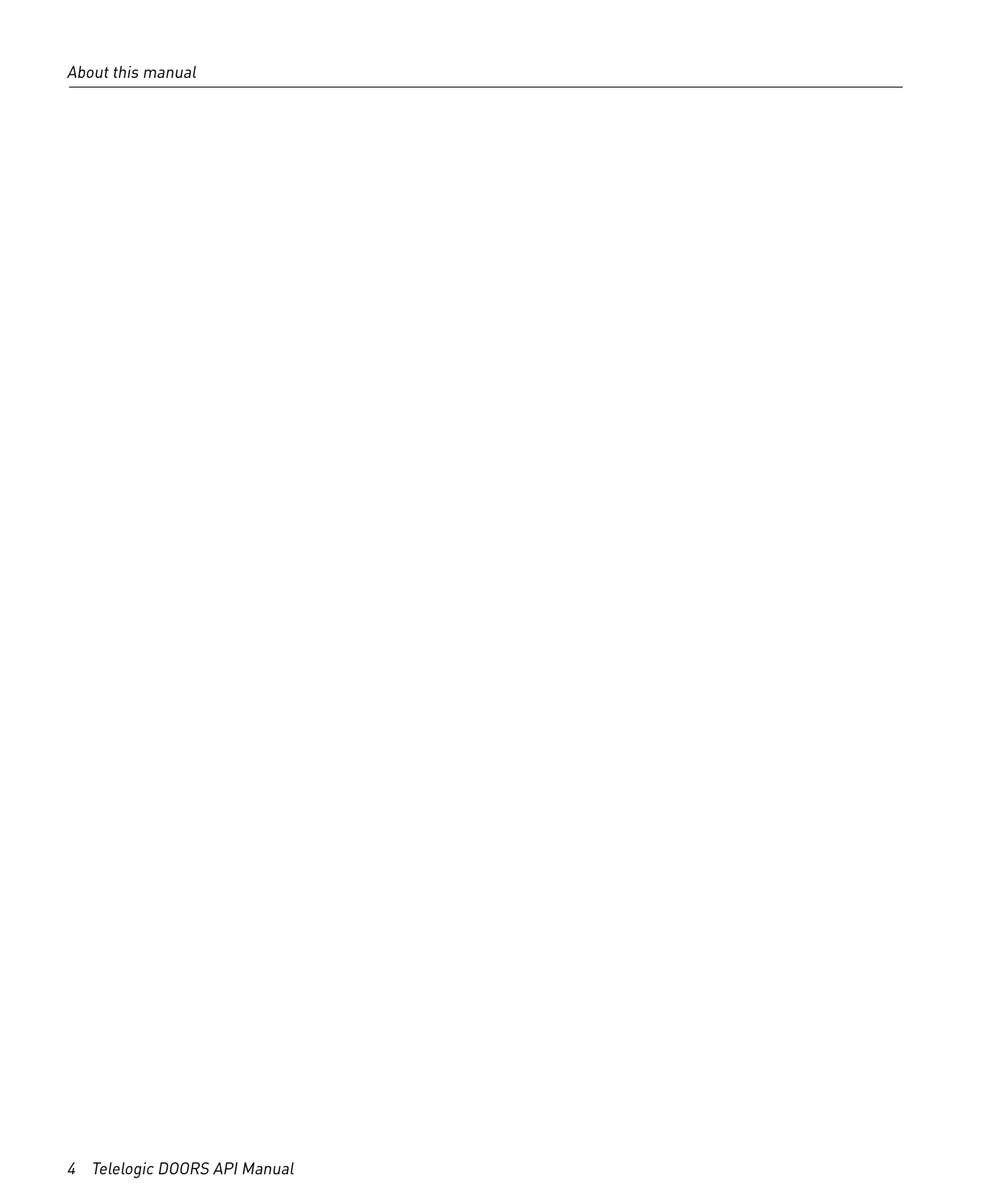# <span id="page-12-0"></span>*2 Introduction*

This chapter outlines how DXL can be used to link DOORS with external tools. It contains the following topics:

- [DOORS APIs](#page-12-1)
- [DOORS and external data](#page-13-0)
- **[Strings](#page-13-1)**

## <span id="page-12-1"></span>**DOORS APIs**

DOORS provides application programming interfaces (APIs) for extending capability, customizing, and linking to other tools. The main interface is the DOORS eXtension Language (DXL).

DXL provides a comprehensive set of facilities for making links between DOORS and external applications, such as CASE tools or configuration management databases. Links can range from simple file format import or export, through to complex manipulations of externally managed data using interprocess communication (IPC). For example:

- DXL can be used to convert DOORS data into the file format accepted by a user's word processor.
- A two way interactive link can be established between a set of DOORS requirements and their realization in a CASE tool database.

The DOORS C API supports multi-platform tool integrations requiring IPC. It also supports the creation of languages like DXL for the tool being linked to.

For integrations that are to run only on Windows<sup>®</sup> platforms, DXL supports OLE automation, both as a client and a server application.

File format import or export can be accomplished with a moderate level of programming experience. The DXL server can be used by anyone able to understand simple DXL commands. OLE automation can be used by those with moderate knowledge of DXL and Visual Basic. Complex tool linkage requires both competence in the interfacing facilities provided by the target system and an understanding of the facilities of the DOORS C API.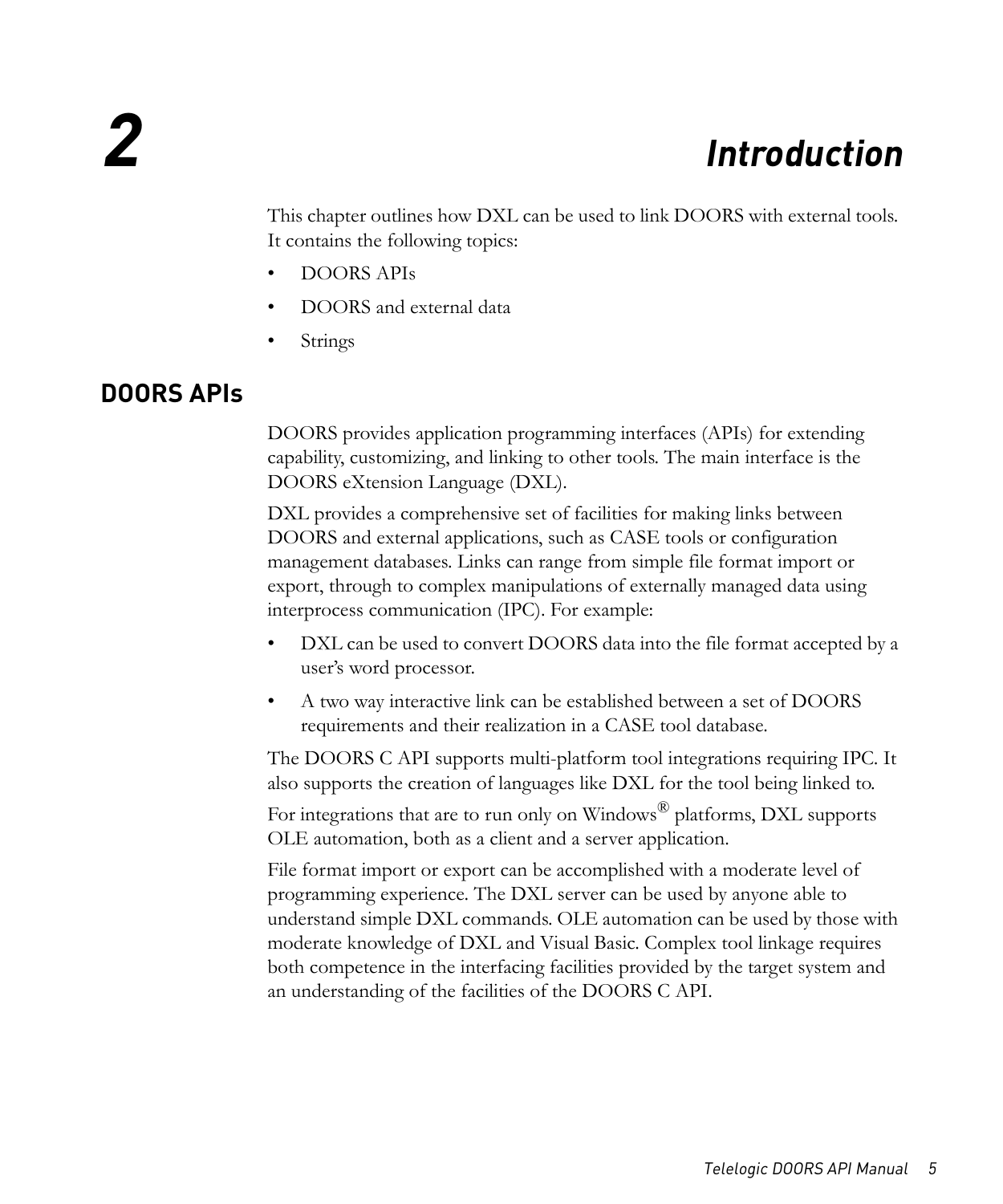## <span id="page-13-0"></span>**DOORS and external data**

DOORS can read and write several commonly used file formats, for example, FrameMaker and Rich Text Format (RTF). However, it is impossible to anticipate and support every file format that might be used.

Therefore, the facilities DOORS uses for file import and export are available to the user; you access them through DXL.

Importing and exporting files is a task whose complexity depends on the complexity of the input format to be parsed. If you already have a parser, you can extend its capability using the techniques described in ["Using the DXL server,"](#page-24-3)  [on page 17](#page-24-3) and ["Interactive interfacing with a complex external tool," on page](#page-34-2)  [27](#page-34-2).

When developing translation programs, you can use the DOORS source code as a starting point. The code is in:

\$DOORSHOME/lib/dxl/standard/import

and

\$DOORSHOME/lib/dxl/standard/export

## <span id="page-13-1"></span>**Strings**

An important aspect of building a successful DXL application, such as an importer, is string handling. DOORS has an internal data structure, called the string table, which stores single copies of ASCII strings used in DOORS. Any string created by a DXL program resides in the string table for the duration of the current DOORS session. You should therefore avoid constructs like:

```
line = line ch ""
```
where line is a string being constructed out of individual characters ch. This is a very inefficient construct because every temporary value stored in line is made persistent in the string table.

Instead of concatenating characters into a string variable, you should use the Buffer data type because buffers do not consume string table space, for example:

```
Buffer Buf
Buf += ch
```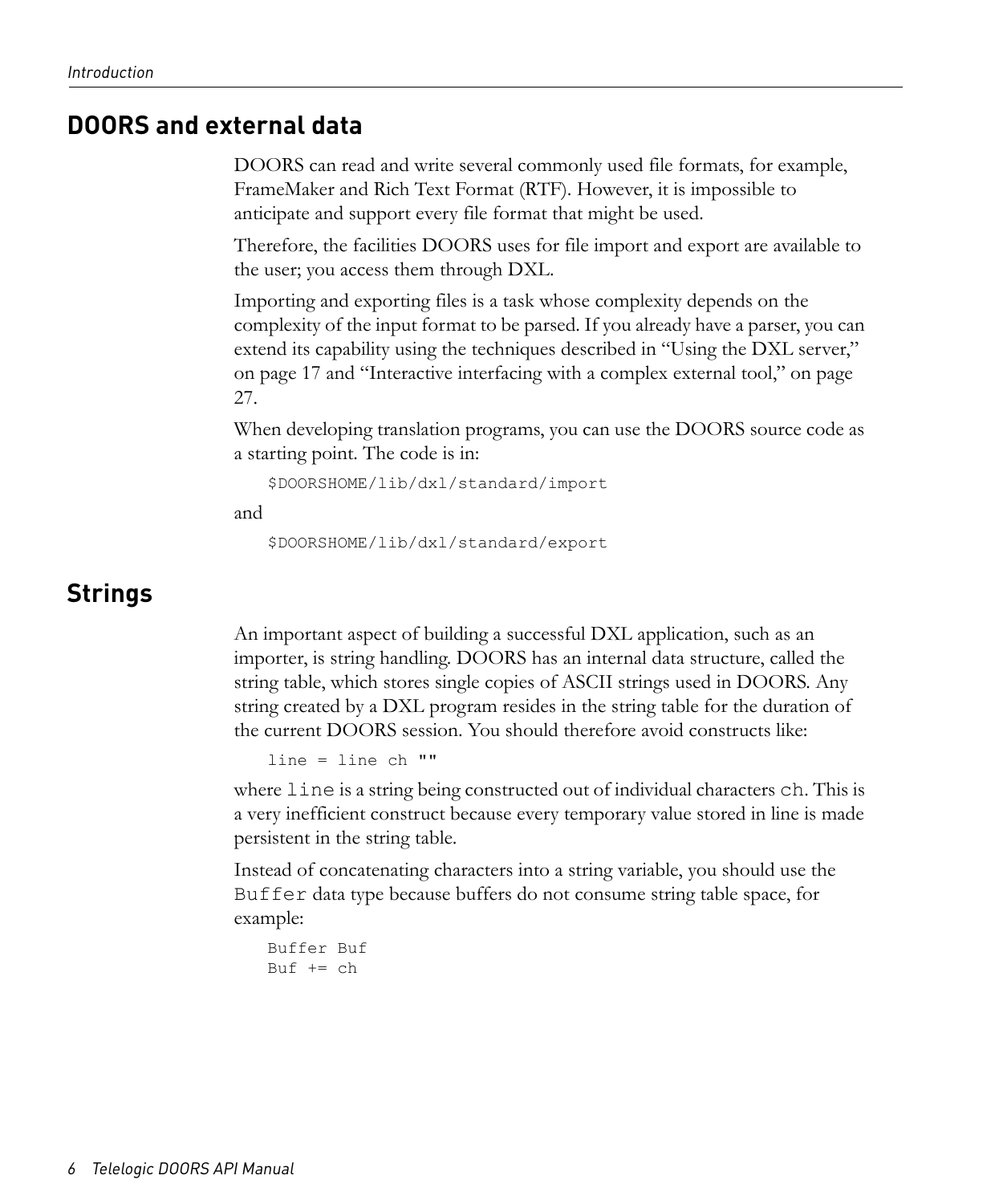## <span id="page-14-5"></span>*3 The DOORS C API*

<span id="page-14-0"></span>This chapter describes the DOORS C API. A series of macros and functions allow you to perform integration tasks like those in this manual. Refer also, to the file \$DOORSHOME/include/doors/ api.h.

This chapter contains the following topics:

- [About the API](#page-14-1)
- [Object and library files](#page-14-2)
- [Extending the DOORS C API](#page-14-3)
- [DOORS C API entry points](#page-18-0)

## <span id="page-14-1"></span>**About the API**

The DOORS C API allows you to create a language like DXL around an existing tool. It also provides the inter-process communication facilities needed to establish a link with DOORS.

## <span id="page-14-2"></span>**Object and library files**

The UNIX $^{\circledR}$  object file for the DOORS C API is in \$DOORSHOME/lib/api.o.

The following library files are necessary on Win32 platforms:

\$DOORSHOME/bin/dxlapi.dll \$DOORSHOME/bin/dxlapi.lib

The .lib file is required by the client C application at link time, while the .dll file must be on the path of the client application at run time.

## <span id="page-14-3"></span>**Extending the DOORS C API**

This section defines the macros used to extend the DOORS C API interpreter with new functions and data types to create a language like DXL.

#### <span id="page-14-4"></span>*New DXL types*

When you extend the core DXL language with new operations, you often need new data types which can be passed to the C functions that implement the operations on them. You define new data types using the struct facility, for example:

```
struct Table {}
```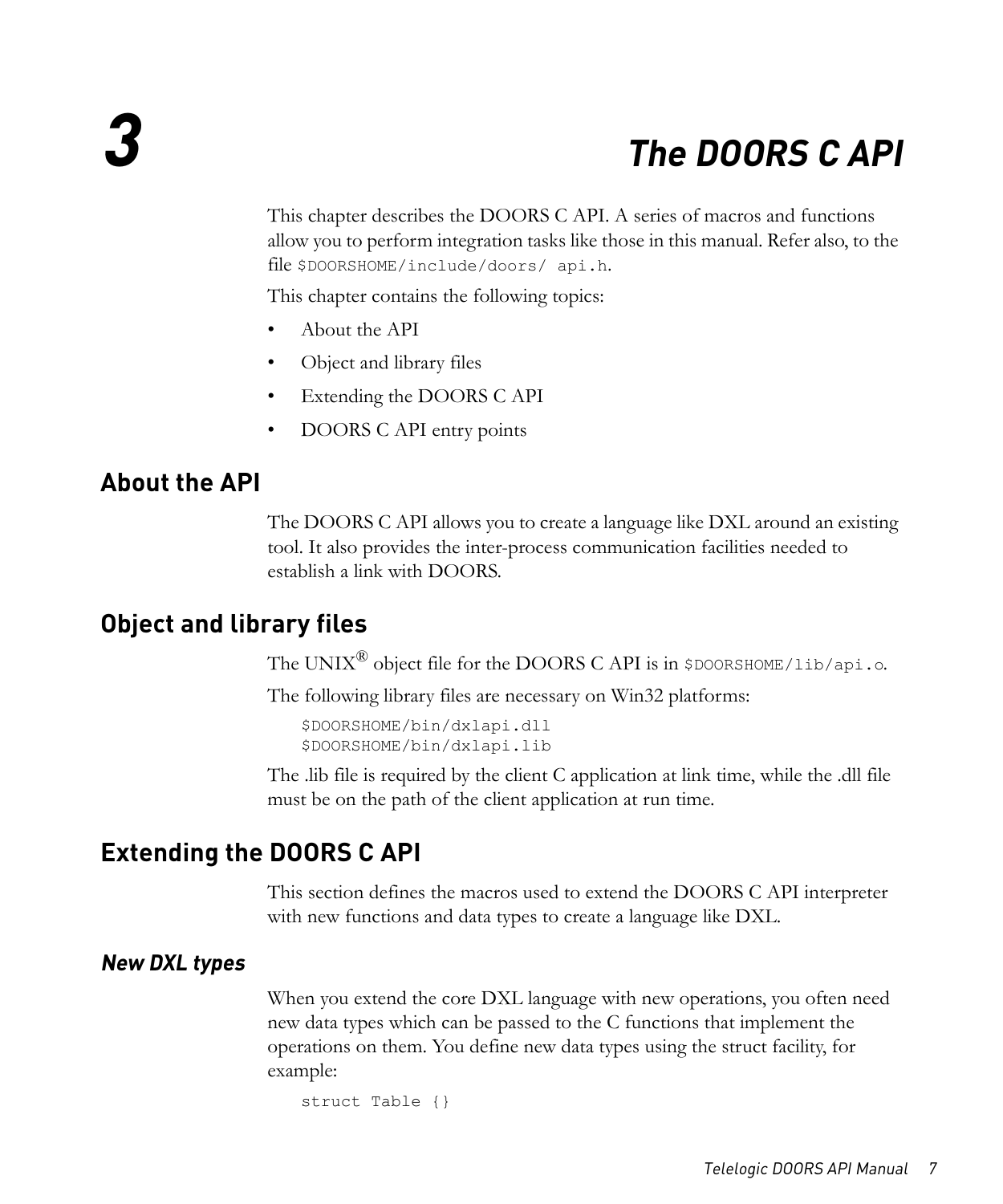This declaration introduces the new type Table.

Introducing new data types is the only valid use of the keyword struct.

#### <span id="page-15-0"></span>*apiInstall*

#### **Syntax**

apiInstall(*proto*, *fn*)

#### **Operation**

Registers a new function with the API's interpreter. The argument proto is a string containing a valid DXL function prototype, for example:

"void create(string)"

The argument *fn* is the name of a C function.

The interpreter calls *fn* when the function in proto is executed. The C function *fn* must be declared using BEGIN\_FN, END\_DECLS, and END\_FUNCTION.

When used to install a for loop, proto must be in the form:

```
void ::do(elementType&,
            parentType,
            void)
```
### <span id="page-15-1"></span>*BEGIN\_FN*

#### **Syntax**

```
BEGIN_FN(fn,
            ins,
            outs)
```
#### *Operation*

Starts a function declaration. The argument *fn* is the name of the function being declared; it must be the same as the *fn* argument passed to the corresponding call to the apiInstall function.

The argument *ins* is the number of input parameters allocated to the DXL function prototype by the corresponding call to apiInstall.

The argument *outs* is the return type allocated to the DXL function prototype by the corresponding call to apiInstall. The values can be 0 for a void function, or 1 for all other return types.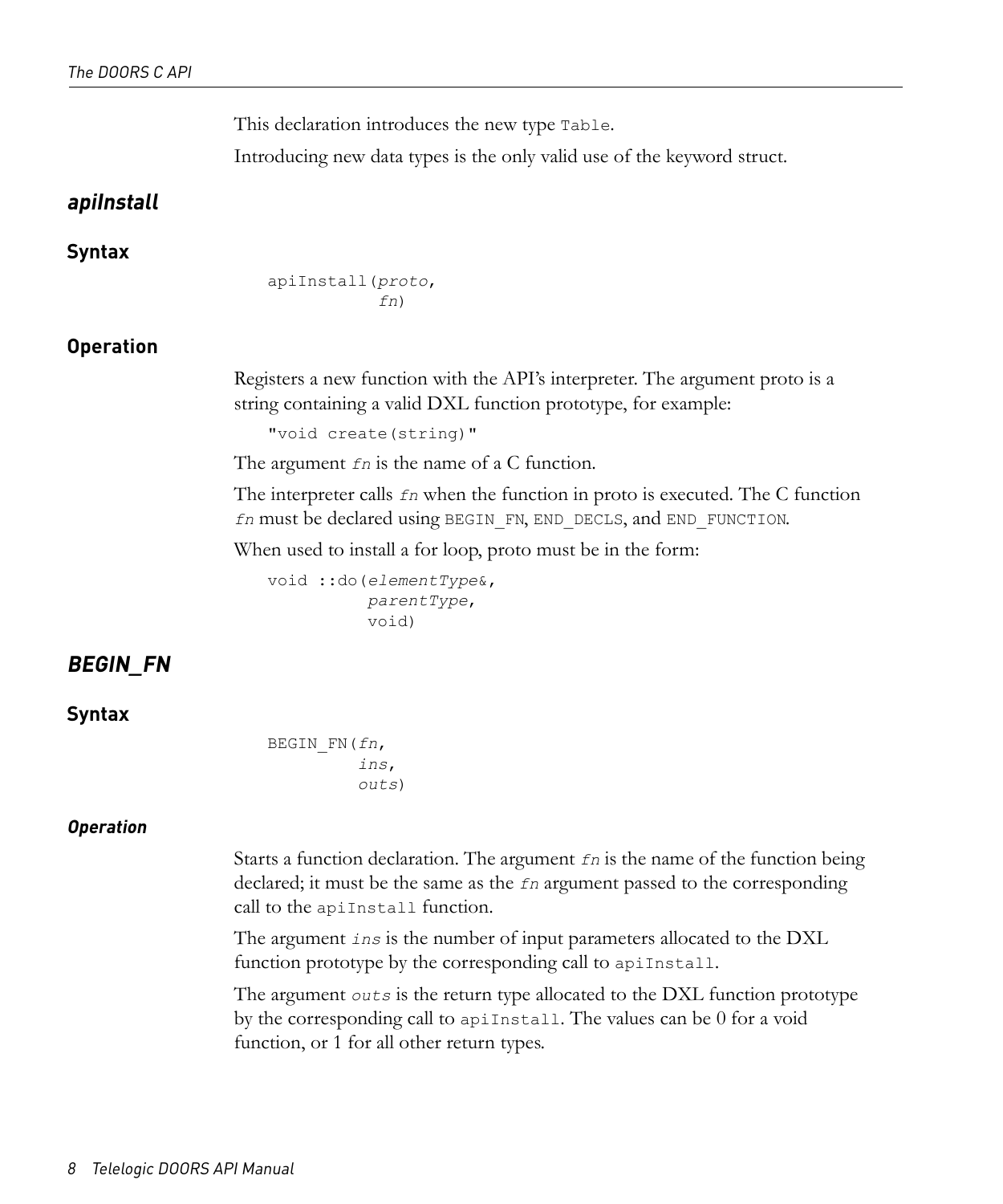## <span id="page-16-0"></span>*P\_*

#### **Syntax**

P\_(*type*, *var*)

#### **Operation**

Declares a parameter that is accessible with a function declared by BEGIN\_FN and END\_FN.

The parameter *type* is the type of the parameter. The parameter *var* is the variable name of the parameter.

Parameters and variables manipulated by the DXL interpreter must be no larger than a C type long or pointer (whichever is larger). For further information on DXL interpreter data, see ["DXL API integration features," on page 21](#page-28-4).

### <span id="page-16-1"></span>*END\_DECLS*

#### **Syntax**

END\_DECLS

#### **Operation**

Ends declarations of parameters using P\_, and other declarations of local variables after a call to BEGIN\_FN.

#### <span id="page-16-2"></span>*RETURN\_*

#### **Syntax**

RETURN\_(*value*)

#### **Operation**

Sets the return value after a call to BEGIN\_FN. The parameter *value* is the value to be returned from the function declared using BEGIN\_FN and END\_FN.

#### <span id="page-16-3"></span>*END\_FN*

#### **Syntax**

END\_FN

#### **Operation**

Ends a function declaration started by BEGIN\_FN.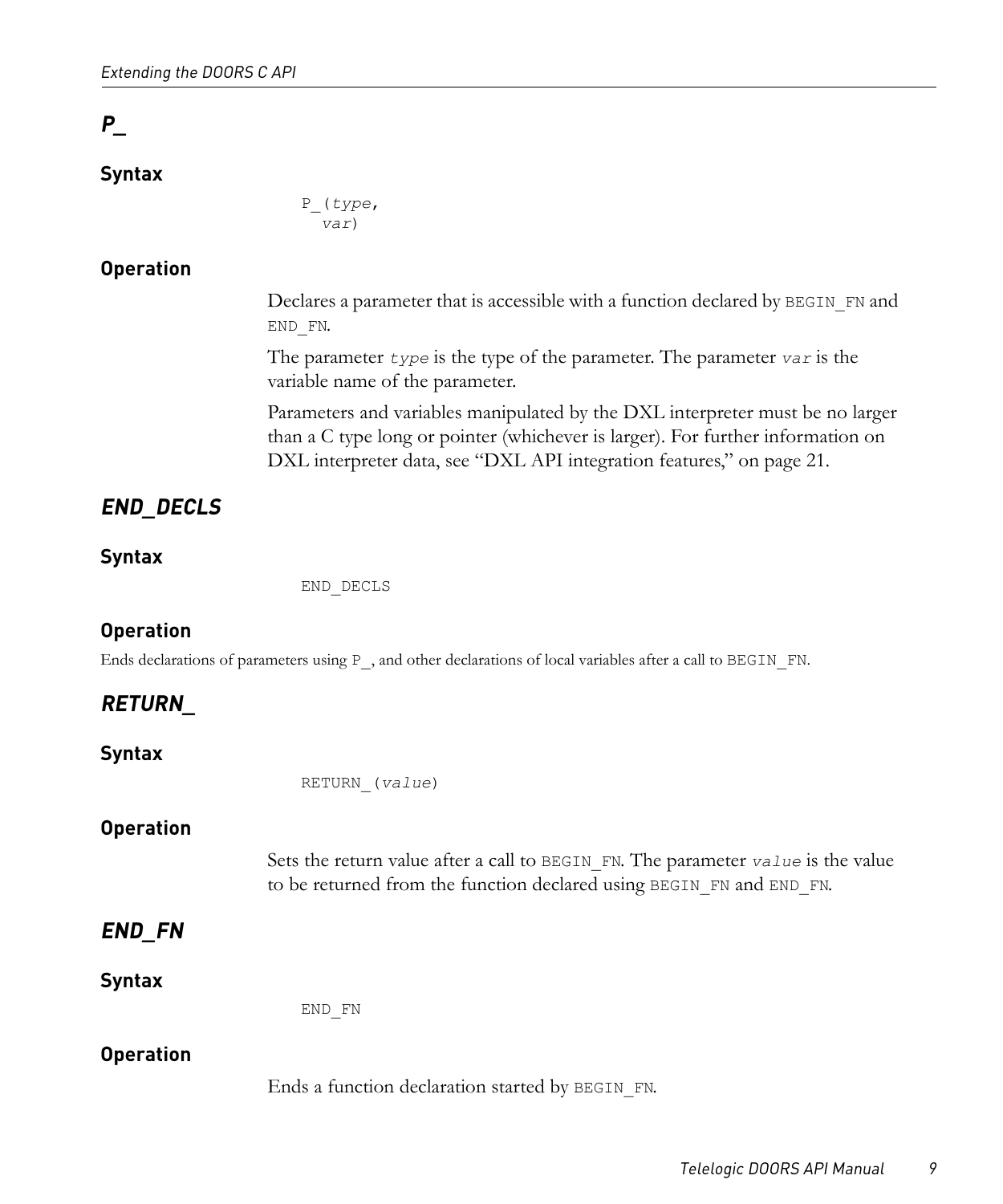## <span id="page-17-0"></span>*BEGIN\_FOR\_DO*

## **Syntax**

|  | BEGIN FOR DO (name, |
|--|---------------------|
|  | pt,                 |
|  | $\mathcal{D}$ ,     |
|  | et,                 |
|  | scan)               |

## **Operation**

<span id="page-17-3"></span><span id="page-17-2"></span><span id="page-17-1"></span>

| <b>Uperation</b>  |                                                                                                                                                                                                                                                                                                        |
|-------------------|--------------------------------------------------------------------------------------------------------------------------------------------------------------------------------------------------------------------------------------------------------------------------------------------------------|
|                   | Starts the declaration of a fordo loop, corresponding to the loop installed by<br>the apiInstall function.                                                                                                                                                                                             |
|                   | The argument name is the name of the loop. The argument $p t$ is the type of the<br>parent of the loop. The argument p is a variable that stores the parent. The<br>argument et is the type of the elements to be scanned. The argument scan is a<br>variable that holds each scanned element in turn. |
| PROCESS_DO        |                                                                                                                                                                                                                                                                                                        |
| <b>Syntax</b>     |                                                                                                                                                                                                                                                                                                        |
|                   | PROCESS DO (scan)                                                                                                                                                                                                                                                                                      |
| <b>Operation</b>  |                                                                                                                                                                                                                                                                                                        |
|                   | Continues a BEGIN FOR DO declaration.                                                                                                                                                                                                                                                                  |
|                   | The argument scan must be the variable passed to BEGIN FOR DO as scan.                                                                                                                                                                                                                                 |
| <b>END FOR DO</b> |                                                                                                                                                                                                                                                                                                        |
| <b>Syntax</b>     |                                                                                                                                                                                                                                                                                                        |
|                   | END_FOR_DO                                                                                                                                                                                                                                                                                             |
| <b>Operation</b>  |                                                                                                                                                                                                                                                                                                        |
|                   | Completes a BEGIN FOR DO declaration.                                                                                                                                                                                                                                                                  |
| <b>Example</b>    |                                                                                                                                                                                                                                                                                                        |
|                   | This example extends the DOORS C API for a new language, TXL. It declares a<br>function tdsCreate, which appears as create in a TXL script. It takes a TXL<br>string parameter (a char* in C) and returns a TXL Table value (a Table* in C).                                                           |
|                   | apiInstall("void create(string)", tdsCreate)                                                                                                                                                                                                                                                           |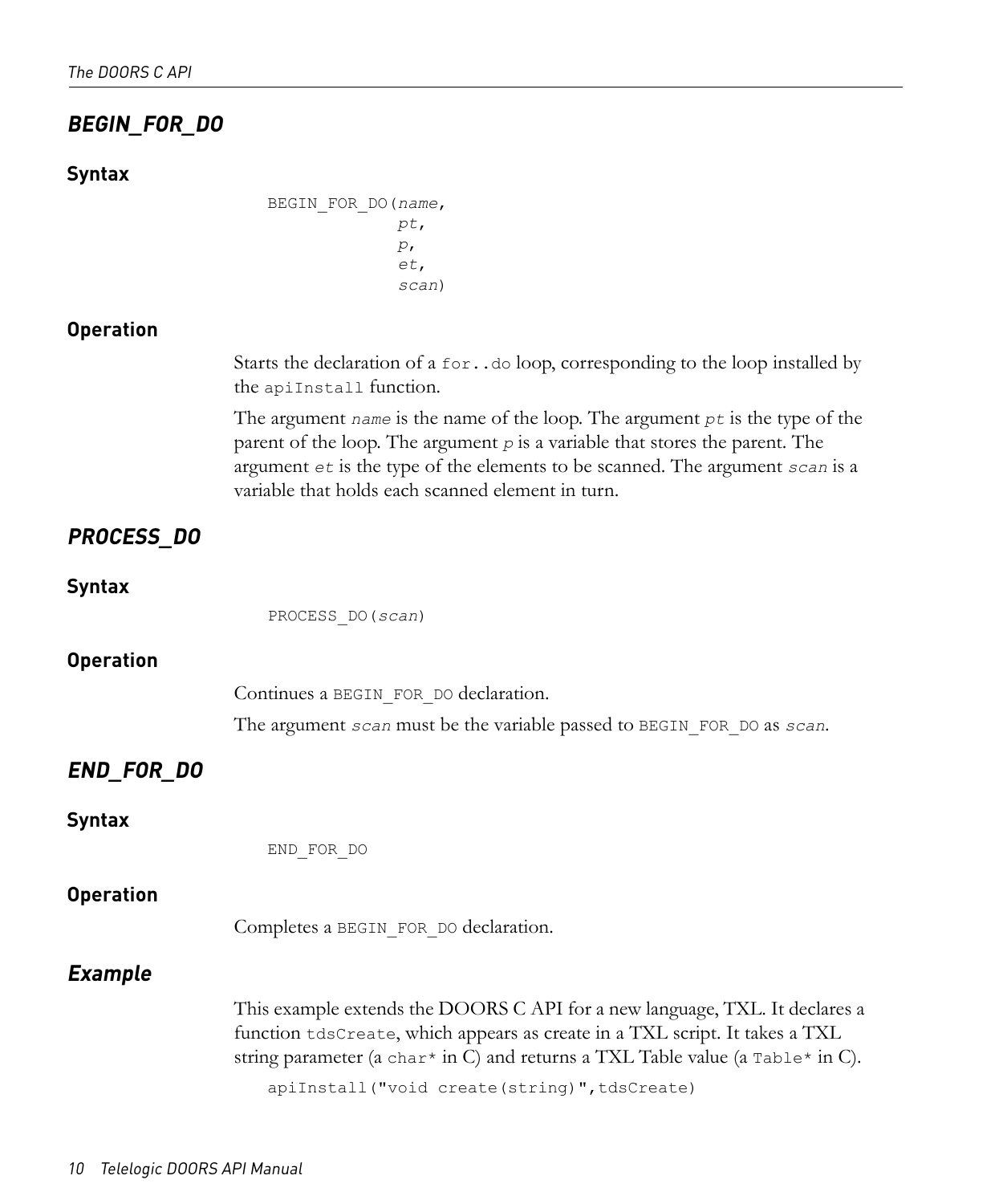```
BEGIN_FN(tdsCreateFn, 1, 1)
   P (char*,name);
    Table* tab; 
    END DECLS;
     tab = tdsCreate(name); 
    RETURN (tab);
END_FN
```
This example creates a for..do loop. Entry is the TXL data type representing a C Entry\* variable, and is the type of the scan variable. Table is the TXL data type representing a C Table\* variable, and is the parent of the scan.

```
BEGIN_FOR_DO(tdsDoFn,Table*,tab,Entry*,scan)
     tdsDo(tab,scan) {
      PROCESS DO(scan);
     }
END_FOR_DO
apiInstall("void ::do(Entry&, Table, void)", 
              tdsDoFn);
```
Given these declarations you can run the TXL script:

```
Table tab = create "my table"
tab['1"] = "one"Entry e
for e in tab do {
     print (key e) "\n"
}
```
The PROCESS DO macro causes the code:

```
print (key e) "\n"
```
to be executed for each Entry e. The code:

tdsDo(tab,scan)

of tdsDoFn, causes scan to be set to each Entry\* in tab, which in turn appears as e in the TXL script.

## <span id="page-18-0"></span>**DOORS C API entry points**

In the entry points that follow, the parameters of external function declarations are shown within #if and #endif statements.

#### <span id="page-18-1"></span>*apiError*

```
extern void apiError();
#if 0 char *format;
     ...
#endif
```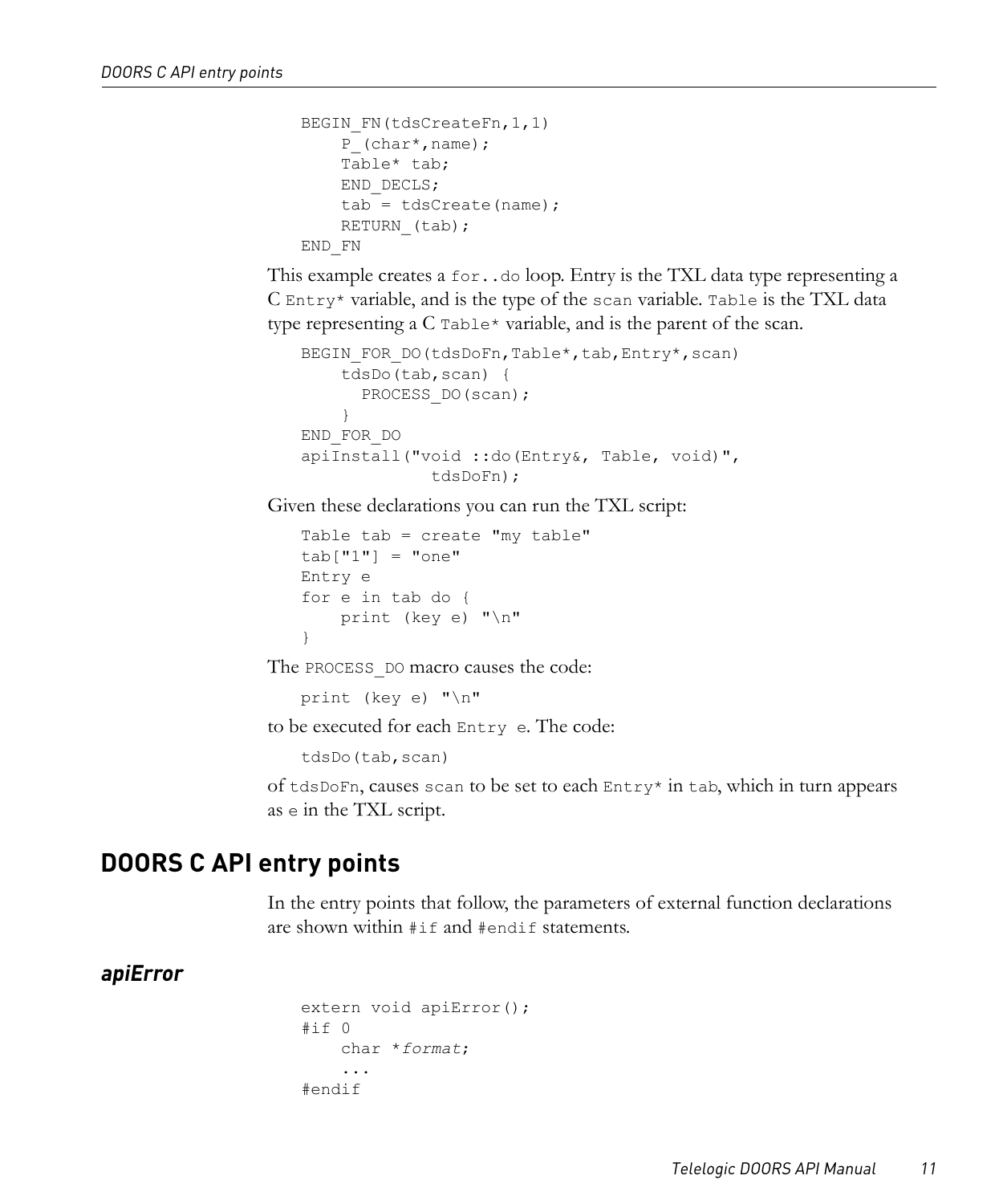Causes the calling program to exit and issue an error message. The parameter *format* is a printf style format. If only one parameter is used, the character % must appear as  $%$ .

#### <span id="page-19-0"></span>*apiWarn*

```
extern void apiWarn();
#if 0 
     char *format;
     ...
#endif
```
Issues a warning message. The parameter *format* is a printf style format. If only one parameter is used, the character % must appear as %%.

#### <span id="page-19-1"></span>*apiMainProg*

```
extern void apiMainProg();
#if 0 
    int argc; 
    char* argv[]; 
    char* name; 
    char* ext; 
    char* include; 
    void (*init)(); 
    void (*done)(); 
#endif
```
Sets up a DOORS active link main program.

The arguments *argc* and *argv* are the normal C main program parameters.

The argument *name* is the name of the resulting language (for example, TXL). A null value causes the default core DXL Interpreter (CDI) to be used.

The argument *ext* is the file extension used by scripts (for example, .txl). A null value causes the default, .cdi, to be used.

The argument *include* is a separate path of places to search for source and include files. A null value defaults to the current directory.

The function init should contain all the initialization needed for the server.

The function done should do all the final winding down for the server.

#### <span id="page-19-2"></span>*apiInitLibrary*

```
extern void apiInitLibrary();
#if 0 char* n; 
    char* ext;
```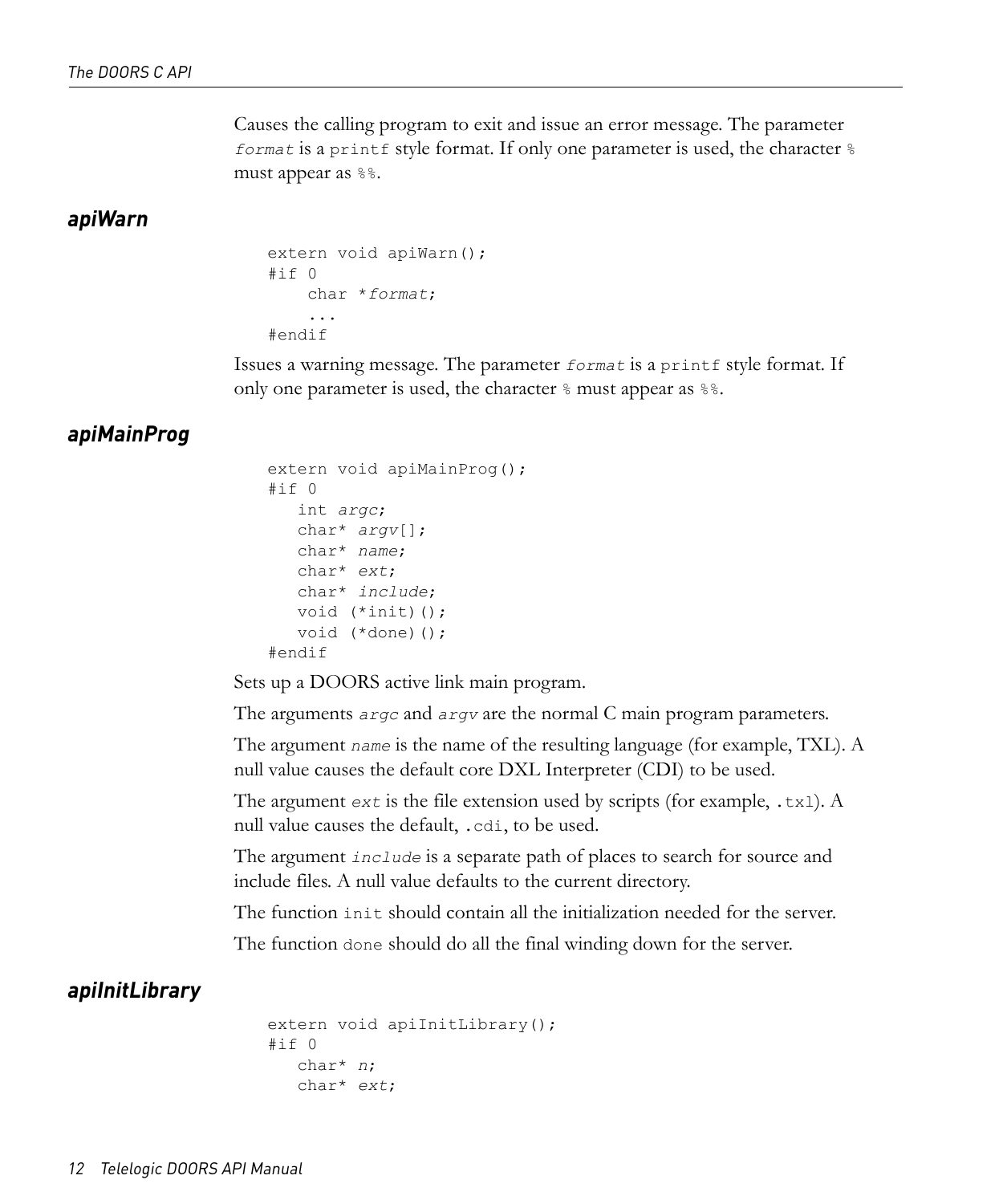char\* *include*; #endif

Initializes the API when apiMainProg is not being used. The parameters are as described in apiMainProg.

#### <span id="page-20-0"></span>*apiFinishLibrary*

```
extern void apiFinishLibrary();
#if 0#endif
```
Winds down the API.

#### <span id="page-20-1"></span>*apiParse*

```
extern void apiParse();
#if 0 
     char *format;
     ...
#endif
```
Parses and executes the parameters in the API's interpreter. The parameter *format* is a printf style format. If only one parameter is used, the character % must appear as  $%$ .

For examples of the use of apiParse, see ["Listing of tds.c," on page 49.](#page-56-2)

#### <span id="page-20-2"></span>*apiConnect*

```
extern void apiConnect();
#if 0 
     char *s; 
#endif
```
Used only by clients of a UNIX DXL server to make a connection to it.

The argument *s* is the name of the UNIX file socket to use.

#### <span id="page-20-3"></span>*apiConnectSock*

```
extern void apiConnectSock();
#if 0 
     unsigned short portNum; 
     char* hostAddr;
#endif
```
As apiConnect uses a TCP/IP address for the socket; it is available on UNIX and Win32 platforms.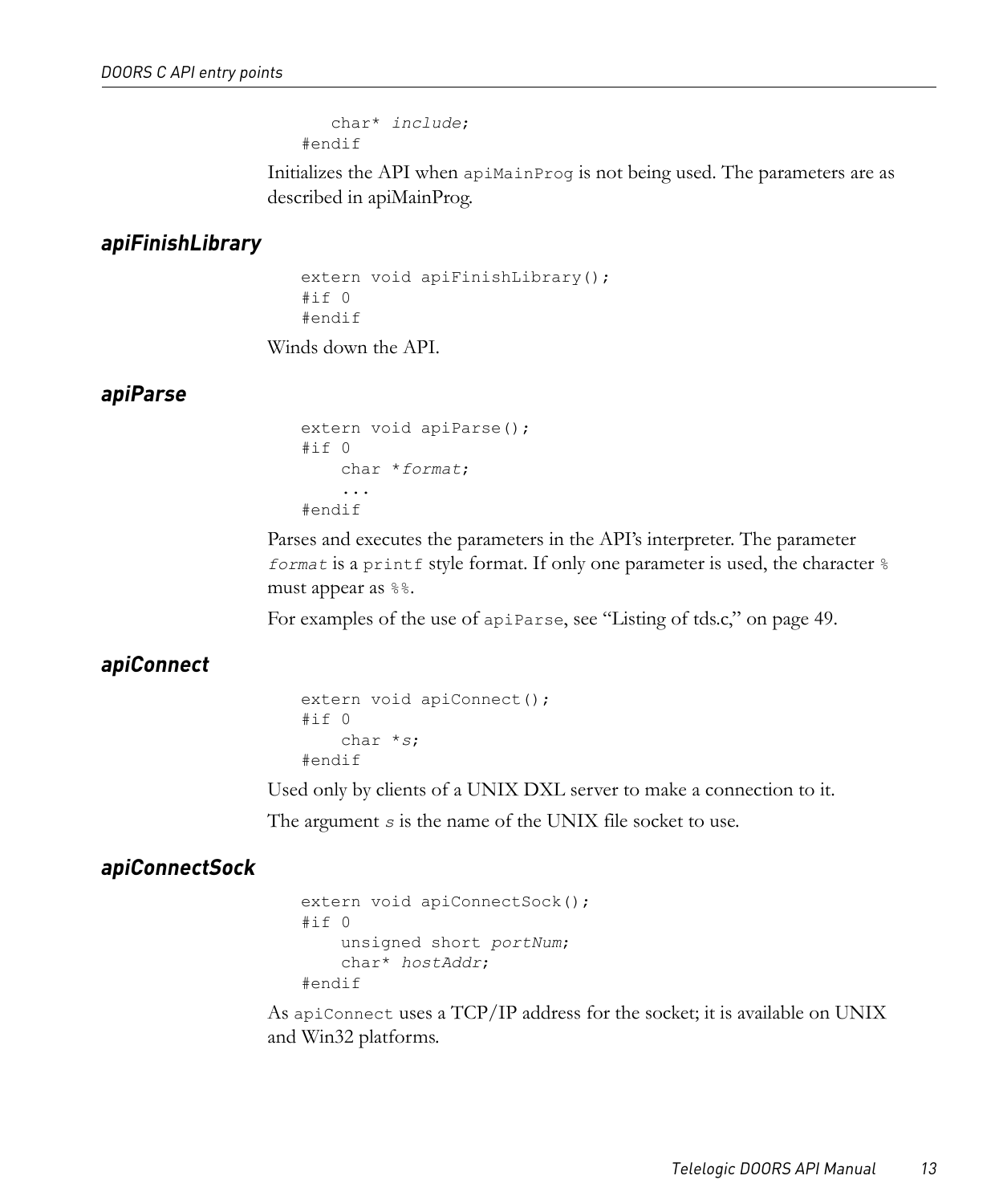#### <span id="page-21-0"></span>*apiSend*

```
extern void apiSend();
#if 0 
     char *format;
     ...
#endif
```
Sends the specified string down the connection made with apiParse or apiConnectSock as a DXL script to be executed by DOORS. The parameter *format* is a printf style format. If only one parameter is used, the character  $\frac{1}{6}$ must appear as  $%$ .

A subsequent call to replyAPI, causes apiSend to execute the string passed to replyAPI using the API's interpreter.

#### <span id="page-21-1"></span>*apiSendTimesout*

```
extern void apiSendTimesout();
#if 0 int tmt;
     char *format;
     ...
#endif
```
Like apiSend, but the *tmt* parameter is the number of seconds it waits for the reply. The parameter *format* is a *printf* style format. If only one parameter is used, the character  $\frac{1}{6}$  must appear as  $\frac{1}{6}$ .

#### <span id="page-21-2"></span>*apiSendFile*

```
extern void apiSendFile();
#if 0 char *f; 
#endif
```
A file variant of apiSend, which sends the file pointed to by *f* as a DXL script to be executed by DOORS.

#### <span id="page-21-3"></span>*apiExitOnError*

```
extern void apiExitOnError()
#if 0 
    int onOff;
#endif
```
Sets whether the API functions exit whenever there is an error. By default, the functions exit, but you can prevent that using this function.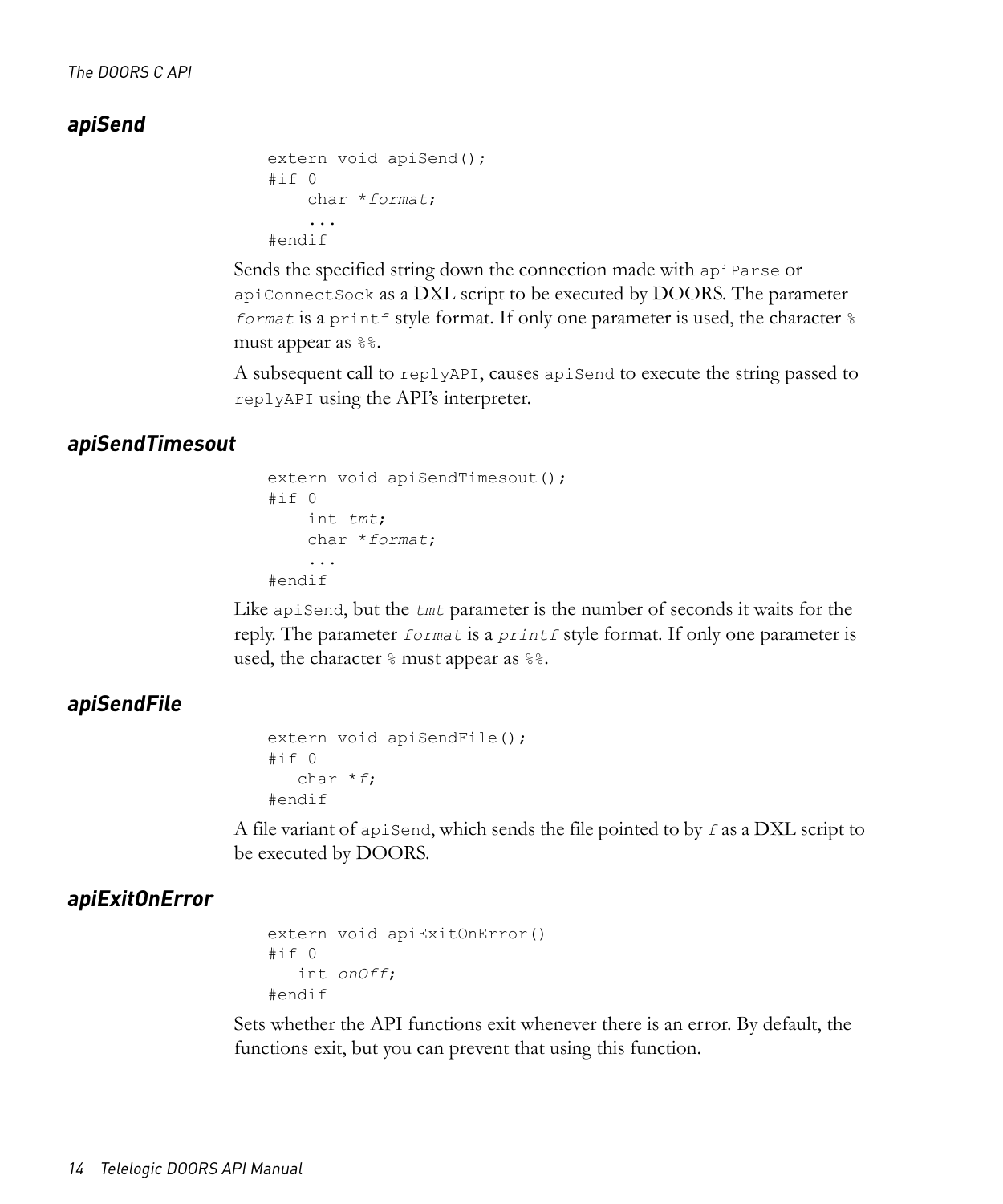#### <span id="page-22-0"></span>*apiQuietError*

```
extern void apiQuietError()
#if 0 
    int onOff;
#endif
```
Sets whether the API functions produce error messages on the command line. By default, the functions produce command line error messages, but you can prevent that using this function.

#### <span id="page-22-1"></span>*apiGetErrorState*

```
extern int apiGetErrorState()
#if 0#endif
```
Returns the error that occurred most recently. Possible return values are:

DOORS\_API\_OK DOORS\_API\_PARSE\_BAD\_DXL DOORS\_API\_SEND\_BAD\_DXL DOORS\_API\_CONNECT\_FAILED DOORS\_API\_ERROR

#### <span id="page-22-2"></span>*apiGetIPC*

extern void \*apiGetIPC() #if 0 #endif

Returns a pointer to the IPC channel currently being used by the API.

#### <span id="page-22-3"></span>*apiSetIPC*

```
extern int apiSetIPC()
#if 0 
    void *newIPC;
#endif
```
Sets the IPC channel for use by the API. Returns 1 if  $newIPC$  was set; otherwise, returns 0. Returns 0 if *newIPC* is null or not connected.

#### <span id="page-22-4"></span>*apiDeleteIPC*

```
extern void apiDeleteIPC()
#if 0 
    void *IPC;
#endif
```
Deletes the specified IPC channel.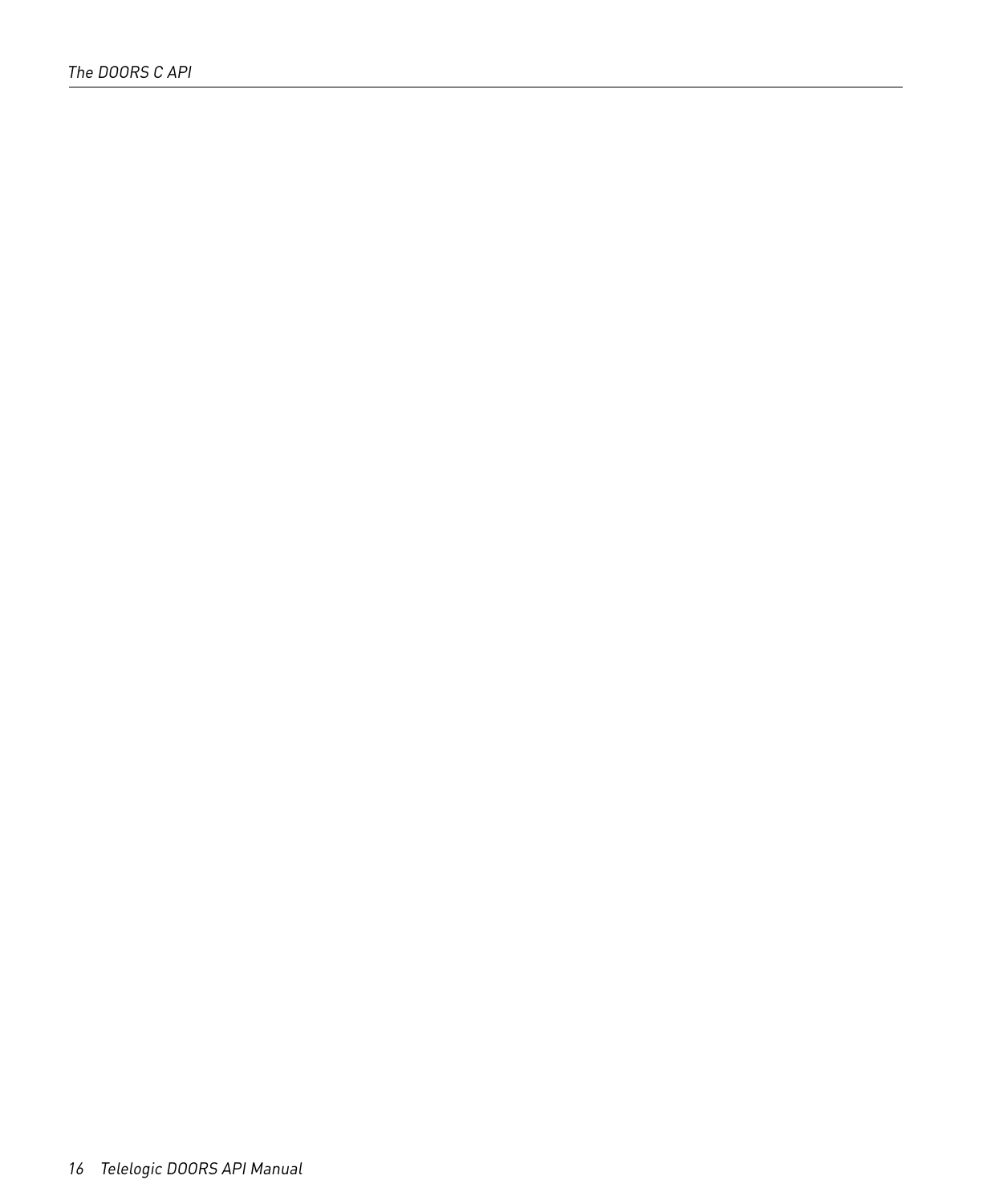## <span id="page-24-0"></span>*4 Using the DXL server*

<span id="page-24-3"></span>This chapter describes how to use the DXL server, which allows external applications to send DXL programs to DOORS for execution. It contains the following topics:

- [About the DXL server interface](#page-24-1)
- [Using the DXL server in batch mode](#page-26-0)

## <span id="page-24-1"></span>**About the DXL server interface**

The DXL server allows programs external to DOORS to send DXL messages to DOORS for execution. For example, a Windows Command prompt, a UNIX shell or tools with shell escape facilities, could send messages to DOORS.

The DXL server interface consists of three programs:

dxlfile dxlips dxlipf

On UNIX platforms, all three are available.

On Windows platforms, only dxlips and dxlipf are provided. The programs differ in the mechanism used to communicate with DOORS: dxlips and dxlipf use TCP/IP port and host sockets to connect to DOORS; dxlfile uses UNIX file system sockets.

**Note** The DXL server can only be launched from an interactive DOORS session. It is not supported from batch DXL programs. The behavior of the DXL server can be emulated from batch DXL using the DXL program described later in this chapter.

If an external tool allows commands to be invoked from within its user interface, these programs can be used to communicate with DOORS. An example of such an external tool is a CASE tool that has a user-defined menu.

Rewrite these programs for your own tool.

#### <span id="page-24-2"></span>*Starting the server*

On all platforms, executing the following DXL from the DXL Interaction window starts the TCP/IP server on port 5093 (the default port):

evalTop\_ "initDXLServer server 5093"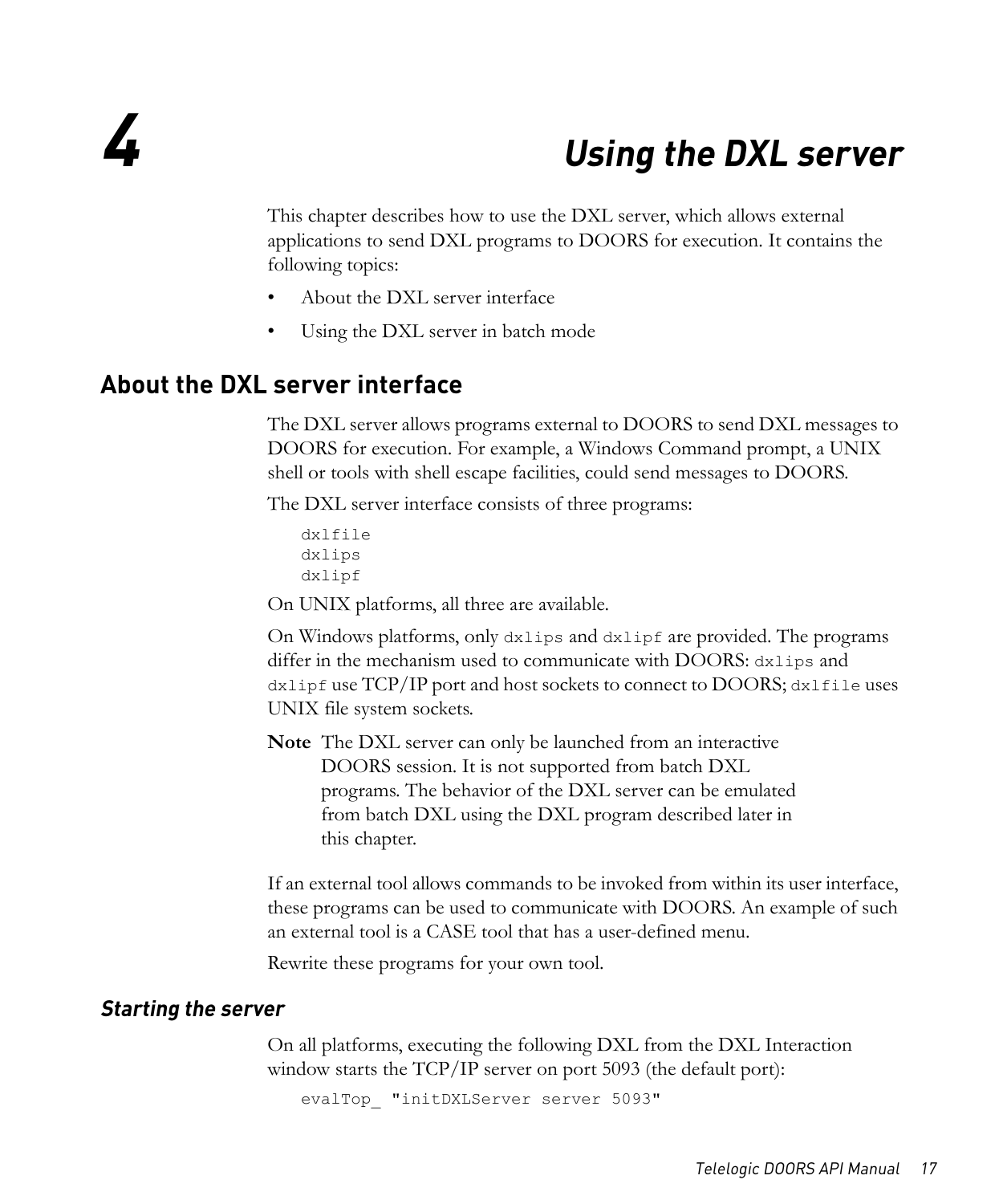<span id="page-25-2"></span><span id="page-25-1"></span><span id="page-25-0"></span>

|                    | Alternatively, the line:                                                                                                                                                                                                                                        |
|--------------------|-----------------------------------------------------------------------------------------------------------------------------------------------------------------------------------------------------------------------------------------------------------------|
|                    | initDXLServer server 5093                                                                                                                                                                                                                                       |
|                    | could be included in startup.dxl.                                                                                                                                                                                                                               |
|                    | Note In practice, do not hard code port numbers. Instead make<br>sure that they can be configured by the user.                                                                                                                                                  |
|                    | After initializing the server, you can use the server interface commands. This<br>level of tool integration does not directly support receiving replies from<br>DOORS.                                                                                          |
|                    | The commands dxlips, dxlfile, and dxlipf are simple utilities that use the<br>DOORS C API facilities described in "The DOORS C API," on page 7. The<br>source code is supplied in \$DOORSHOME/api.                                                              |
| dxlips             |                                                                                                                                                                                                                                                                 |
|                    | The program dxlips is supplied with DOORS in \$DOORSHOME/bin and runs on<br>UNIX and Win32 platforms.                                                                                                                                                           |
|                    | It takes a single string command-line argument, which is sent to DOORS and<br>interpreted as a DXL program.                                                                                                                                                     |
|                    | DOORS and dxlips can be run on different machines. They communicate<br>through a TCP/IP socket with a default port number given by the environment<br>variable DXLPORTNO on a host indicated by DXLIPHOST. The server always runs<br>on the same host as DOORS. |
| <b>Example</b>     |                                                                                                                                                                                                                                                                 |
|                    | This example of dxlips causes the date on which the current DOORS session<br>started to be printed in the DOORS DXL Interaction window's output pane.                                                                                                           |
|                    | %DOORSHOME%\bin\dxlips "print session"                                                                                                                                                                                                                          |
| dxlfile and dxlipf |                                                                                                                                                                                                                                                                 |
|                    | The programs dxlfile and dxlipf operate in the same way as dxlips, except<br>that the command-line argument specifies the name of a file which contains a<br>DXL program to be sent to DOORS.                                                                   |
| system             |                                                                                                                                                                                                                                                                 |
|                    | DOORS allows external tools to be called using the DXL command system,<br>which is described fully in the DXL Reference Manual.                                                                                                                                 |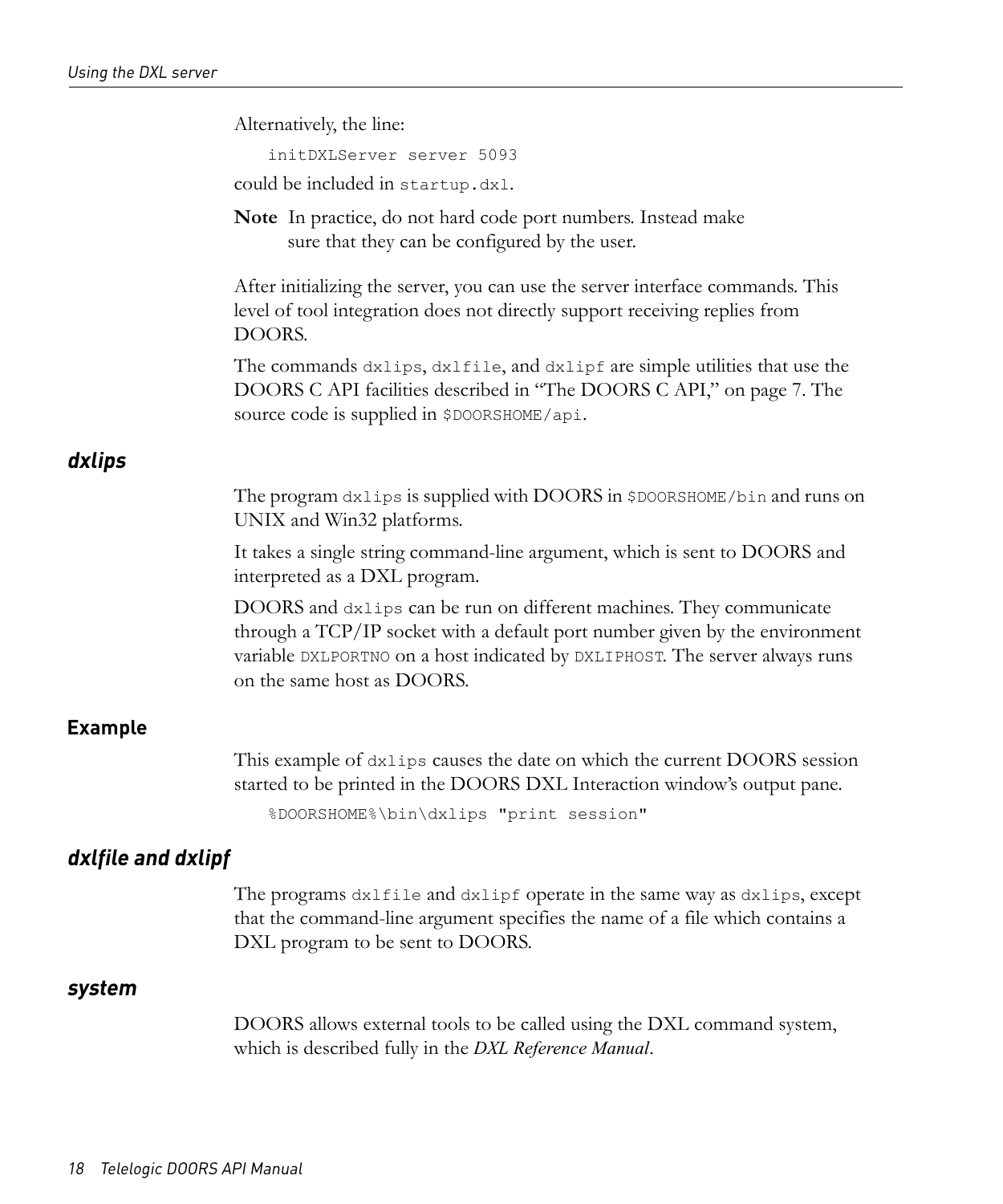#### **Using on UNIX platforms**

```
void test (int status) {
    print "ls finished with status " status ""
}
system("ls", test)
```
A particularly useful feature of the DXL system command on UNIX platforms is that a callback function is called (test in the example above).

When the external command completes, it permits operations such as reading temporary files generated by the system call.

#### **Using on Windows platforms**

system("C:\winnt\system32\command /c dir")

On Windows platforms you can call the system command several times in the same script. Each time it is called a new process is forked to run the command.

If you run more than twenty processes, the behavior is undefined. To avoid this, ensure that each group of fewer than twenty system commands has adequate time to complete before you move on to the next group.

One way to do this is to place an ack command between each group of calls.

### <span id="page-26-0"></span>**Using the DXL server in batch mode**

DOORS has two modes of operation: **interactive mode**, where there is a graphical user interface, and **batch mode** where DOORS runs with no graphical user interface.

To run DOORS in batch mode, at the prompt type:

```
doors -batch dxlfile
```
The built in DXL server started by the initDXLServer function cannot be used in batch mode. As an alternative, to emulate the built in server, you can use the following script modified to meet the requirements of the interface being written:

```
// batchserver.dxl
IPC ipc = server 5093
string request
/* add functions for your interface here */
while (true) {
   if (accept(ipc)){
     if (!recv(ipc,request)) {
       warn "Server has disconnected"
       break
 }
   }else{
```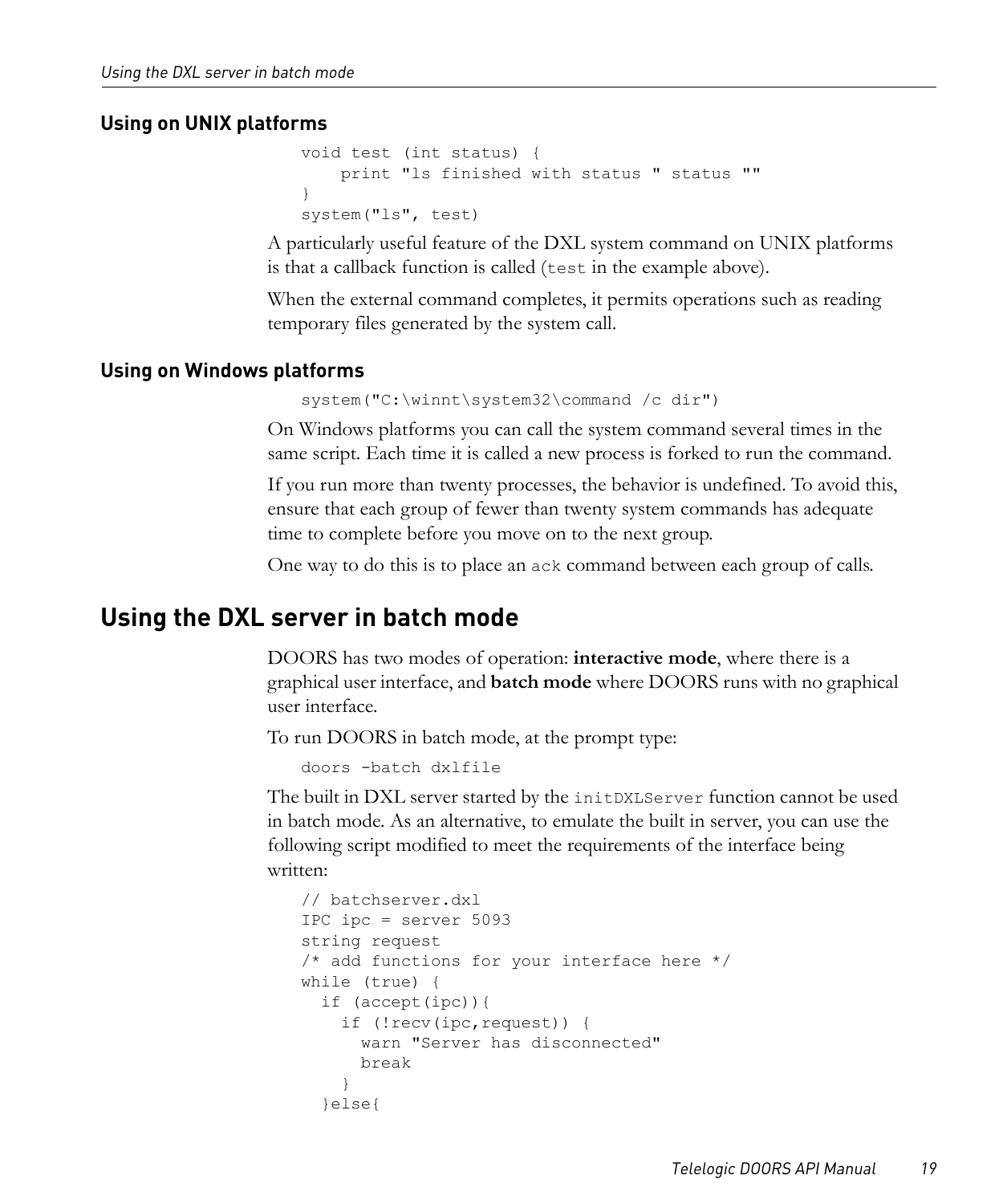```
 warn "error accepting client connection"
     break
   }
   print "request: "
   print request
  print "\n"
  errors=false
   if (request=="shutdown_"){
    send(ipc, "done ")
     break
   } 
   if (request=="errors_")
     break 
   if (request=="quit_")
     continue
   ans = eval_ request
   if (ans=="errors in eval_ string") {
     print "errors in request\n"
   }
  send(ipc, "done ")
   disconnect(ipc)
}
```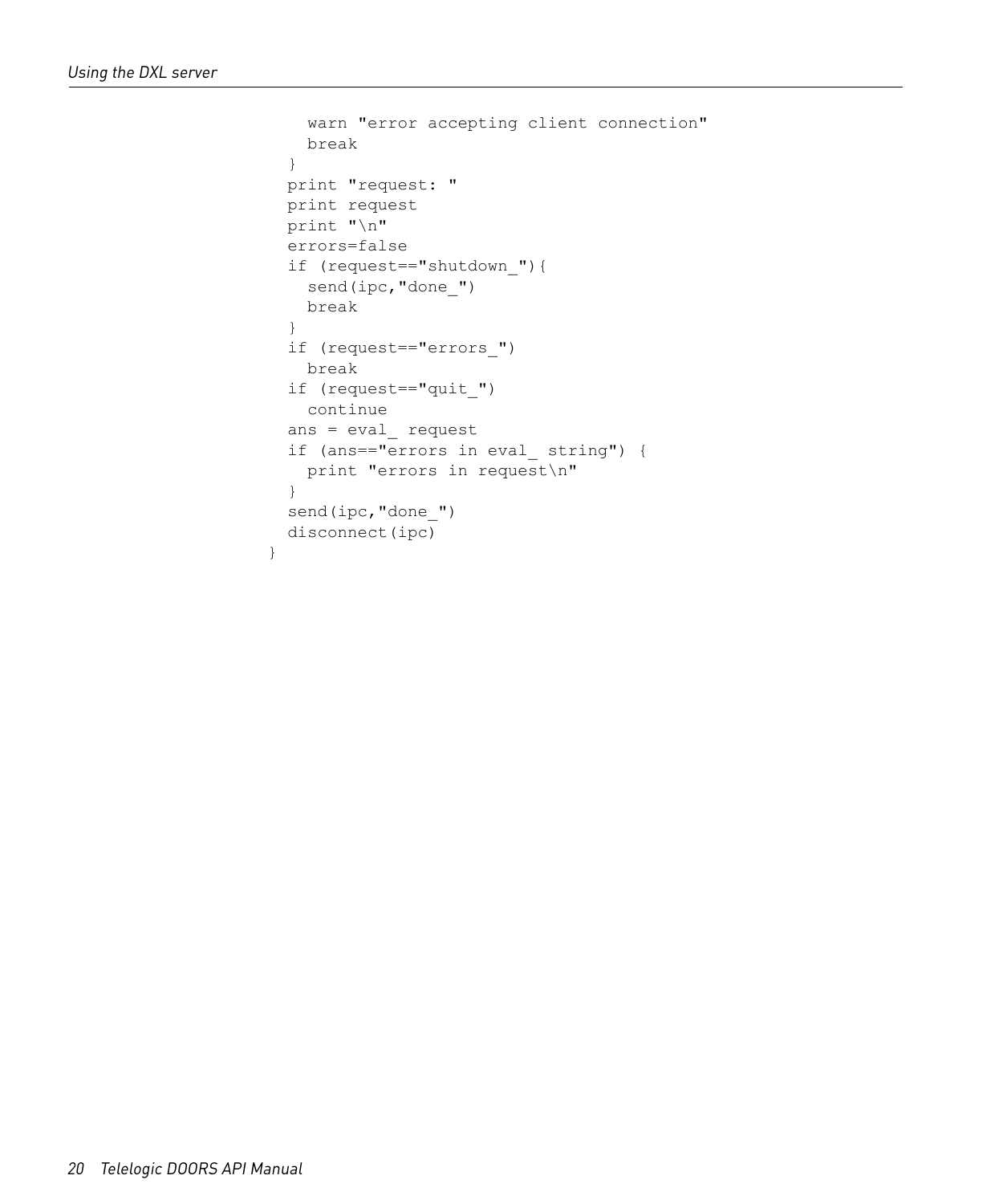<span id="page-28-2"></span>*addr\_*

# <span id="page-28-0"></span>*5 DXL API integration features*

<span id="page-28-4"></span>This chapter describes DXL features required by the integration engineer. They are omitted from the *DXL Reference Manual* because they are potentially hazardous.

This chapter contains the following topics:

- [General functions](#page-28-1)
- [Interprocess communications](#page-30-3)
- [DXL contexts](#page-32-0)

## <span id="page-28-1"></span>**General functions**

<span id="page-28-3"></span>

| <b>Syntax</b>    |                                                                                                                                                                        |
|------------------|------------------------------------------------------------------------------------------------------------------------------------------------------------------------|
|                  | addr(y)                                                                                                                                                                |
| <b>Operation</b> |                                                                                                                                                                        |
|                  | Takes arguments of any type and returns them in any context, for example:<br>bool $x = addr 1$                                                                         |
|                  | bool $y = addr_0$<br>print $x''''$ $y''\n\ln$                                                                                                                          |
|                  | Prints true false.                                                                                                                                                     |
|                  | <b>Note</b> This function is extremely hazardous, as it allows the type<br>system of DXL to be violated. Use it with care, if you must<br>override DXL types.          |
| eval             |                                                                                                                                                                        |
| <b>Syntax</b>    |                                                                                                                                                                        |
|                  | string eval (string)                                                                                                                                                   |
| <b>Operation</b> |                                                                                                                                                                        |
|                  | This function causes its parameter to be executed by the DXL interpreter, within<br>a private context. Declarations made within the execution do not persist after the |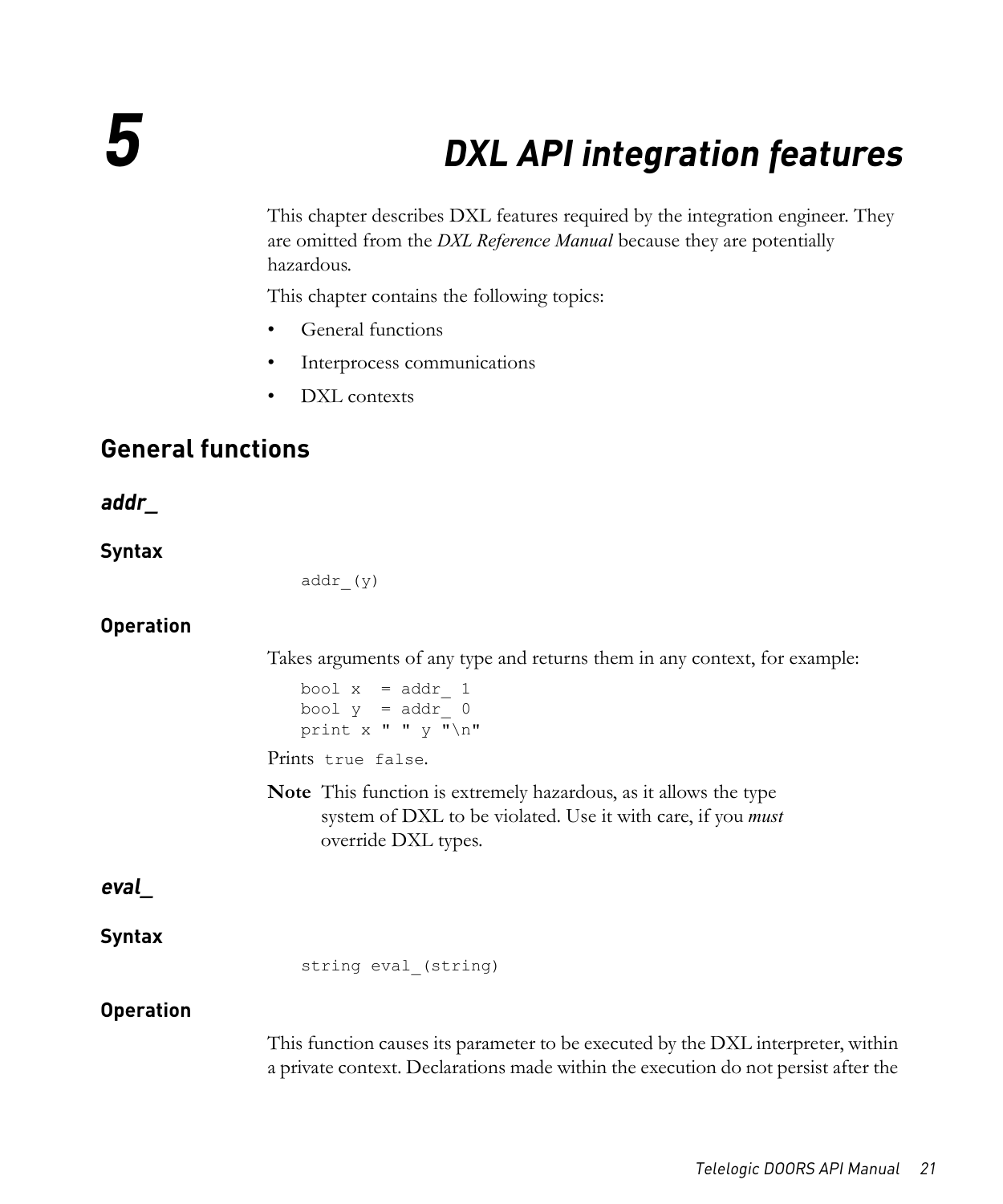execution is complete. The result is a string which can be set using the return\_ function.

#### <span id="page-29-0"></span>*return\_*

#### **Syntax**

void return\_(string)

#### **Operation**

When used within a string passed to eval, makes its argument the result of the call to eval\_.

#### <span id="page-29-1"></span>*evalTop\_*

#### **Syntax**

string evalTop\_(string)

#### **Operation**

Like eval, but executes within the outermost context of the DXL interpreter, thus making any declarations persist. When an evalTop\_ call appears in a DXL script its argument is not executed until the enclosing script has finished executing.

The following script produces an error:

 $evalTop_{1}("int a_{2} = 3")$ print a\_

When you place a variable or function in the top context, take care to avoid clashes with variables in other DXL programs. The name of such a variable should have a prefix that is the name of the tool in which it is used, and a suffix of an underscore. For example, for TDS you could use TDS\_IPC\_.

#### <span id="page-29-2"></span>*initDXLServer*

#### **Syntax**

void initDXLServer(IPC *dxlsrvr*)

#### **Operation**

Initializes the DXL server, using a TCP/IP socket to communicate. The IPC channel can be initialized by the server function.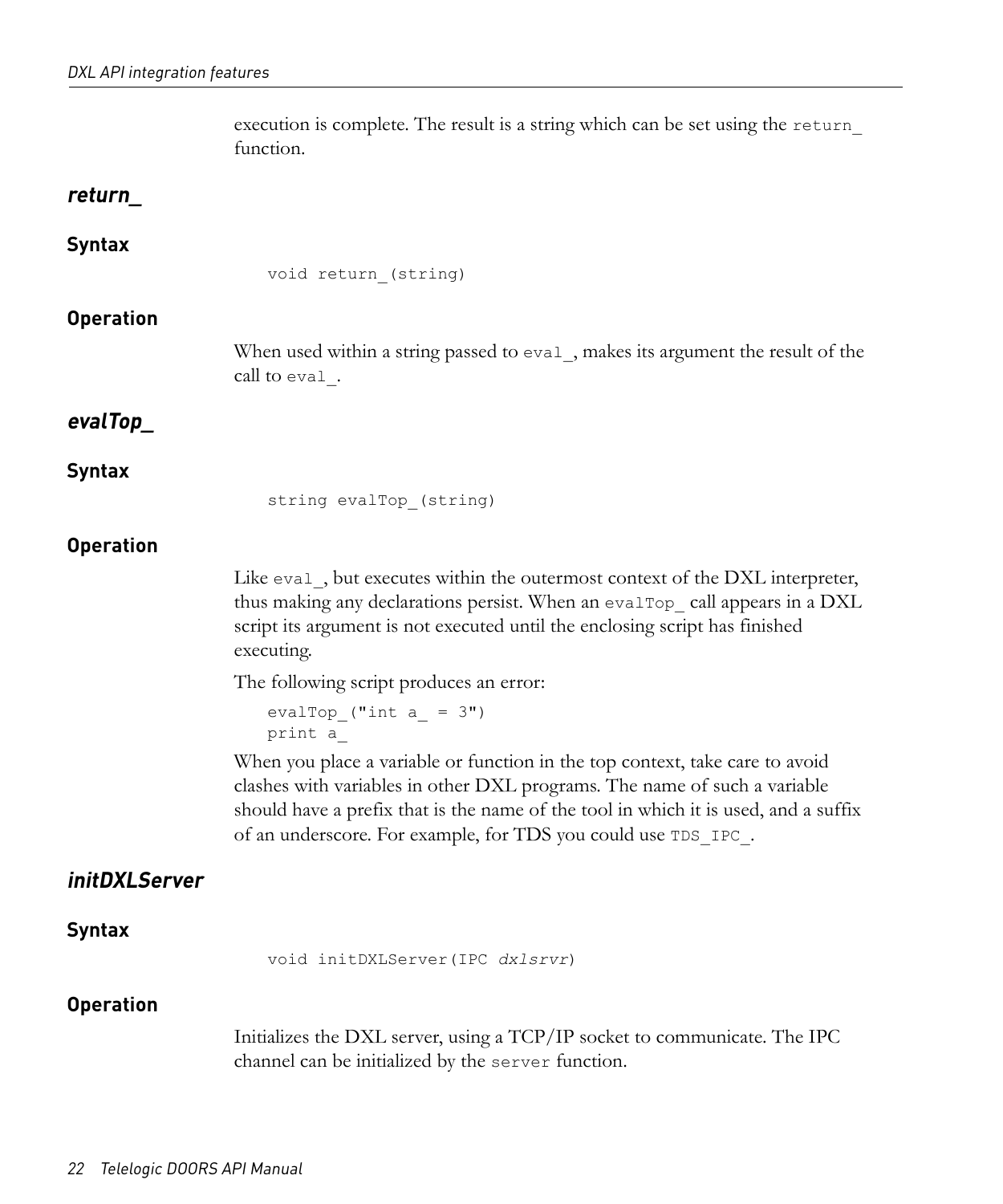#### <span id="page-30-0"></span>*replyAPI*

#### **Syntax**

void replyAPI(string *reply*)

#### Operation

Sends the passed string back to the DXL server. This is useful in code that is called by DXL server clients using the apiSend function.

#### <span id="page-30-1"></span>*setAPIClientTimeout*

#### **Syntax**

void setAPIClientTimeout(int *tmt*)

#### **Operation**

Sets the time limit for the replyAPI function to wait for an acknowledgement from the DXL server.

#### <span id="page-30-2"></span>*ipcHostname*

#### **Syntax**

string ipcHostname(string *hostAddr*)

#### **Operation**

Returns the name of the host with IP address *hostAddr*.

#### ipcAddress

#### **Syntax**

string ipcAddress(string *hostName*)

#### **Operation**

Returns the IP address of the host named *hostName*.

### <span id="page-30-3"></span>**Interprocess communications**

The following functions provide interprocess communication operations: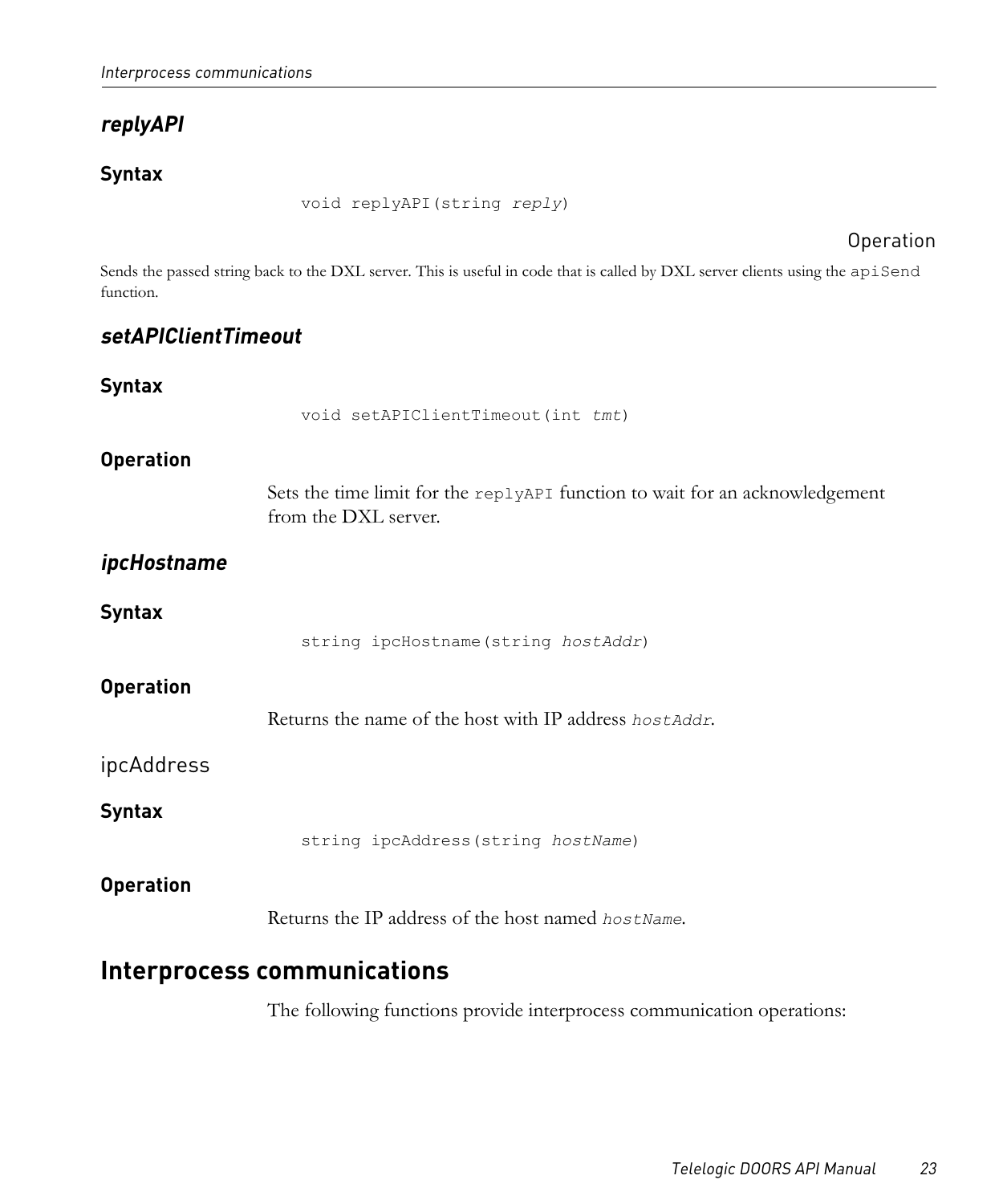<span id="page-31-4"></span><span id="page-31-3"></span><span id="page-31-2"></span><span id="page-31-1"></span><span id="page-31-0"></span>

| server           |                                                                        |
|------------------|------------------------------------------------------------------------|
| <b>Syntax</b>    |                                                                        |
|                  | IPC server (int portno)                                                |
| <b>Operation</b> |                                                                        |
|                  | Establishes a server connection to port number portno.                 |
| client           |                                                                        |
| <b>Syntax</b>    |                                                                        |
|                  | IPC client (int portno,<br>string host)                                |
| <b>Operation</b> |                                                                        |
|                  | Establishes a client connection to IP address portno at host.          |
| accept           |                                                                        |
| <b>Syntax</b>    |                                                                        |
|                  | bool accept (IPC chan)                                                 |
| <b>Operation</b> |                                                                        |
|                  | Waits for a client connection. This is used by servers.                |
| send             |                                                                        |
| <b>Syntax</b>    |                                                                        |
|                  | bool send(IPC chan,<br>string message)                                 |
| <b>Operation</b> |                                                                        |
|                  | Sends the string message down the IPC channel chan.                    |
| recv             |                                                                        |
| <b>Syntax</b>    |                                                                        |
|                  | bool recv(IPC chan,<br>{string Buffer} & response<br>$[, int$ $tmt]$ ) |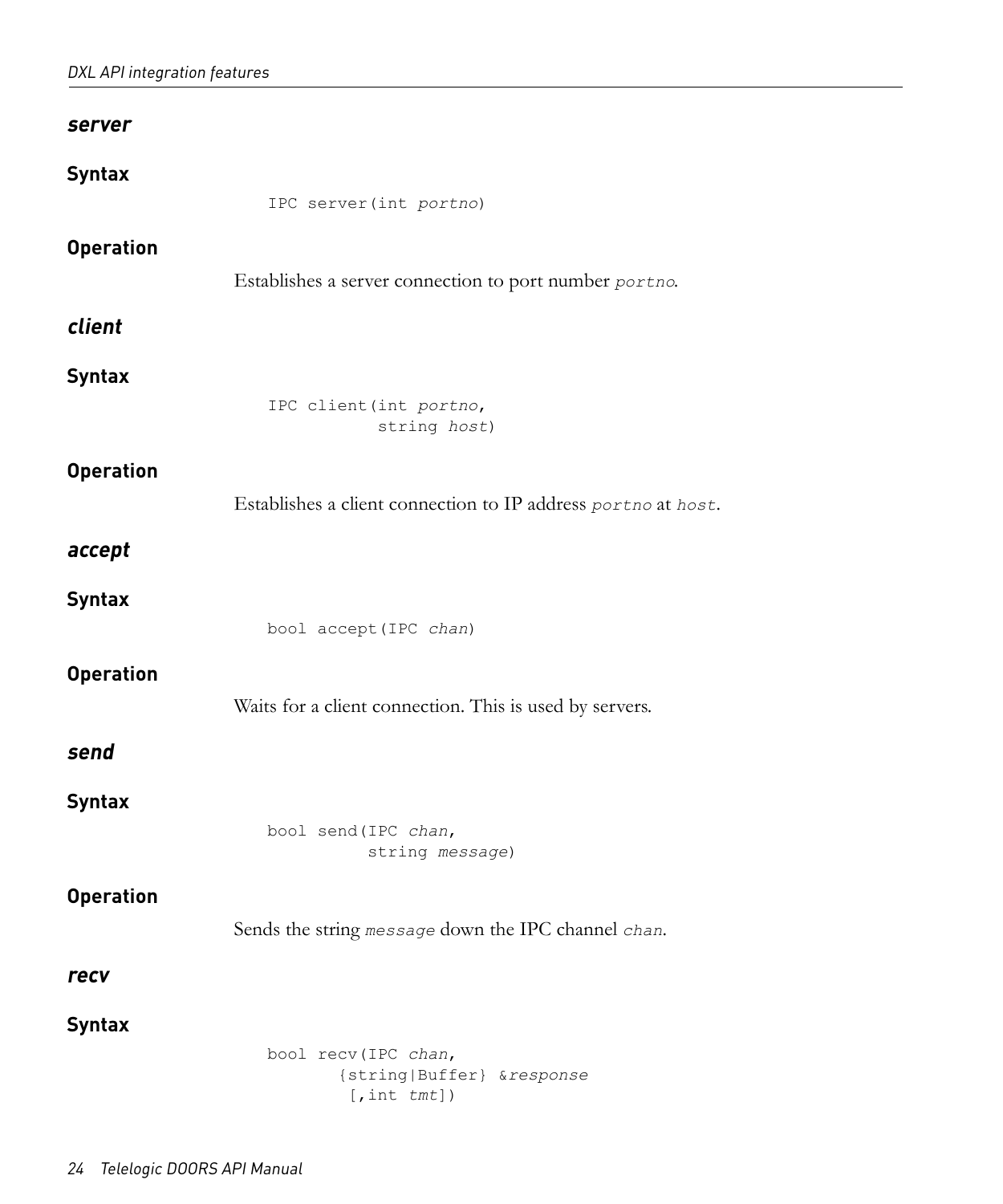#### **Operation**

Waits for a message to arrive in channel *chan* and assigns it to string or buffer variable *response*.

The optional third argument defines a time-out, *tmt* seconds, for a message to arrive in channel *chan*. If *tmt* is zero, this function waits forever. It only works if the caller is connected to the channel as a client or a server.

### <span id="page-32-0"></span>**DXL contexts**

To avoid over-use of resources, every function and variable declared in DXL has a finite lifetime. When it is no longer being used the memory that it was allocated is freed. The lifetime of a variable depends on the lifetime of the context in which it is declared.

If you attempt to access variables and functions outside their lifetimes, the results are undefined, but may cause DOORS to fail. There are two types of context:

Top context

Code included in startup.dxl or executed by the evalTop function is in the top context.

Local context

Code run from a menu, the DXL Interaction window or a call to the eval\_ function, runs in its own local context.

Programs run in local contexts can access names declared in the top context. A local context is deleted when all dialog boxes created by the program run from the context are closed down. A program that is run in a local context and does not create any dialog boxes has its resources reclaimed after it terminates.

A common mistake is shown in the following scripts.

First script:

```
evalTop ("DB db ");
```
Second script:

```
void callback(DBE b){
  ack "button pressed"
}
db = create "Test DB"DBE b = button(db, "Fall", callback)
```
Third script:

show db\_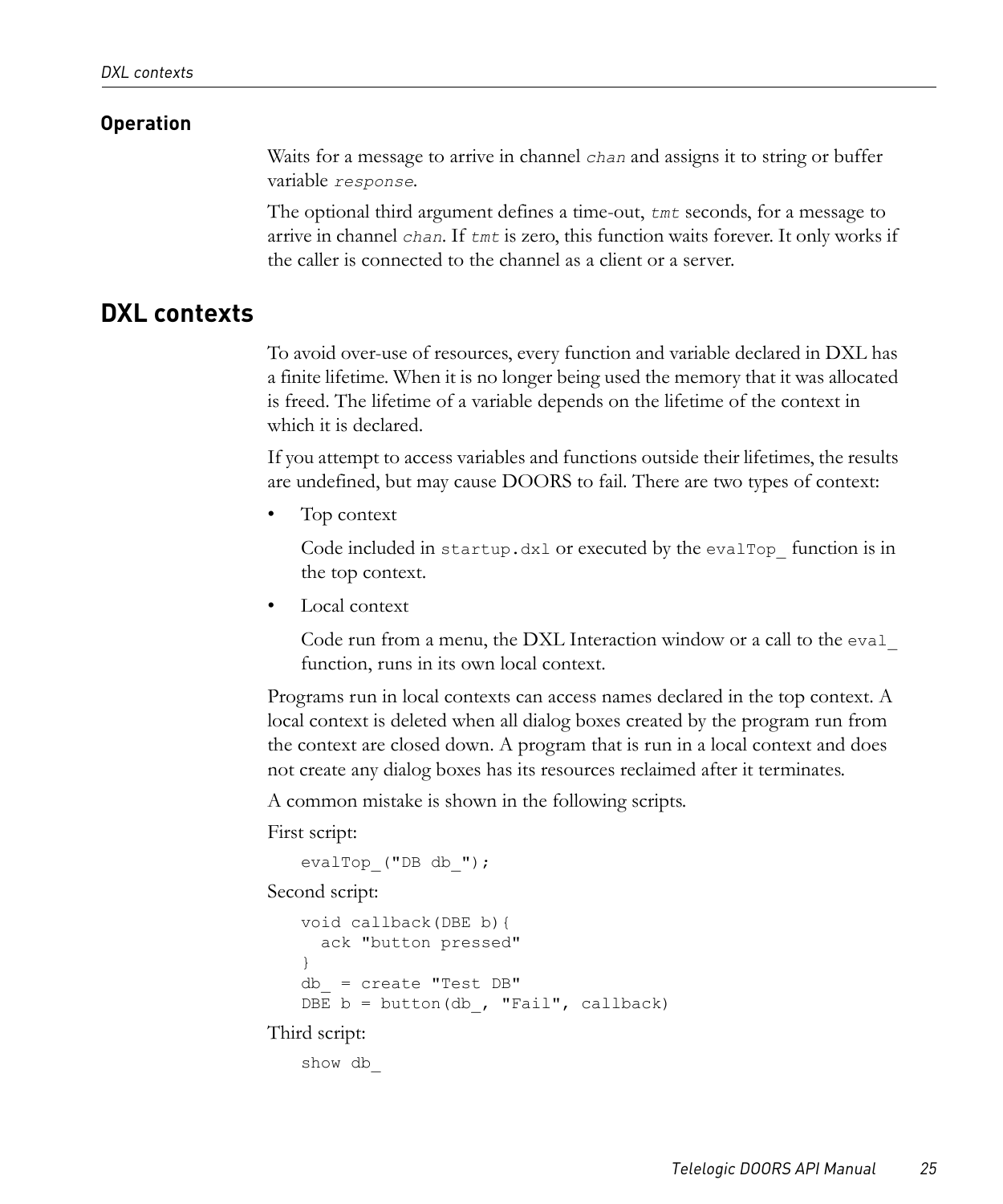By the time the third script is run, the memory occupied by the dialog box db and its callback function has been freed and the behavior is undefined. To make these scripts work, the second script must run in the top context.

#### <span id="page-33-0"></span>*Impact on triggers*

Dynamic triggers are governed by the same context rules as variables and functions. When you set a dynamic trigger in a DXL script, it is deleted when the script finishes, and you do not see its effect. There are two ways to make the dynamic trigger survive:

- Place it in the top context using the evalTop\_ function, taking care to avoid name clashes.
- When the trigger is related to a DXL dialog box, keep the dialog box open.

Consider the following script:

```
bool dynTrig(Trigger t){
     ack "closing"
    return true
}
trigger(module, close, 10, dynTrig)
DB db = create "test"
show db
```
With a formal module open, run the script. Close the formal module and the trigger fires. Close the test dialog box and then re-open the formal module. Run the script again. Close the test dialog box and then close the formal module. The trigger does not fire.

In the first case the trigger fired because the context of the DXL script it was declared in was still open. In the second case the context had been closed when the dialog box was closed, so the trigger was no longer present and so did not fire.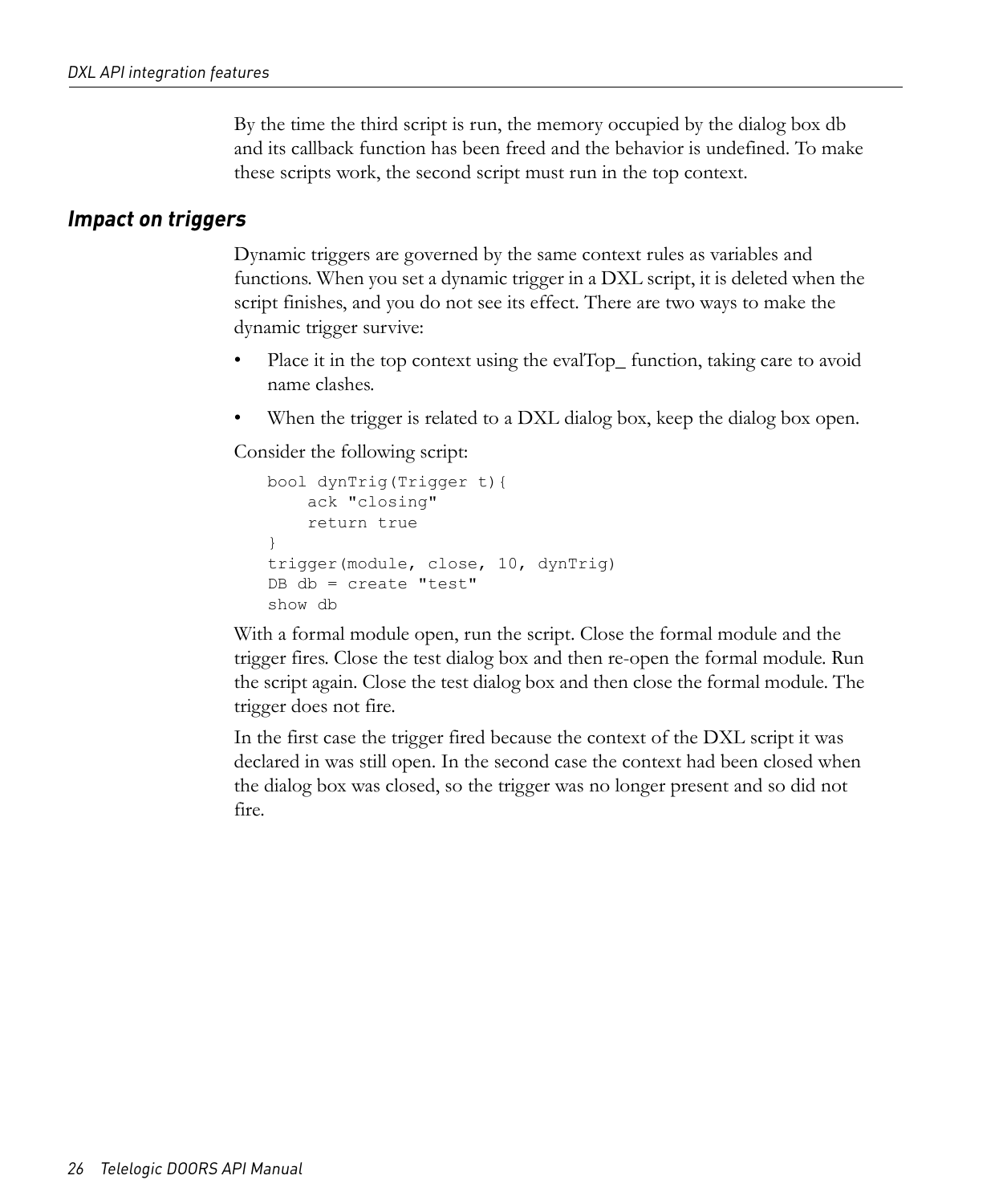## <span id="page-34-0"></span>*6 Interactive interfacing with a complex external tool*

<span id="page-34-2"></span>This chapter describes how to build interfaces between DOORS and other tools, such as CASE tools or other complex packages. It contains the following topics:

- [Integrating DOORS with user tools](#page-34-1)
- [Integrating DOORS using DOORS URLs](#page-36-0)
- [Example tool to be interfaced to DOORS](#page-38-0)
- [Working with OLE objects](#page-56-0)
- [Listing of tds.c](#page-56-1)

## <span id="page-34-1"></span>**Integrating DOORS with user tools**

The powerful requirements analysis, manipulation and presentation facilities provided by DOORS can be exploited to an even greater extent if DOORS is tightly coupled to the other tools present in the user's own environment. DOORS uses its extension language, DXL, to provide the basis for such links, together with the DOORS C API which enables users to build DXL-like languages around existing tools and also provides the interprocess communication facilities needed to establish a link with DOORS. Using the extension language to build an interface layer around both DOORS and user tools is a powerful and flexible tool linkage strategy. The strategy is shown in the following diagram.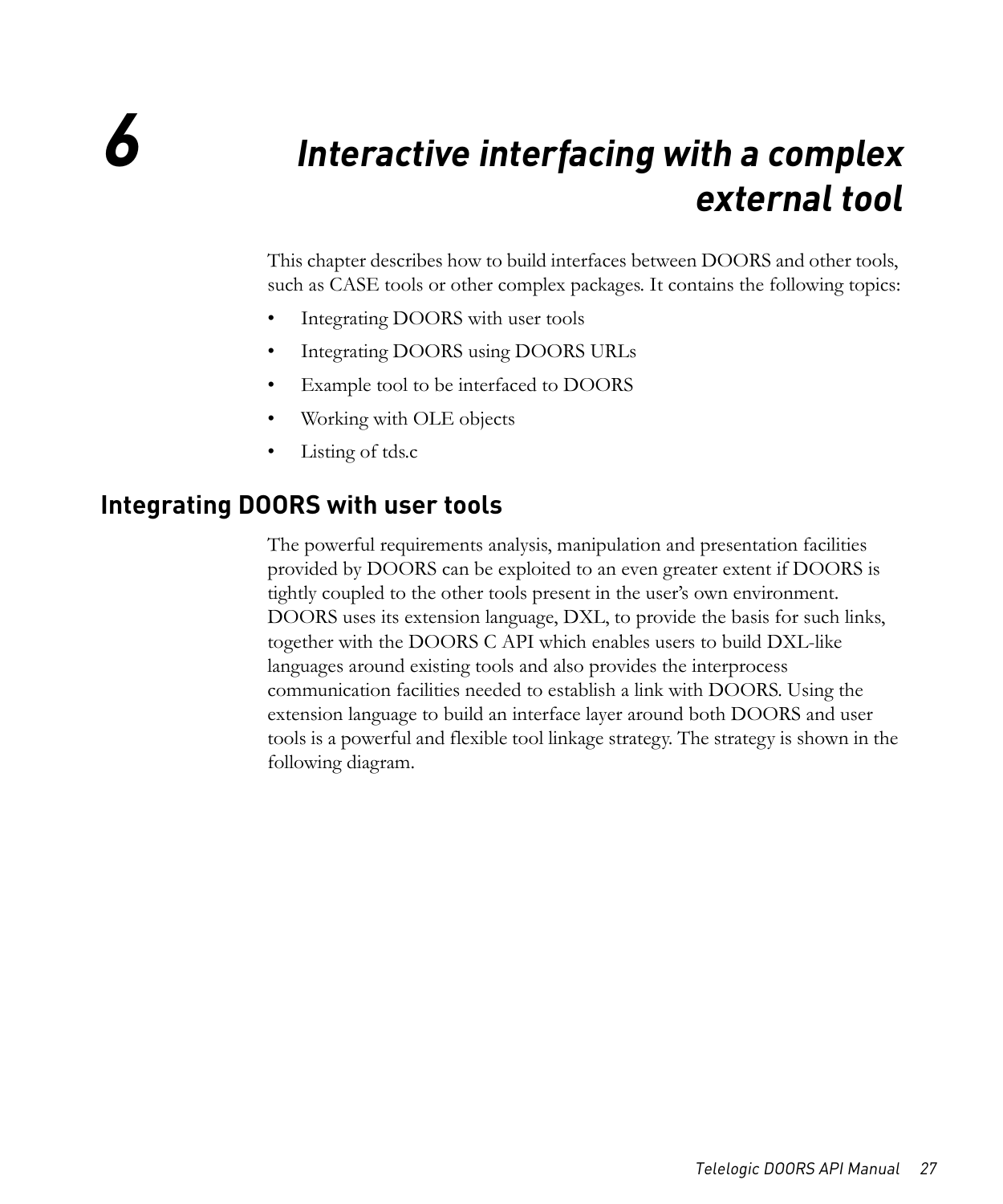

Programs are represented by boxes and code libraries by parallelograms. Light headed arrows between boxes are C function calls. Heavy headed arrows are IPC communications. Both types of call can be used to read or write data in both directions. The arrowhead direction indicates who initiates the call.

The left half of the diagram represents a connection to an external tool A that provides an API (a set of functions that can be called in to input or output data to or from the tool. The program DOORS A interface interfaces with tool A's API and communicates with DOORS via an IPC channel. In this configuration the external tool is acting as a server and DOORS as its client (a DOORS active link).

The right half of the diagram represents tool connections where DOORS is expected to serve calls from the external tool (a DOORS passive link). In this configuration DOORS acts as the server (using the DXL server) and the external tool acts as the client.

Both types of link make use of the DOORS C API, as do DOORS and the server utilities. Most of the code required to establish a link between tools is written using either DXL or, in the case of an active link, a DXL-like language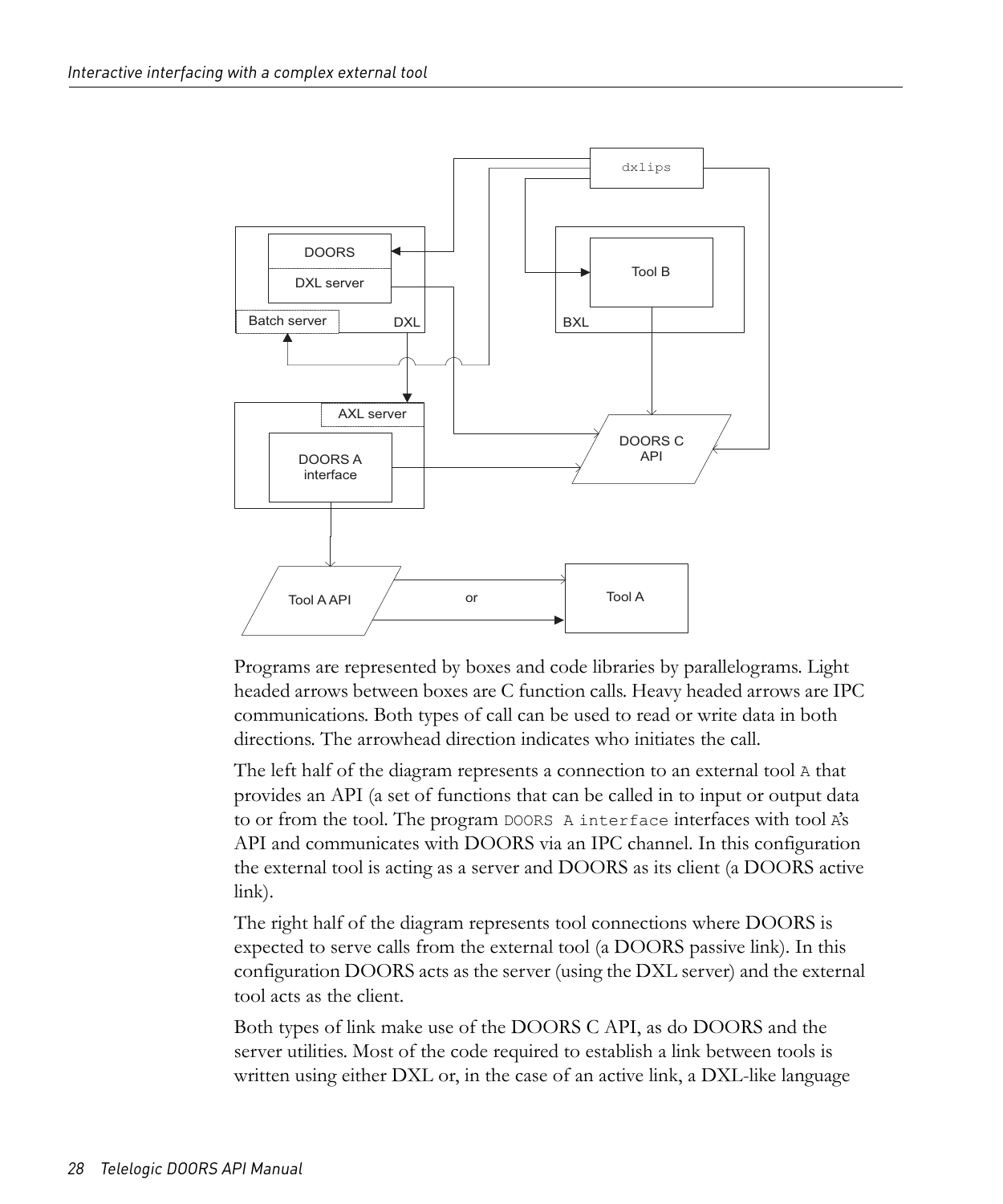created for the external tool's API (AXL). The DOORS C API supports the construction of this language and its interpreter.

#### **The overall strategy for a DOORS active link is:**

- **1.** Using the DOORS C API, create a DXL-like language to interface to the target tool's API. These bindings form the major part of the DOORS active link.
- **2.** Create DXL scripts for execution by DOORS that implement the command set of the desired link. This typically involves writing DXL functions that send data to the external tool, and writing DXL functions that can be called by the external tool to send results back to DOORS.
- **3.** Create scripts for execution in the DOORS active link (AXL scripts in this example) that implement the command set of the desired link.
- **4.** Run the DOORS active link as a server process. Commands made available by stages 2 and 3 can now be executed from DOORS, typically through DXL generated menus and forms.

#### **The overall strategy for a DOORS passive link is:**

- **1.** Determine what messages need to be sent to and from DOORS. Render these messages as DXL function calls.
- **2.** Create DXL scripts that implement the bodies of the function call messages of Step 1. Functions to be executed on the external tool (client) side need to be installed as DXL extensions using the DOORS C API.
- **3.** Link (in the C object library sense) the DOORS API to the external tool.
- **4.** Start a DOORS DXL server to handle requests from the external tool.

To illustrate the tool linkage strategy the following section uses an example target application: the Toy Database Server (TDS). The example shows the development of both a DOORS active and a DOORS passive link.

## <span id="page-36-0"></span>**Integrating DOORS using DOORS URLs**

This section is for integrators who want to refer to DOORS resources.

A DOORS URL has the following syntax:

doors://<*hostport*>/?<*search\_specification*>

• Where <*hostport*> is the host name and port number of the DOORS database server that contains the DOORS resource. For example, server.domain:36677.

**Note** You must provide the port number.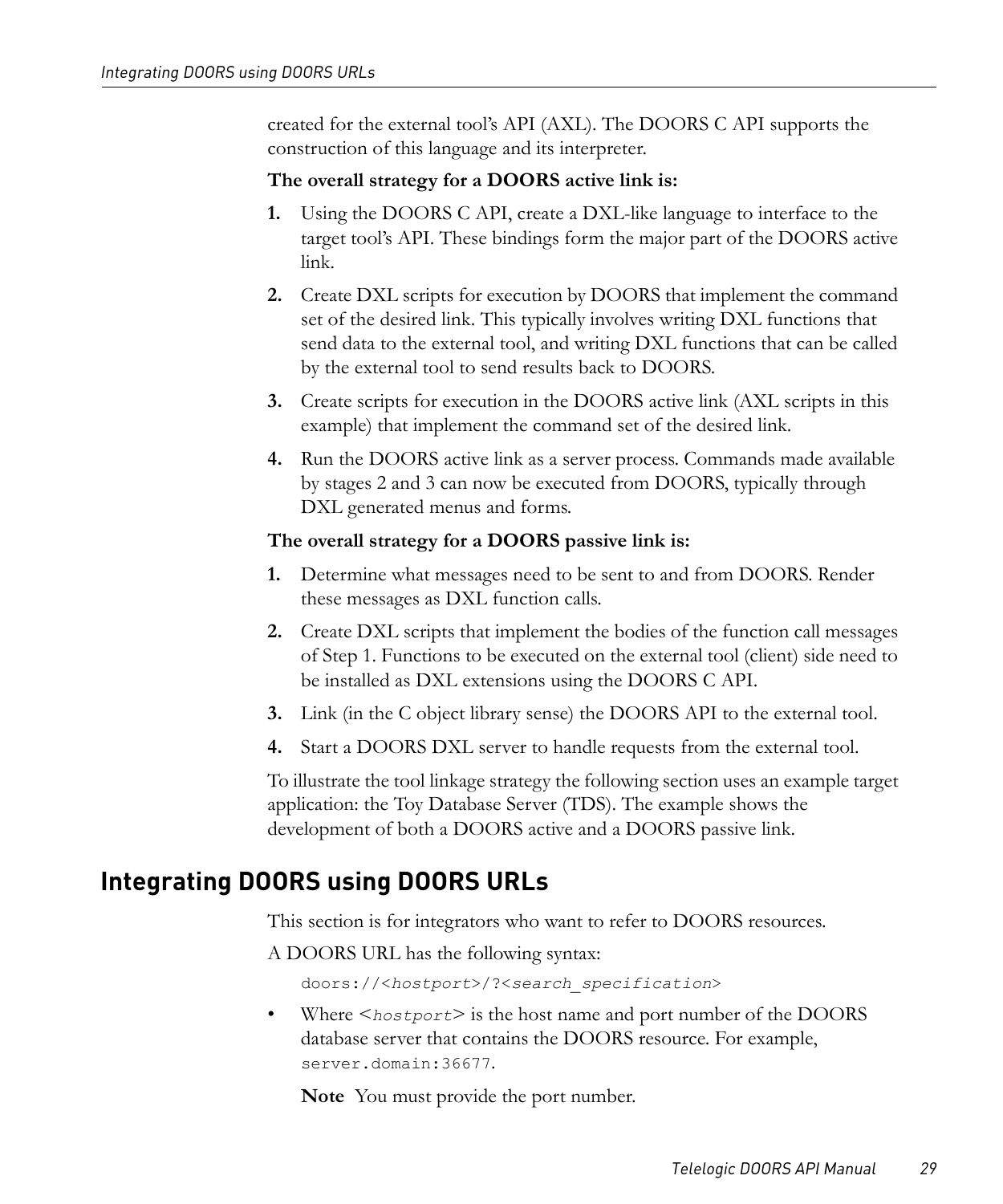• <*search\_specification*> defines the resource. It is a comma-separated list of search elements. The search elements and their meanings are as follows:

| <b>Search element</b>                                               | <b>Meaning</b>                                                                                                                                                                                                                                                       |
|---------------------------------------------------------------------|----------------------------------------------------------------------------------------------------------------------------------------------------------------------------------------------------------------------------------------------------------------------|
| dbid= <unreserved></unreserved>                                     | The identifier of a database. This is mandatory in<br>version 1 of the URL.                                                                                                                                                                                          |
| version= <version></version>                                        | $\leq$ version $\geq$ is an $\leq$ unreserved $\geq$ that represents the<br>version of the URL syntax. The version numbering<br>scheme is non-zero natural numbers from 1.<br>In DOORS 9.1, the version number of all DOORS<br>URLs will be 1. That is:<br>version=1 |
| $prodID=nat>$                                                       | $\langle$ at $\rangle$ is a $\langle$ reserved $\rangle$ that is the decimal<br>representation of a natural number.<br>This is used to indicate the product that generated the<br>URL. Current permitted values are:<br>$\bullet$ 0 - DOORS (ERS)<br>• 1 - DOORS XT  |
| container= <unreser<br>ved&gt;[":"<version>]</version></unreser<br> | The identifier of a container (for<br>example, project, folder or document)<br>within the database. Notice that this<br>identifier may include version information<br>where <version> ::= <unreserved></unreserved></version>                                        |
| object= <unreserved<br><math>\rm{&gt;}</math></unreserved<br>       | The identifier of an object (within a document<br>container).<br>In case of DOORS 9.1 URLs, the object is denoted<br>by its <b>Absolute Number</b> attribute. For example<br>object=23.                                                                              |

### <span id="page-37-0"></span>*Examples of DOORS URLs*

• A database URL. Opening a database URL causes the root of the database to be displayed in the database explorer.

```
doors://greenback.telelogic.com:36678/?version=1,prodID=0,dbid=
42a6eefc651c0e5a
```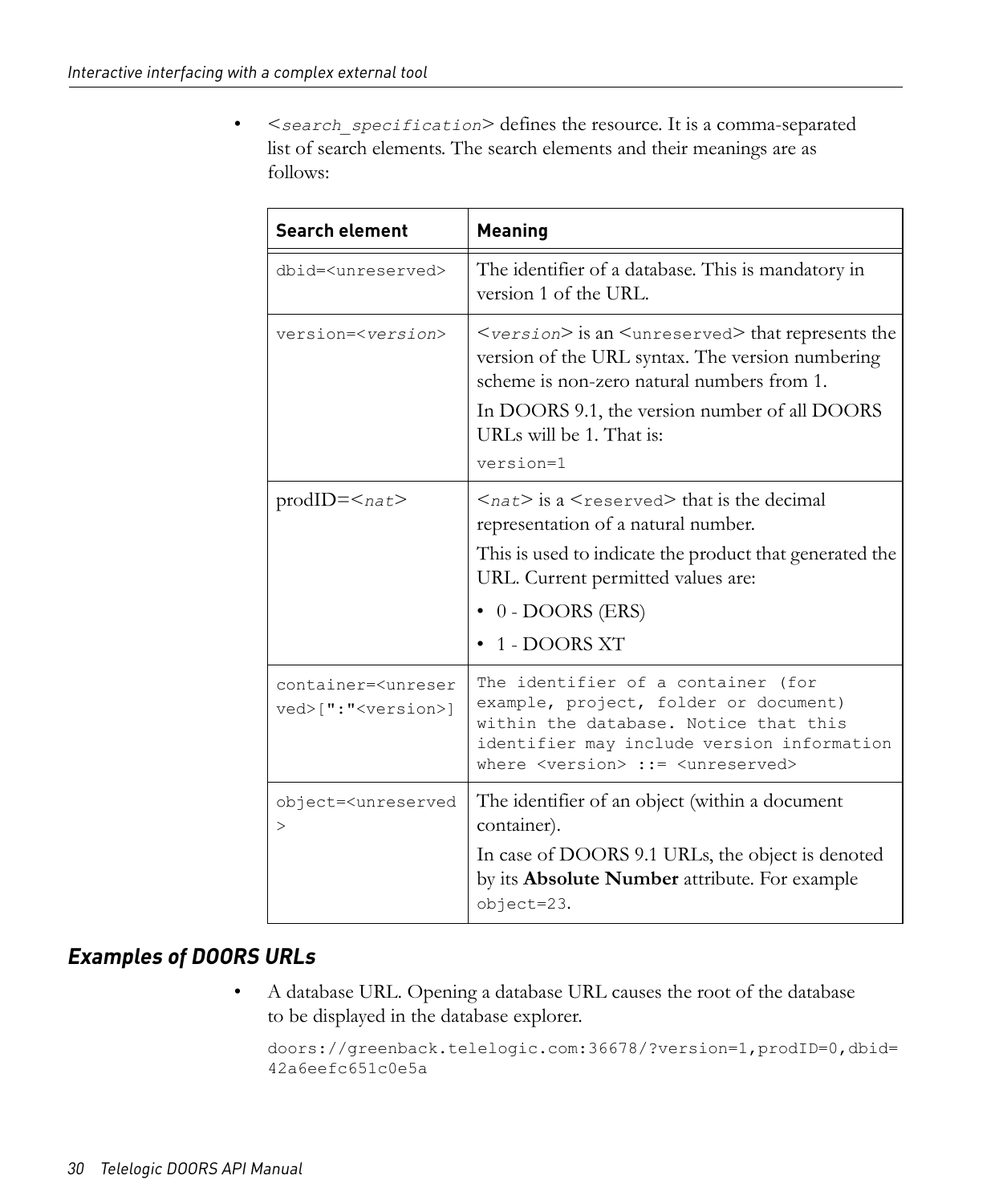• A project URL. Opening a project URL causes the project to be made current in the database explorer.

```
doors://greenback.telelogic.com:36678/?version=1,prodID=0,dbid=
42a6eefc651c0e5a,container=000003a3
```
• A folder URL. Opening a folder URL causes the folder to be made current in the database explorer.

```
doors://greenback.telelogic.com:36678/?version=1,prodID=0,dbid=
42a6eefc651c0e5a,container=0000001d
```
• A module URL. Opening a module URL causes the module to be opened in the default edit mode with the default view displayed.

doors://greenback.telelogic.com:36678/?version=1,prodID=0,dbid= 42a6eefc651c0e5a,container=0000032c

• An object URL. Opening an object URL causes the containing module to be opened in the default edit mode with the default view displayed and the specified object selected. The normal view changing rules apply if the object is not displayed in the view.

doors://greenback.telelogic.com:36678/?version=1,prodID=0,dbid= 42a6eefc651c0e5a,container=0000032c,object=12

## <span id="page-38-0"></span>**Example tool to be interfaced to DOORS**

TDS is a very simple table manipulation package. Tables can be created and deleted, and their entries created and deleted. Although a small program, it exercises all the major features of a more complex DOORS link program.

#### <span id="page-38-1"></span>*C API for example*

The C API for TDS is for use with a DOORS active link. It is the set of C data structures and entry points that it provides to be called by interfacing programs.

```
/*
   Data Structures:
*/
typedef struct Table Table;
typedef struct Entry Entry;
struct Table_ { 
    string name; 
   Entry* es; 
   Table* next;
   int size; 
};
struct Entry_ { 
    string key;
```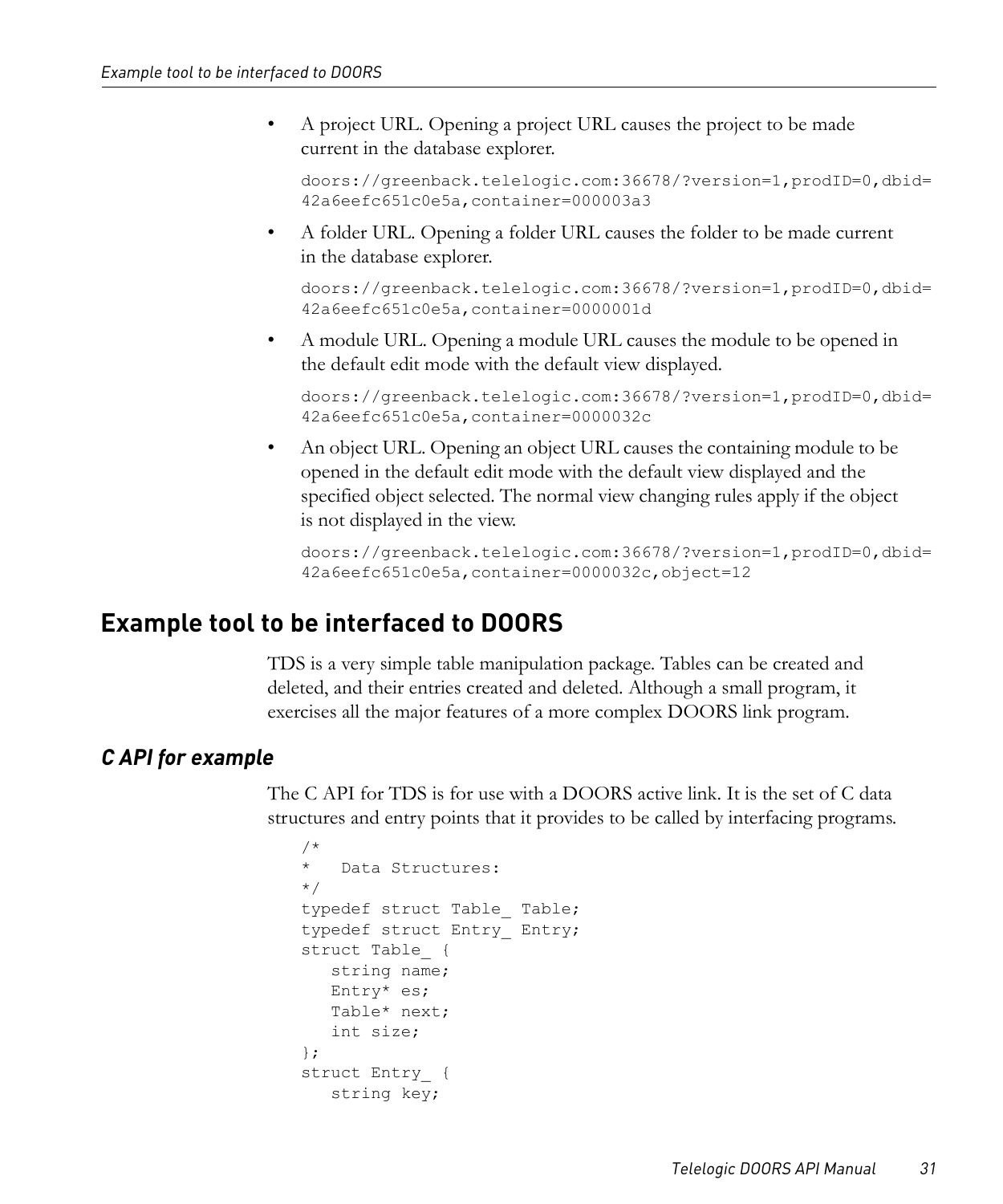```
 string data; 
    Entry* next; 
};
```
A table of type Table is simply a linked list of entries of type Entry. All tables are linked together.

APIs often have exit codes defined as function results, as in this example:

```
#define StatusOK 0 
#define StatusBadDeleteEntry 1
#define StatusBadDeleteTable 2
```
The two macros below define traversal macros for the two data structures:

```
#define tdsDo(table,e) for (e=table->es; e != NULL; e = e->next)
#define tdsTabDo(t) for (t=AllTables; t != NULL; t = t->next)
```
All tables are linked and accessible from this variable:

```
externvar Table* AllTables;
```
To describe the remaining functions of the C API for TDS, the parameters of external function declarations are shown within #if and #endif statements.

| <b>Entry Point</b>         | Use                                         |
|----------------------------|---------------------------------------------|
| extern Table* tdsCreate(); | Creates a table with name s.                |
| #if 0                      |                                             |
| string s;                  |                                             |
| #endif                     |                                             |
| extern Entry* tdsEntry();  | Looks up the entry according to key in      |
| #if 0                      | table t. If the entry does not exist and    |
| Table* $t$ ;               | create is true then create it.              |
| string key;                |                                             |
| bool create;               |                                             |
| #endif                     |                                             |
| extern void tdsPut();      | Associate the string data with the entry e. |
| #if 0                      |                                             |
| Entry* $e$ ;               |                                             |
| string data;               |                                             |
| #endif                     |                                             |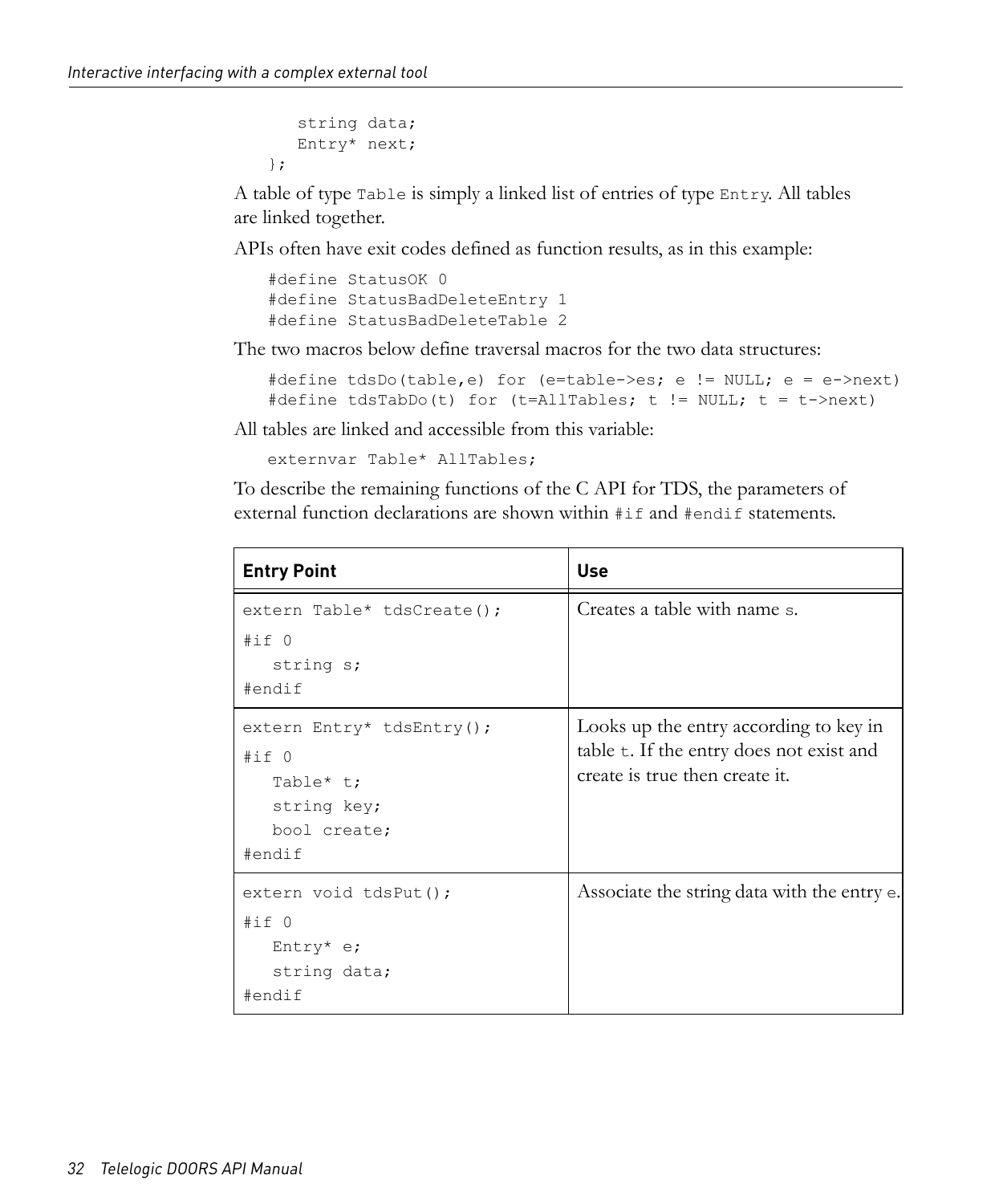| <b>Entry Point</b>                                                             | Use                                                                                                   |
|--------------------------------------------------------------------------------|-------------------------------------------------------------------------------------------------------|
| extern string tdsGet();<br>#if 0<br>Table* $t$ :<br>string key;<br>#endif      | Returns the data for the given table $t$ and<br>key. If key does not exist, returns a null<br>string. |
| extern int tdsDeleteEntry();<br>#if 0<br>Table* $t$ :<br>string key;<br>#endif | Deletes the entry specified by $t$ and key.                                                           |
| extern int tdsDeleteTable();<br>#if 0<br>Table* t;<br>#endif                   | Deletes the given table.                                                                              |
| extern void tdsInfo();                                                         | A diagnostic routine.                                                                                 |
| extern void tdsInit();                                                         | An initialization routine.                                                                            |
| extern void tdsFinish();                                                       | A final housekeeping entry point.                                                                     |

This completes the API for TDS. The implementation of this interface is in \$DOORSHOME/api/tdsfns.c.

#### <span id="page-40-0"></span>*Making a language like DXL*

Using the interface presented in ["C API for example," on page 31](#page-38-1), you can now make a language like DXL to drive the interface: a DOORS active link. From the basis of the core DXL language, you can add TDS specific data types and commands. For this exercise, the resulting language is called TXL, and the extension .txl is used on files containing TXL scripts.

The program \$DOORSHOME/api/tds.c fully implements a DXL-like interface to TDS. All the DOORS C API entry points are described in ["The DOORS C](#page-14-5)  [API," on page 7.](#page-14-5) The complete source for tds.c is given in ["Listing of tds.c," on](#page-56-1)  [page 49.](#page-56-1) Extracts from this program illustrate how to build the language.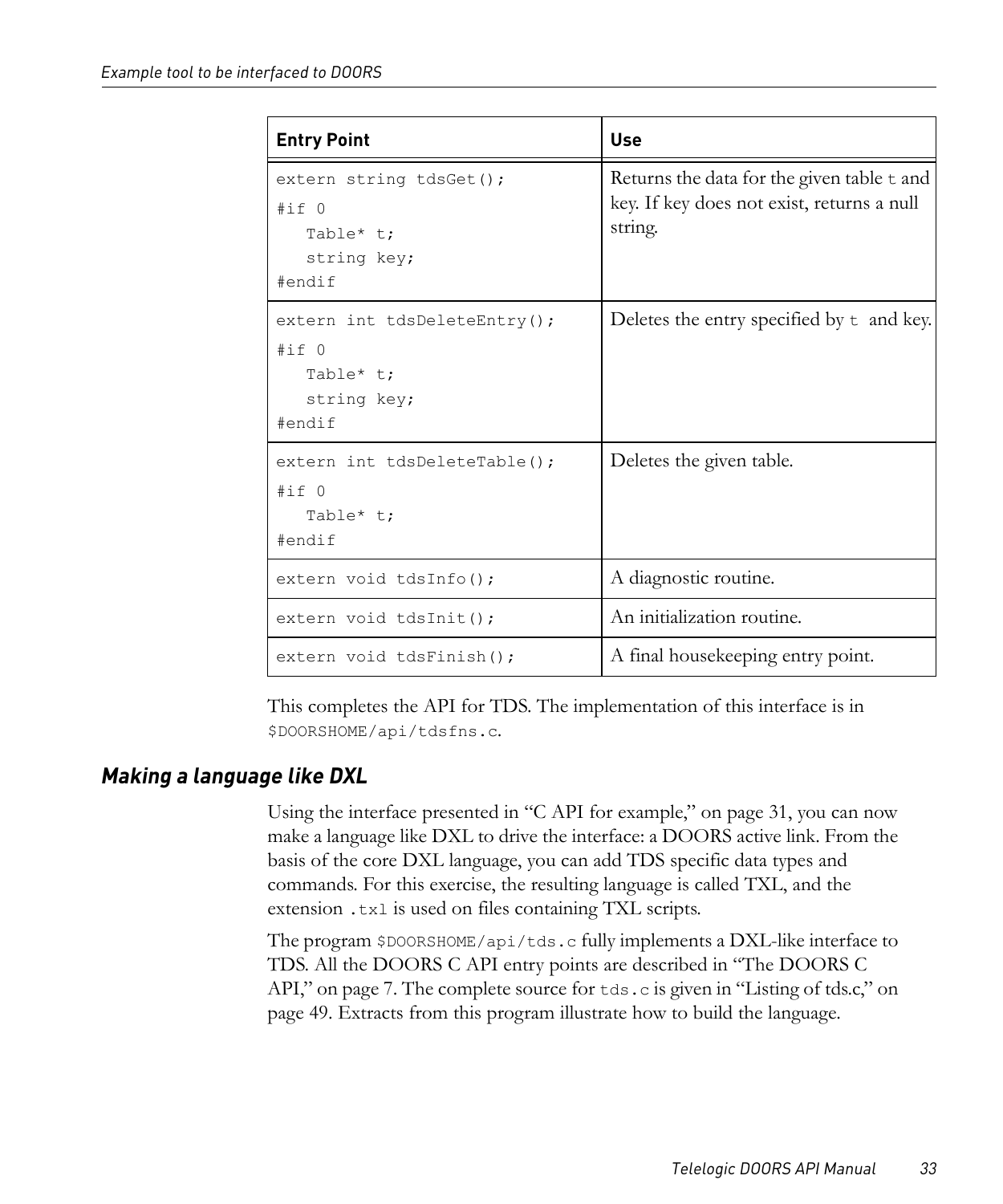#### **Including files**

After some comments, the program begins with the following include statements:

```
#include <doors/api.h> /* API services */
#include "tds.h" /* this file's entry points */
#include "tdsfns.h" /* the TDS API */
```
The first include statement is the normal way of accessing the DOORS C API from within a C program. The makefile given for TDS (also in \$DOORSHOME/api) shows one way of specifying where to find both the include file and the necessary API object file.

#### **Declaring functions**

After including the necessary .h files, tds.c continues with:

```
BEGIN_FN(tdsCreateFn, 1, 1)
   P (char*, name) ;
    Table* tab; 
   END_DECLS;
    tab = tdsCreate(name);
   RETURN (tab); /* return the created table */END_FN
```
The macro BEGIN FN takes three parameters: the name of the C function to be registered with the API, the number of input parameters and the number of results (either 0, corresponding to void, or 1).

The line P (char\*, name) specifies that the first parameter is of type char\* and is called name. After specifying all parameters (there are no more in this example), you must also declare any variables to be used in the function being defined. END\_DECLS marks the end of declarations, and is always needed. The body of the function calls tdsCreate with the passed name and returns the result. The macro RETURN\_ indicates what the DXL-like function should return when executed, but does not return from the function. END\_FN ends the declaration of the new DXL-like function.

#### **Installing functions**

Later in tds.c there are the following lines:

```
apiParse("struct Table \{\}; struct Entry \{\};");
apiInstall ("Table create (string)",
               tdsCreateFn);
```
This is the second part of registering a new function for a DXL-like language. The first parameter of apiInstall is the prototype of the new function, which must match the information supplied for numbers of parameters and results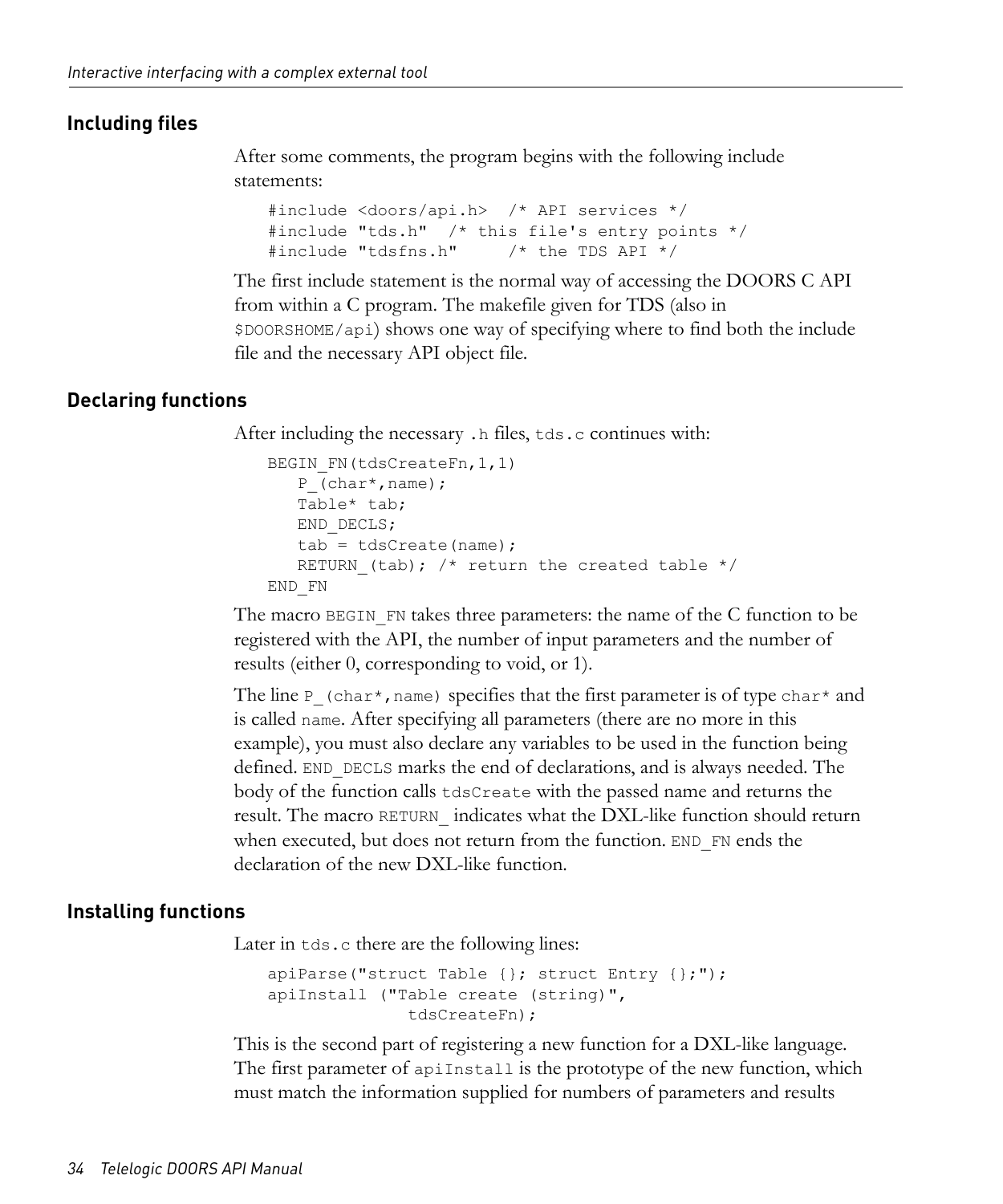given to BEGIN\_FN. The second parameter is the name of the function created using BEGIN FN. In the DXL-like language you are building, the function is called create.

The function apiParse parses and runs its parameter. In this case it is the definition of two new data types for TXL: Table and Entry. Refer to ["DXL API](#page-28-4)  [integration features," on page 21](#page-28-4) for more information.

The program tds.c continues by specifying many more DXL-like commands in this way. Effectively, it makes a link from a C function (here tdsCreate), to the DOORS C API's interpreter, using an intermediate function (here tdsCreateFn).

#### **Declaring and installing a for loop**

Later in tds.c there is:

```
BEGIN_FOR_DO(tdsDoFn,Table*,tab,Entry*,scan)
      tdsDo(tab,scan) {
        PROCESS DO(scan);
 }
END_FOR_DO
```
This fragment should be considered paired with the later:

apiInstall("void ::do (Entry&, Table, void)", tdsDoFn);

The macro BEGIN FOR DO allows you to provide a DXL-like for loop for TXL. Its parameters are:

- The name of the function: tdsDoFn
- The type of the parent of the loop: Table\*
- A variable in which the parent is to be placed; the parent is some variable from which you can initialize the loop
- The type of the elements of the loop: Entry\*
- A variable in which each element in turn is to be placed

The tdsDo macro is defined in ["C API for example," on page 31.](#page-38-1)

The macro PROCESS DO makes the currently scanned element available to the body of the loop.

The call to apiInstall defines a function that returns void and has three parameters. The first parameter is a reference type for the scanned element; the second parameter is the parent; the third parameter is void. The installation of a for loop must always be in this format.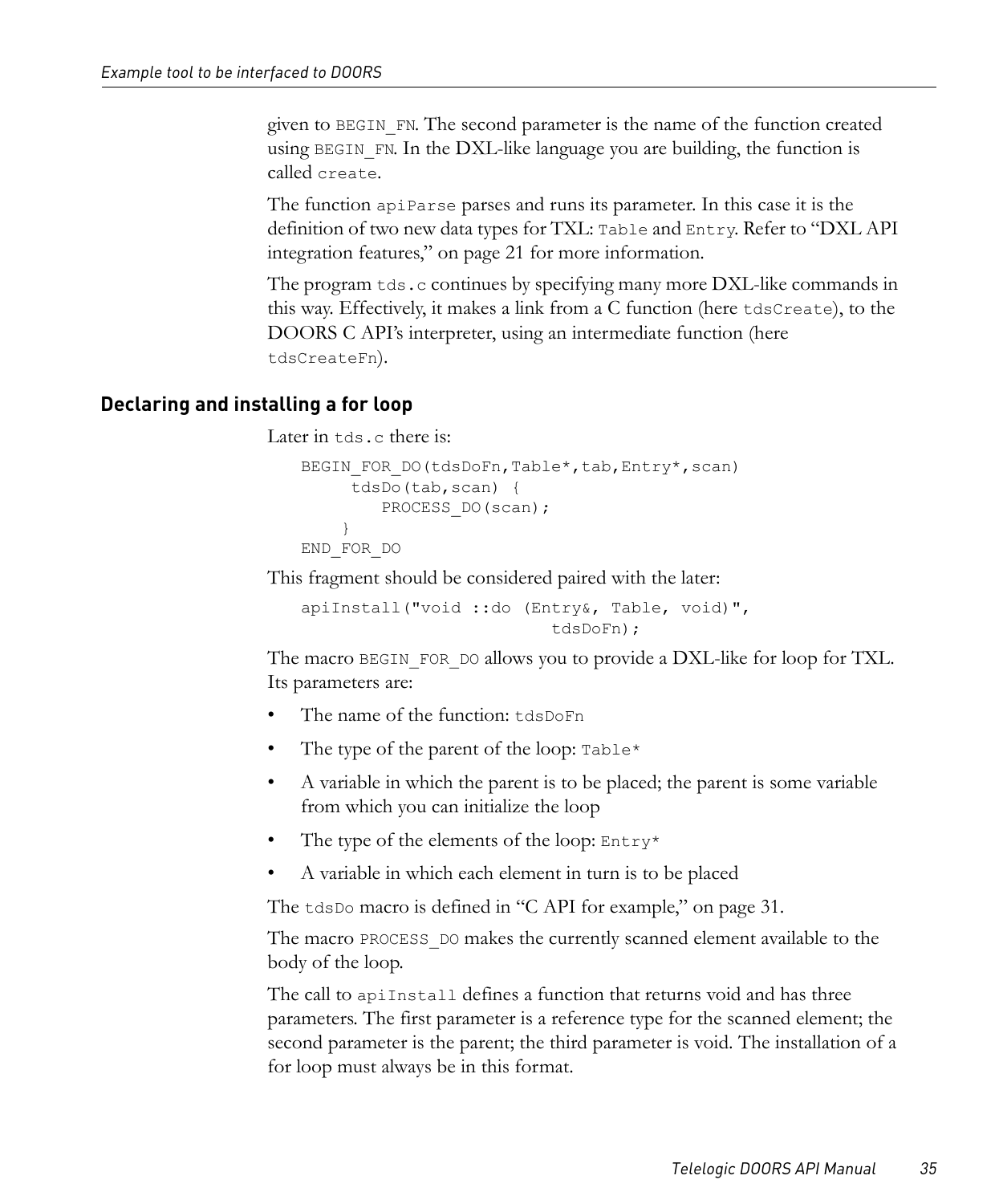#### **Main program**

The final step in making a DXL-like language is the main program:

```
/* main.c
  * The main program of the DXL-like 
 * language, TXL */
#include <doors/api.h>
#include <stdio.h>
#include "tds.h"
extern char* geteny();
int main (argc, argv)
    int argc;
    char* argv[];
{
    static char path[255];
     sprintf(path,"%s/lib/txl", 
                         getenv("DOORSHOME"));
     apiMainProg(argc, argv, "TXL", ".txl", path, 
                        tdsInitAPI, tdsFinishAPI);
     return 0;
}
/* end of main.c */
```
apiMainProg has the following parameters:

- The normal C main argument, argo
- The normal C main argument, argv
- The name of the language being built, TXL, as a string
- A default file extension, .txl, as a string
- A default search path for source and include files, path
- An initialization function (called by apiMainProg)
- A termination function (called by apiMainProg)

The file tds.c implements a small, but powerful, DXL-like language for TDS. The command line arguments for the language are the file names of scripts containing TXL programs.

#### **Building the object file**

To build the object file on UNIX platforms, use make txl in \$DOORSHOME/api; for Win32 platforms, see ["Compiling TXL on Win32 with Microsoft Developer](#page-45-0)  [Studio," on page 38](#page-45-0).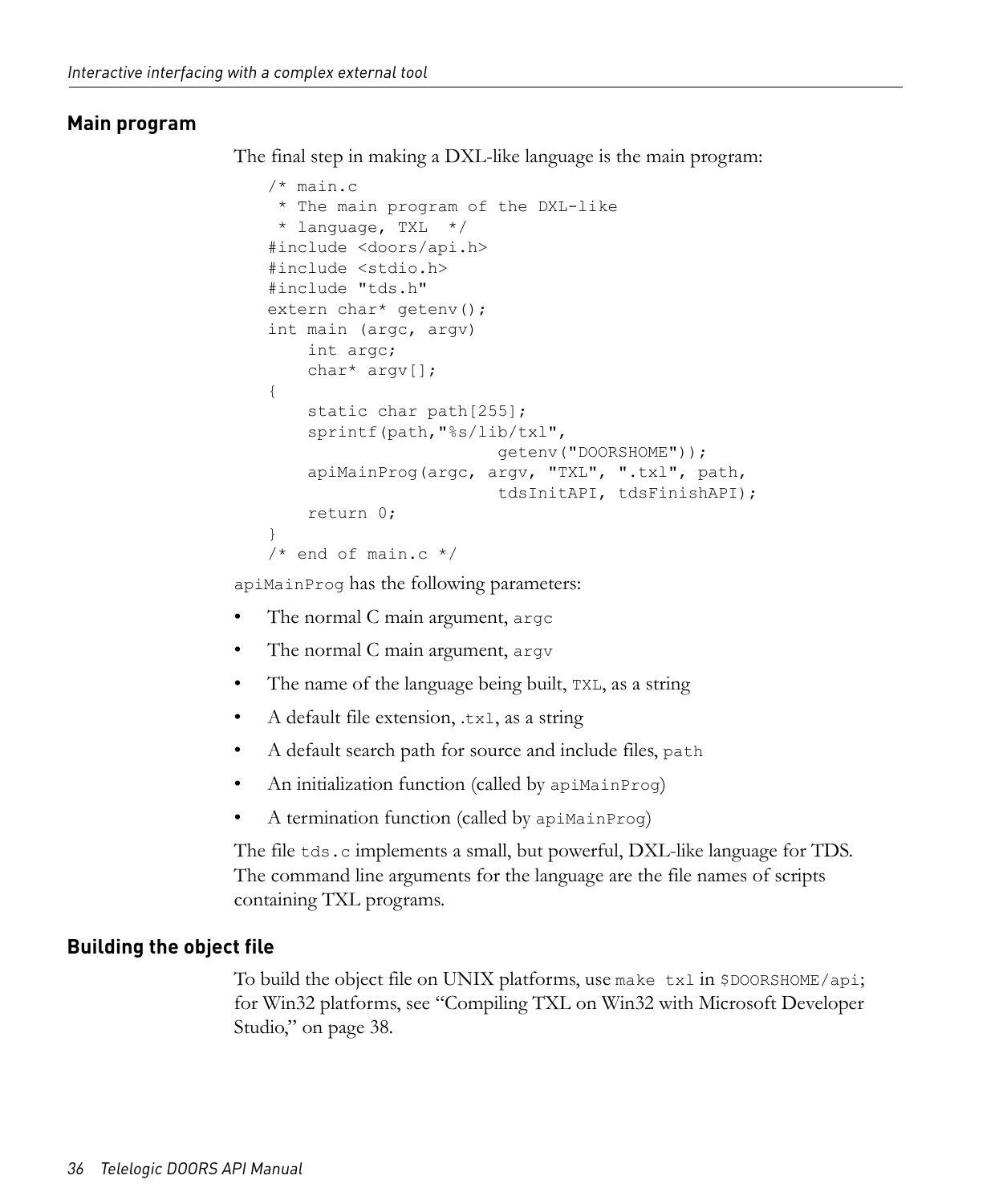#### **Executing a TXL script**

After the object file has been created, the following TXL program can be executed:

Example TXL script:

```
void printTab (Table t) { 
     Entry e
   print "(" (name t) ":\n"
     for e in t do // the tdsDoFn loop 
       print (key e) " : " (data e) "\n\times"
     print ")\n" 
}
void printAll () {
    Table t 
     for t in All do 
        printTab t 
}
void doDelete (Table t, string key) { 
    int status
     delete (t, key) 
     if (status !=StatusOK) 
         warn "no record for " key " in " (name t)
}//doDelete
Table t = create "english2french" 
// the tdsCreateFn function 
t['one"] = "un"
t['two"] = "deux"t["three"] = "trois" 
t["four"] = "quatre" 
t['five"] = "cinq"
t['six"] = "six"
t["seven"] = "sept" 
t["eight"] = "huit" 
t["nine"] = "neuf" 
t['ten"] = "div"print t["three"] "\n" 
print "----------\n" 
printTab t 
doDelete (t, "two") 
print "-----------\n" 
printTab t
info
```
A similar script is in \$DOORSHOME/lib/txl/tds.txl.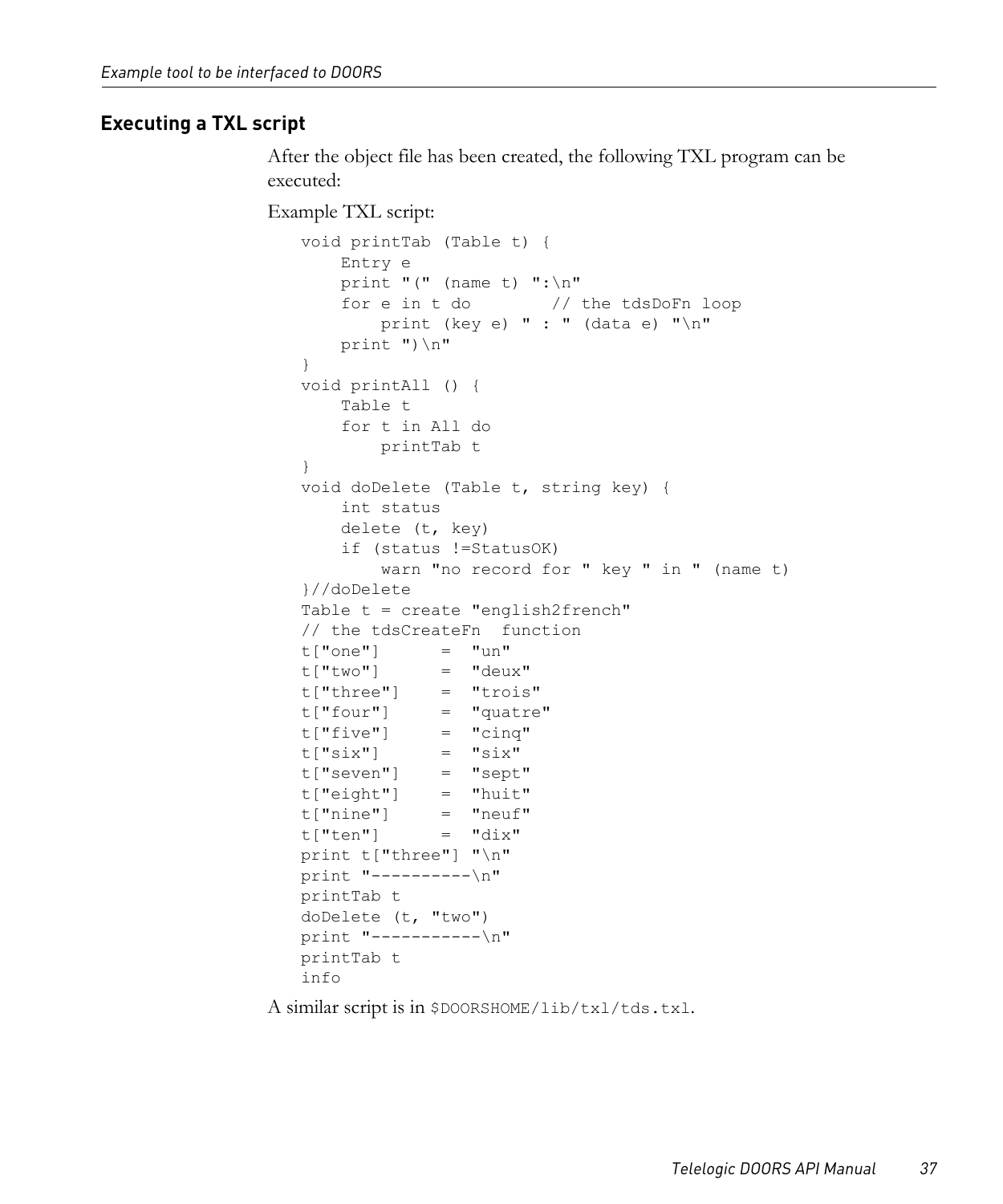#### <span id="page-45-0"></span>*Compiling TXL on Win32 with Microsoft Developer Studio*

This section describes how to build  $txl$  exe using Microsoft Developer Studio<sup>®</sup>. The executable file can be built using any C compiler and you should adapt these instructions for your own environment.

- **1.** Select **File > New > Project workspace**, and then choose **Console Application** with the name txl in directory %DOORSHOME%/api. (%DOORSHOME% is the directory pointed to by HOME in your doors.ini file.)
- **2.** Select **Insert > Files into project**. Add tdsfns.c, tds.c, and main.c.
- **3.** Select, **Build > Setting > Link**. In the dialog box add  $dx$ lapi. lib to the Object library modules field, and dxlapi.dll to the path.
- **4.** Select **Tools > Options**, then select the **Directories** tab. Add %DOORSHOME%/include to the include files directories and %DOORSHOME%/bin to the library files directories.
- **5.** Press **F7** to build txl.exe.

#### <span id="page-45-1"></span>*Completing the DOORS active link*

Now that you have a DXL-like language for TDS, you can use it to build a command server for DOORS.

DXL includes IPC facilities that allow messages to be passed between DXL interpreters. DOORS can send messages to the TXL interpreter to be executed, and vice versa. This is a simple and effective example of a client/server architecture.

#### **To complete the DOORS active TDS link:**

**1.** Using the DXL library (click **Tools > Edit DXL > Browse**), locate the DOORS client for TDS. The source is in \$DOORSHOME/lib/dxl/ example:

The code in apiinit.dxl initializes the TDS server; the code in apistart.dxl starts the TDS interaction window.

**2.** Run apiinit and then apistart. The DOORS/TDS Link window is displayed.

It has the following buttons:

| Button       | <b>Function</b>                                                 |
|--------------|-----------------------------------------------------------------|
| start server | Starts the TDS server as a process in an xterm or DOS<br>shell. |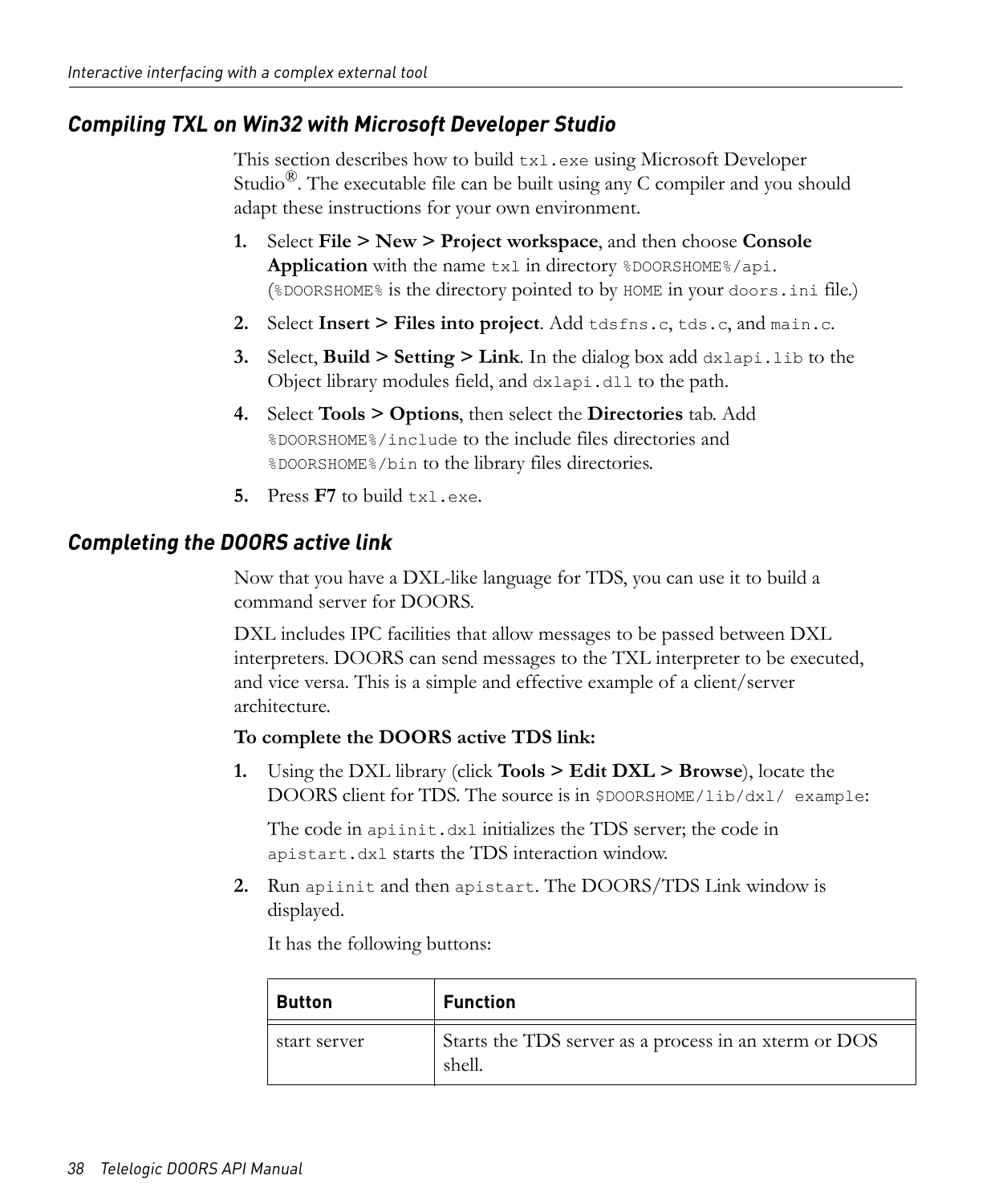| <b>Button</b>             | <b>Function</b>                                                                                                                                     |
|---------------------------|-----------------------------------------------------------------------------------------------------------------------------------------------------|
| add current<br>heading    | Sends the current DOORS object heading, and the name of<br>the user who created the object, to TDS for inclusion in a<br>TDS table as key and data. |
| delete current<br>heading | Sends the current DOORS object heading as a key to delete<br>an entry in a TDS table.                                                               |
| print table               | Prints the TDS table, and sends each entry to DOORS for<br>display in a popup window.                                                               |
| shutdown server           | Shuts down the TDS server, causing the xterm or DOS<br>shell to exit.                                                                               |
| close                     | Closes the window.                                                                                                                                  |

On UNIX, the start server button opens an xterm and executes \$DOORSHOME/api/txl with the variable port set to the port number for the server. The code in \$DOORSHOME/lib/txl/server.txl is then executed.

On Win32, the start server button executes \$DOORSHOME/api/ txl.exe, with the same arguments as above.

The server uses a simple protocol. It opens up an IPC server on the named socket, and waits for connections from DOORS clients. DOORS makes a connection via the start server command, which is issued by the **start server** button. The messages sent by DOORS are implemented in the included file t2d.txl, which is in the same directory as server.txl.

#### **Code in server.txl**

```
// TDS server
IPC ipc = server port // port is passed in by api.inc
bool debug=false // true => diagnostic output
bool errors=false // have we had an error?
void dprint(string s) { // diagnostic routine
     if (debug) print s
}
void toDoors (string s) { 
// send message, must be acknowledged
     dprint "toDoors(" s ")\n"
     if (!send(ipc, s))
        unixerror "toDoors/send"
     if (!recv(ipc, s))
        unixerror "toDoors/recv"
     dprint "Ack: " s "\n"
     if (s!="OK") eval_ s
```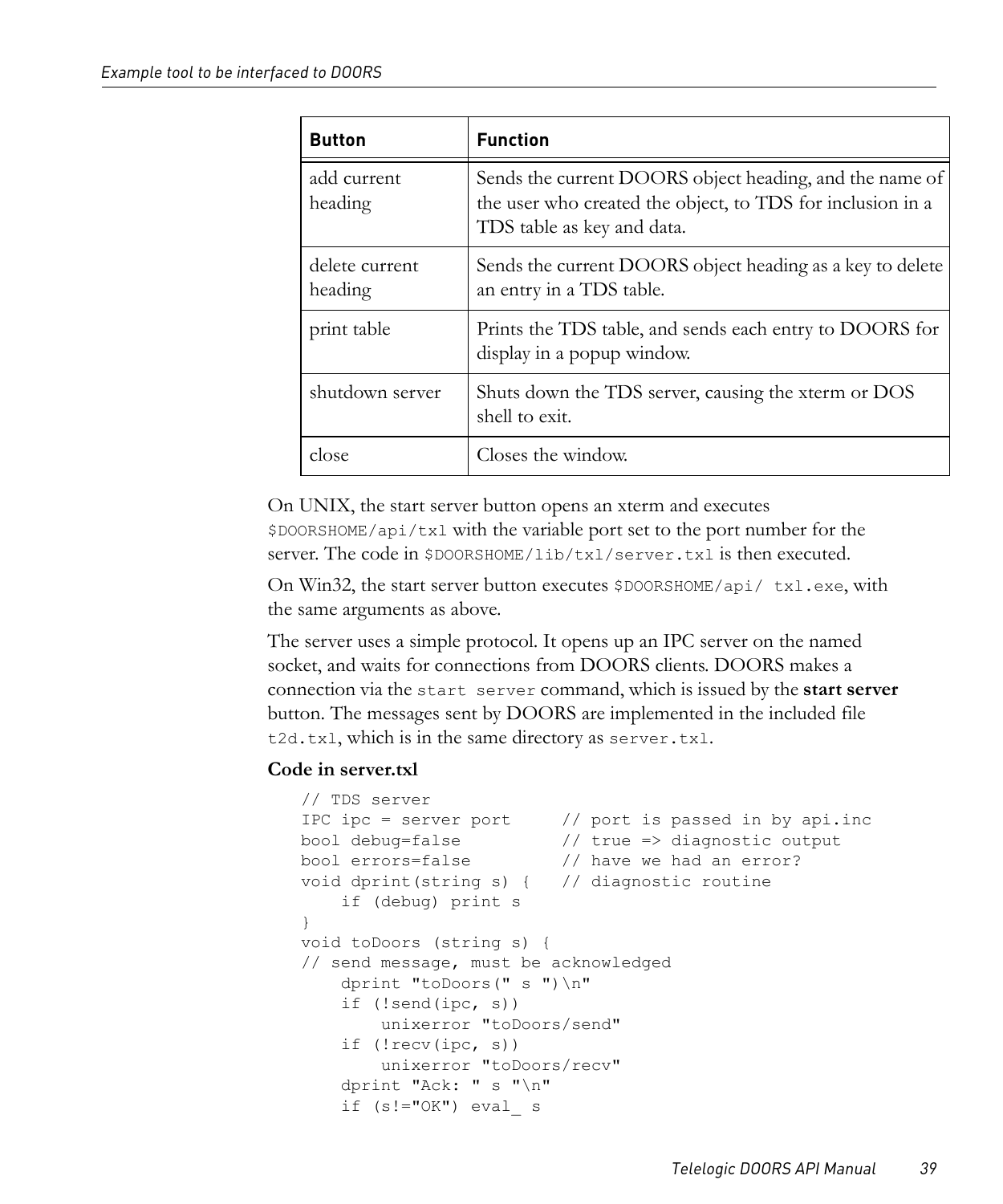```
}//toDoors
void done () { 
// send "done" message, no acknowledge needed
     dprint "done\n"
     if (errors)
         // client has already disconnected
         errors=false
     else {
        if (!send(ipc, "done "))
             unixerror "done/send"
     }
}//done
void sendError (string mess) { 
// let DOORS know about an error
     if (errors)
         return
    if (!send(ipc, "errors "))
         unixerror "error/send"
     if (!recv(ipc, s)) // the ack
         unixerror "toDoors/recv"
     if (!send(ipc, mess))
         unixerror "error/send"
}//sendError
string request
string res
#include <t2d>
checkIPC ipc 
// must be provided in client specific part
print "Ready to accept commands from DOORS\n"
if (!accept ipc) 
     unixerror "unexpected failure waiting for
                 DOORS client"
while (true) {
     if (!recv(ipc,request)) {
         warn "DOORS has disconnected"
         break
 }
     dprint "request: " request "\n"
     errors=false
     if (request=="shutdown_")
         break // no acknowledge needed
     ans = eval_ request
     if (ans=="errors in eval_ string") {
         print "errors in request\n"
         done
     }
     if (request=="shutdown_")
         break // no acknowledge needed
}//while (true)
```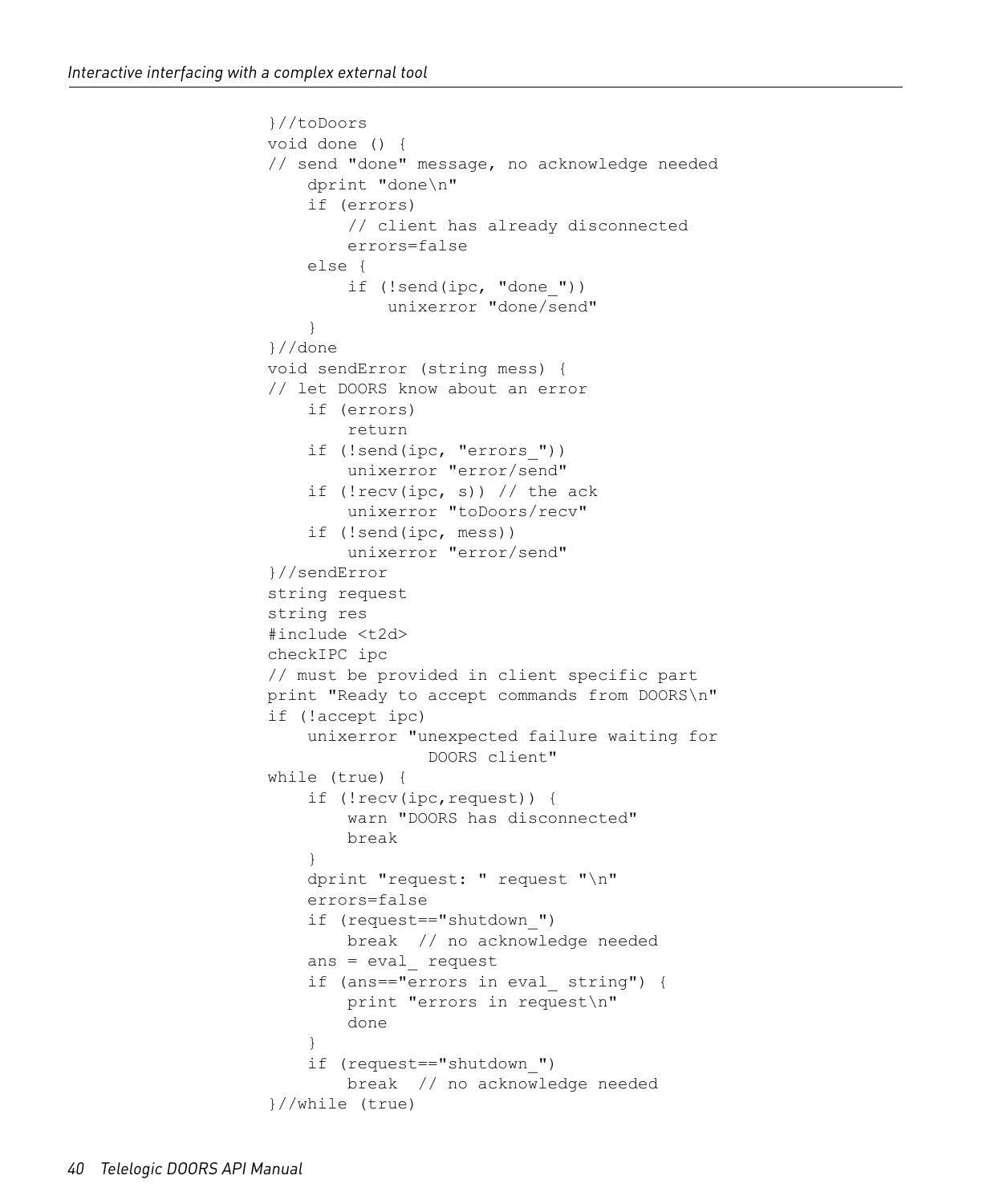```
closeDown 
// must be provided in client specific part
// tds/doors interface
#include <utils>
/*
   data
*/
Table doors = create "doorsTable"
/*
   the following commands are sent by doors for execution by tds
*/
void associate(string s1, s2) { 
    print "receiving key \"" s1 "\" with data \""
             s2 "\n\prime"\n\cdot n"doors[s1] = s2 done 
}
void delete(string s1) { 
    int status = delete(doors, s1)
    print "deleting \"" s1 "\"\n"
     if (status ! = StatusOK) 
        sendError "Heading \"" s1 "\" not in table"
     else 
         done 
         // don't do "done" if we have an error
}
void list() { 
     Entry e 
     int i=0 
     printTab doors
     for e in doors do { 
        i++toDoors "fromTds(\Upsilon"" (key e) "\Upsilon", \Upsilon""
                    (data e) "\\" }//for
     if (i==0) {
         sendError "no entries"
         return // no done needed 
     } 
     done 
}
/* server needs these two entrypoints */
void checkIPC(IPC ipc) { 
     if (null ipc) 
         unixerror "unexpected failure creating
                       TDS server "socket"
}//checkIPC
```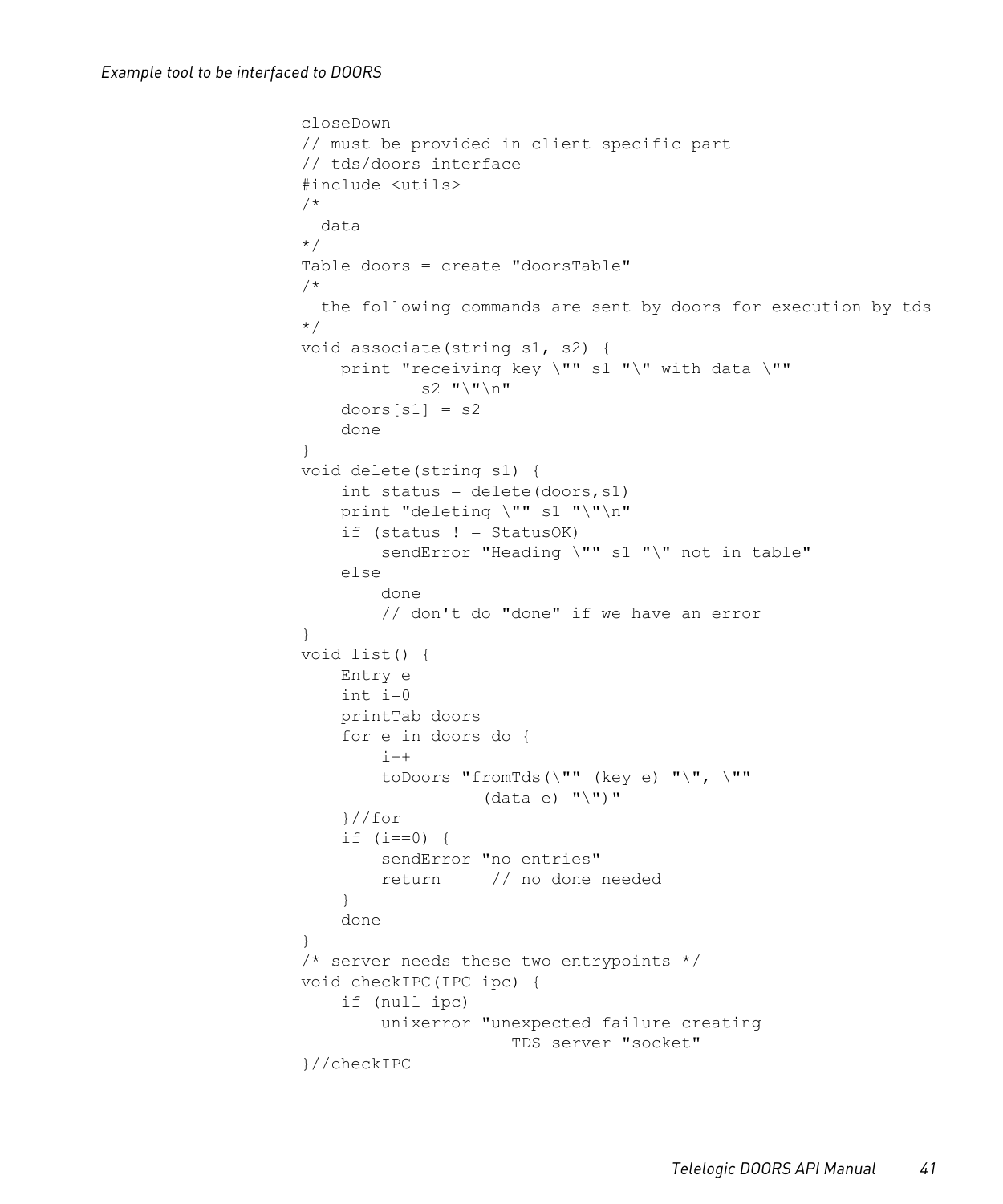```
void closeDown() { 
     print "server shutdown \ n" 
}
```
#### **Initializing the client**

The DOORS client side of the link is initialized by apiinit.dxl, which is in \$DOORSHOME/dxl/example/apiinit.dxl. It contains the following statement:

```
evalTop_ "#include <example/api.inc>"
```
The internal DXL evalTop makes any definitions available to further executions of DXL programs.

Except for startup.dxl, a DXL program runs in its own private context. Refer to ["DXL API integration features," on page 21](#page-28-4) for an explanation of DXL's context rules.

The file api.inc contains the following:

```
/*
   DOORS API Demo
   $DOORSHOME/lib/dxl/example/api.inc
*/
#include <utils/unique>
IPC tdsIPC = null
string tdsName = "DOORS/TDS"
int port = 5097string host = "127.0.0.1"
string dhome = getenv "DOORSHOME"
bool tdsDebug=false
void tdsDprint(string s) {
     if (tdsDebug) cout << s
}
void tdsError (string mess) {
     tdsDprint mess
     ack tdsName ": " mess
     halt
}
void ackRecv() {
     if (!send(tdsIPC, "ack"))
         tdsError "ackRecv_ failed"
}
void tdsSend (string request) {
     string response, res
     tdsDprint ">> " request "\n"
     if (!send(tdsIPC, request)) 
        // tdsSend client request
         tdsError "tdsSend failed"
    if (request=="quit " || request=="shutdown ")
         return
```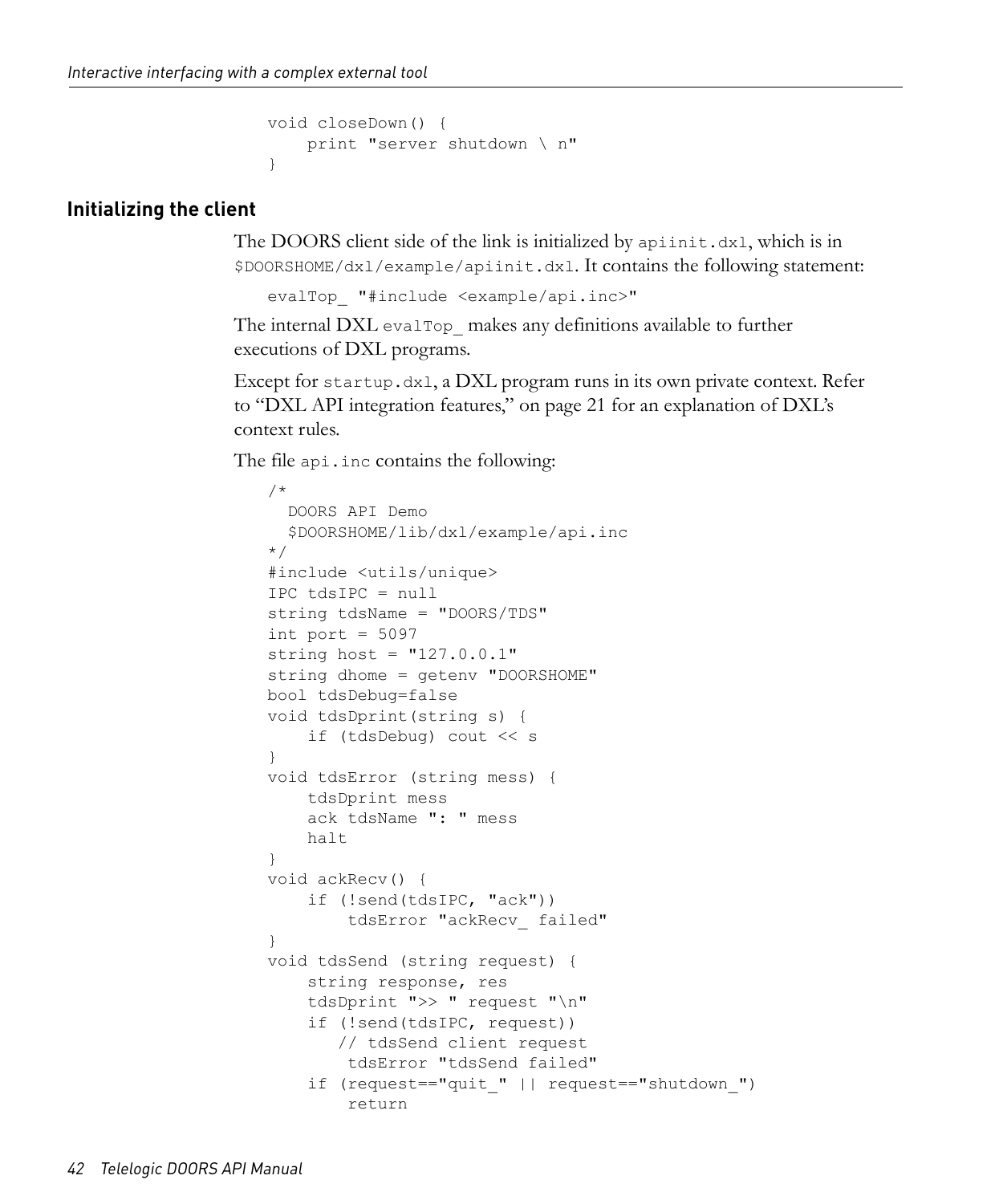```
 while (true) {
         if (!recv(tdsIPC, response))
             tdsError "recv failed"
         tdsDprint "< " response "\n"
         if (response=="done_") 
             // computation completed
             break
         if (response=="errors_") { 
             // error message
             ackRecv
         if (!recv(tdsIPC, response))
             tdsError "recv failed"
             tdsError "tds server failure: "
                         response
 }
         res = eval_ response
         if (res=="") 
            res = "OK" tdsDprint "> " res "\n"
         if (!send(tdsIPC, res)) 
              // need response until "done" sent
              tdsError "tdsSend failed"
     }
}
bool connected () {
     if (null tdsIPC) {
        tdsIPC = client(port, host) if (null tdsIPC) {
             ack "not connected yet"
             return false
 }
     }
     return true
}
/* Dialogue box stuff */
DB TDS=null
DBE tdsB1, tdsB2, tdsB3, tdsB4, tdsB5
bool TDSIsShowing = false
void finishTDS(int status) {
     tdsIPC = null
}
void tdsF1(DBE dbe) {
     if (!(null tdsIPC)) {
         ack "server socket already exists"
     } else{
         if (platform == "WIN32") {
            if (!fileExists (dhome "/api/txl.exe")) {
                  ack("You must first make txl.exe
                       in $DOORSHOME/api. \nSee
```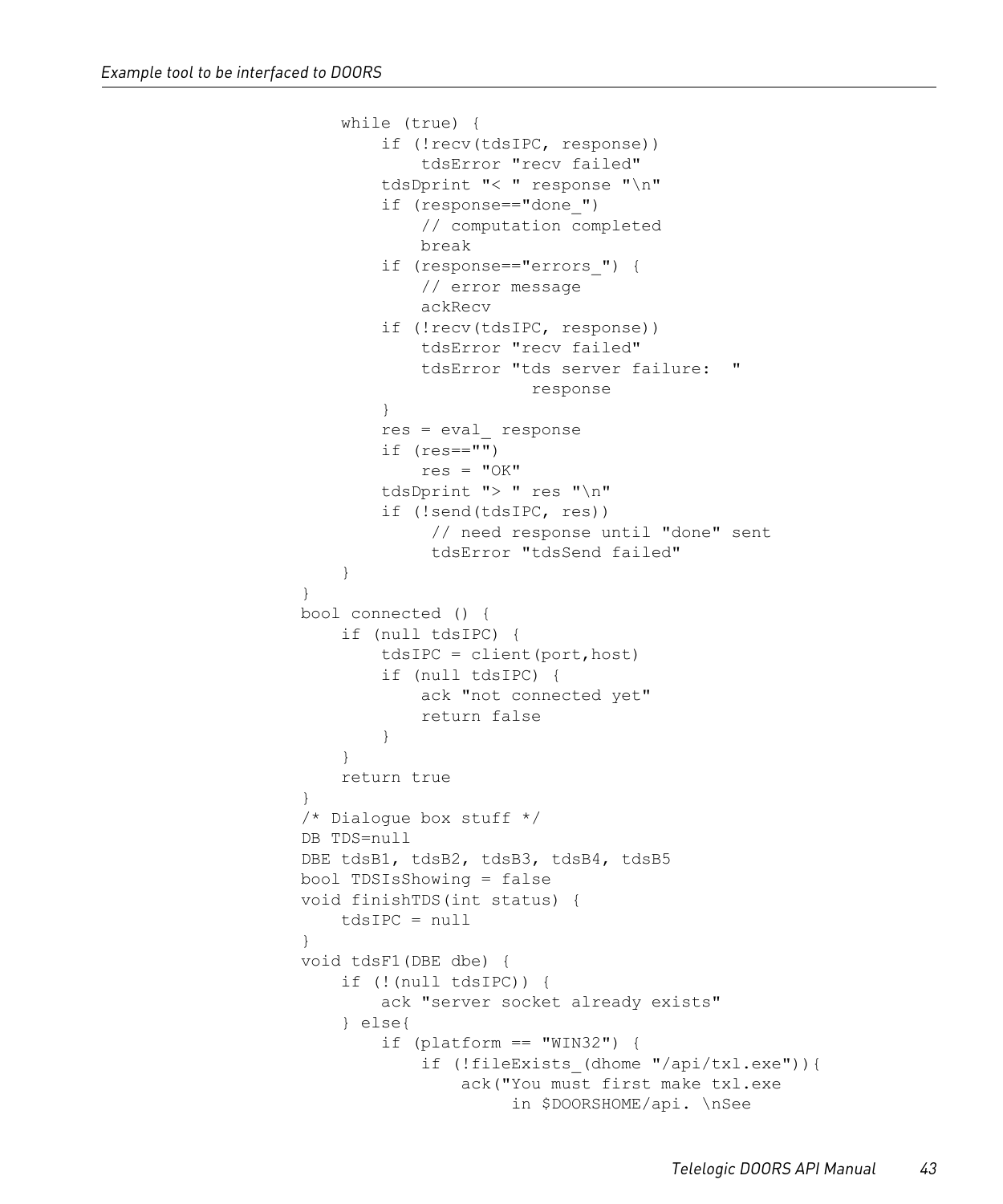```
 the DOORS API Manual for
                      details.")
                 return
             }//!fileExists_
             system(dhome "/api/txl " dhome
                    ''/\text{lib/txl/server.txl} int port = " port " ")
         }else{
            if (!fileExists (dhome "/api/txl")) {
                 ack("You must first make txl in
                       $DOORSHOME/api. \nSee the
                       DOORS API Manual for
                      details.")
                 return
             }//!fileExists_
             system("xterm -e " dhome " /api/txl "
                    dhome "/lib/txl/server.txl int
                   port = " port " ", finishTDS)
 }
     }//else
}//tdsF1
void tdsF2(DBE dbe) {
     string h = 
            (current Object)."Object Heading" ""
     string b = (current Object)."Created By" ""
     if (connected)
         tdsSend "associate(\"" h "\", \"" b "\")"
}
void tdsF3(DBE dbe) {
     string h = (current Object)."Object Heading"
 ""
     if (connected)
        tdsSend "delete \"" h "\""
}
void tdsF4(DBE dbe) {
     if (connected)
         tdsSend "list"
}
void tdsF5(DBE dbe) {
     if (connected) {
         tdsSend "shutdown_" 
         tdsIPC = null
     }
}
void closeCB(DB db){
    TDSIsShowing = false
    hide db
}
void initTDS () {
    TDS = create "DOORS/TDS Link Control"
```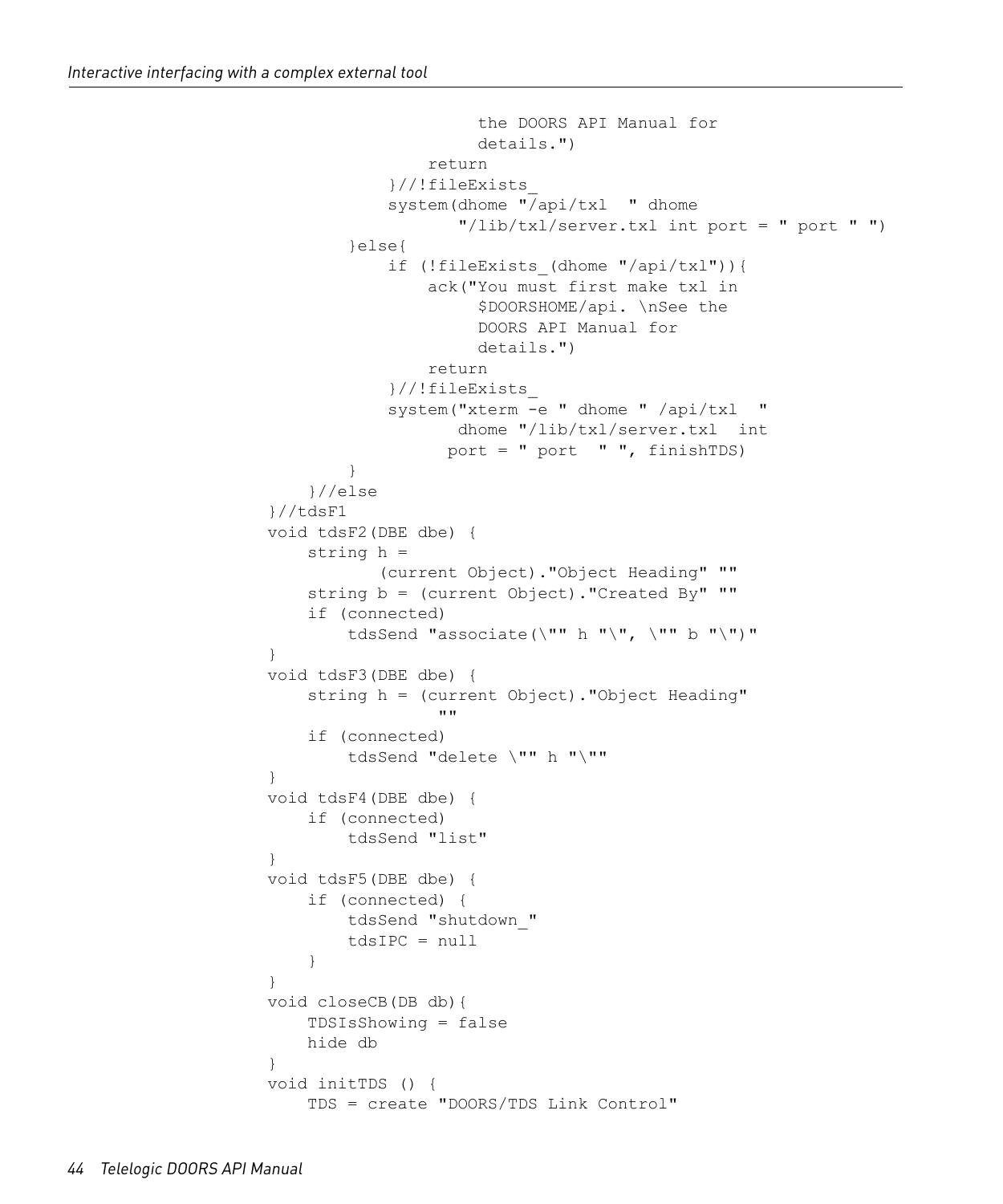```
 tdsB1 = button(TDS, "start server", tdsF1)
     tdsB2 = button(TDS, "add current heading",
            tdsF2)
     tdsB3 = button(TDS, "delete current heading",
              tdsF3)
     tdsB4 = button(TDS, "print table", tdsF4)
     tdsB5 = button(TDS, "shutdown server", tdsF5)
     close(TDS,true, closeCB)
}
// TDS required methods -- no acknowledge necessary
void fromTds (string key, data) {
     ack "message from TDS (" key ", " data ")"
}
// all installed
ack "API Demo installed"
```
#### **Starting the client**

The DOORS/TDS client is started with the file apistart.dxl, which contains:

```
if (!TDSIsShowing){
      initTDS
}
TDSIsShowing = true
show TDS
```
#### **Protocol**

The protocol for the exchange of messages is as follows:

- **1.** DOORS starts the server process.
- **2.** DOORS sends a message to the TXL process running server.txl by calling tdsSend.
- **3.** server.txl accepts the DOORS client.
- **4.** If the message is quit\_, tdsSend takes no further action, and server.txl waits for the next client.
- **5.** If the message is shutdown\_, tdsSend takes no further action, and server.txl exits, causing the xterm or DOS shell to exit.
- **6.** Any other message is executed by server.txl as a TXL program.
- **7.** tdsSend then expects a reply.
- **8.** If the reply is errors, report an error.
- **9.** If the reply is done\_, stop.
- **10.** If the reply is anything else, execute it as a DXL program and wait for a further message from server.txl.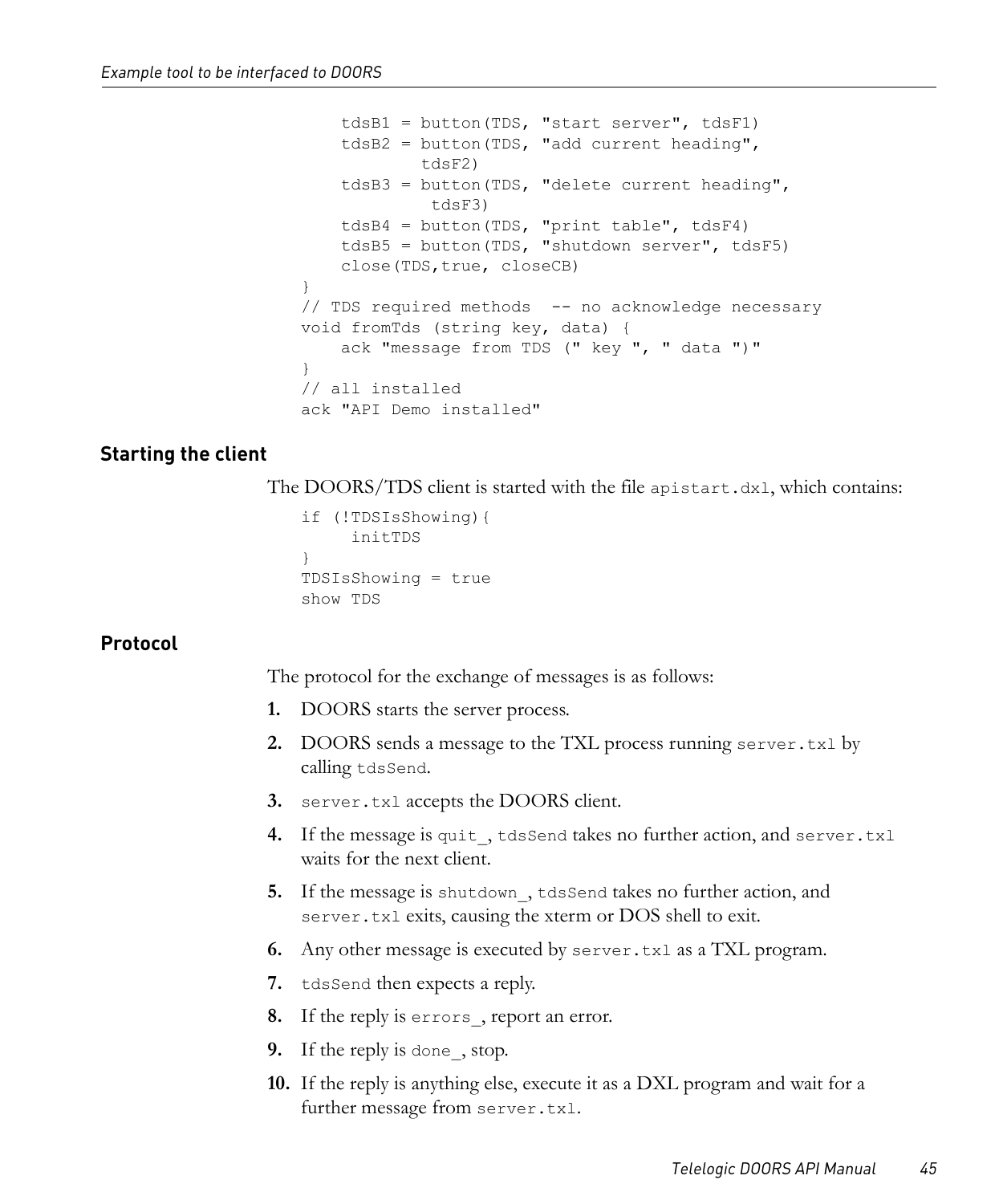This simple protocol allows either side to send code to the other for execution, but DOORS must always be the initiator. This is the main characteristic of a DOORS active link.

The server and client code can be reused, with minor modification, as the basis for any other tool server (DOORS active link).

#### <span id="page-53-0"></span>*DOORS passive link*

A passive link is where the application, for example, TDS, wishes to drive DOORS rather than act as a server. To do this, use the DOORS C API's services to drive the DXL server or its batch emulation.

The programs dxlips, dxlipf and dxlfile (described in ["Using the DXL](#page-24-3)  [server," on page 17\)](#page-24-3) are examples of DOORS passive link programs; their source is in \$DOORSHOME/api. DOORS can only reply to their messages with core DXL messages.

- **1.** Run the file api2init.dxl, which is in \$DOORSHOME/lib/dxl/ example.
- **2.** To start the DXL server using TCP/IP sockets run the DXL shown in ["Using the DXL server," on page 17.](#page-24-3)
- **3.** From a shell, run \$DOORSHOME/bin/dxlips "reply" for TCP/IP sockets.

This causes all the headings of the first formal module in the current project to be printed in the shell. The definition of reply in api2init.dxl is as follows:

```
/* Example function used to illustrate the 
DXL server. 
*/
void reply() { 
     ack "reply" 
     Object o 
     string s 
     Module mnull
     for s in current Project do { 
          if (type module s "Formal") { 
            m = edit(s, false)
             break 
          } 
     }//for loop
     if (null m) 
         ack "no formal modules" 
     else 
          for o in m do 
             replyAPI "print \"" (o."Object
                          Heading" "") "\n\""
}//reply
```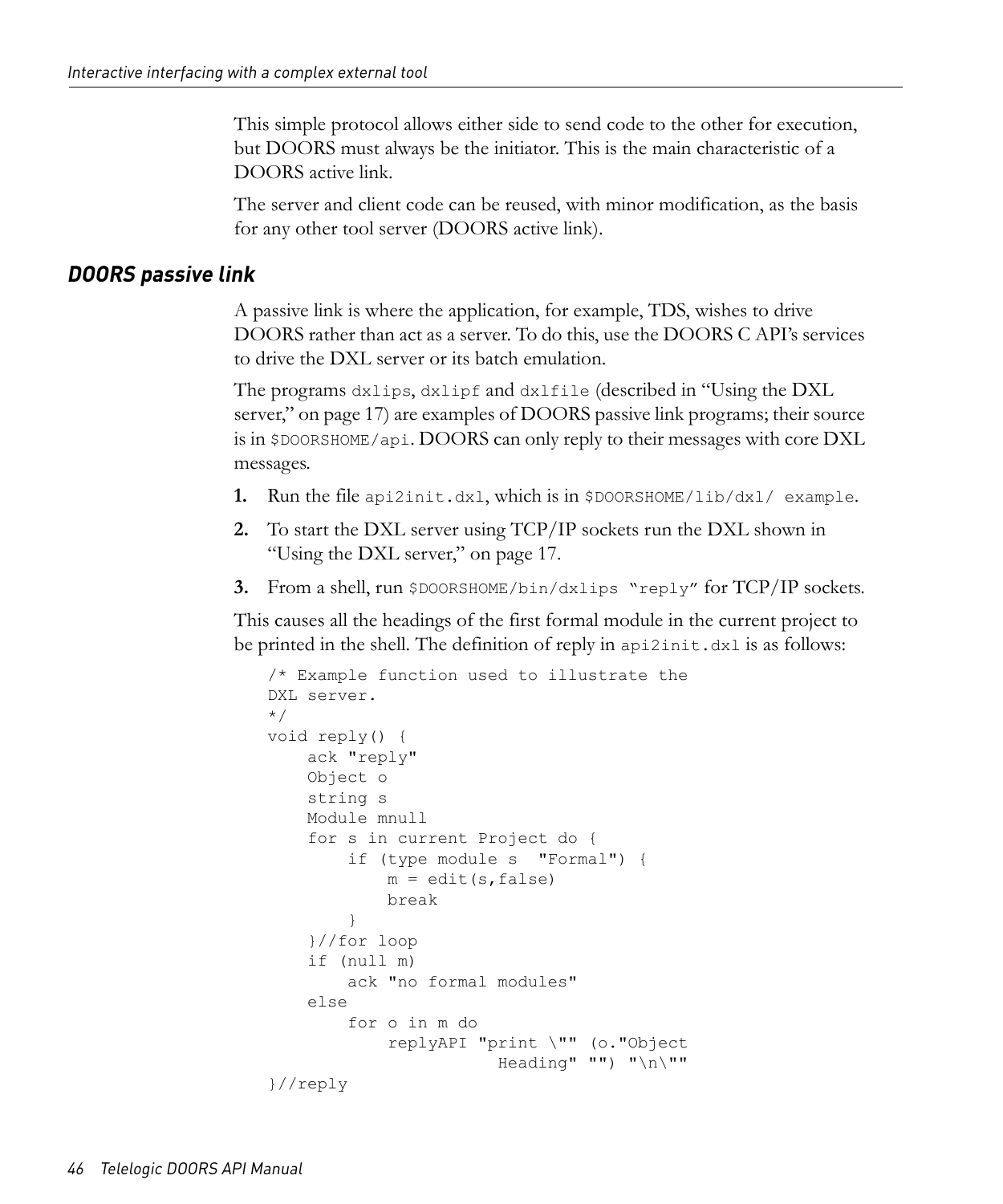The replyAPI function sends a message back to dxlips to be executed as a core DXL program.

#### **Source of dxlips.c**

```
/* dxlips.c */
/*
 Copyright (c) 1993-2000 Telelogic AB.
  See DOORS manuals for copying conditions.
 Copy this file to a different location before
 modifying it.
*/
/*
    Use TCP/IP sockets to connect to DXL server
    from DXL interaction window execute:
    evalTop_ "initDXLServer server 5093" 
    to initialize server.
*/
#include <doors/api.h>
#include <stdio.h>
#include <stdlib.h>
#include <string.h>
#define DXLDEFPORTNO 5093
#define DXLDEFIPHOST "127.0.0.1"
extern char* getenv();
int main (argc, argv)
     int argc;
     char* argv[];
{
     char* portnos = getenv("DXLPORTNO"); 
     /* string of portno */
     char* host = getenv("DXLIPHOST");
     unsigned short portno;
    if (argc \langle 2 \rangle apiError("usage: dxlips \"message\"");
     if (portnos==NULL)
         portno = DXLDEFPORTNO;
     else
         portno = atoi(portnos);
     if (host==NULL)
         host = DXLDEFIPHOST;
     apiInitLibrary((char*)NULL,(char*)NULL,
                      (char*) NULL);printf("portno = d, host = s \n\rightharpoonup n",
               portno, host);
     apiConnectSock(portno, host);
     apiSend(argv[1]);
     if (apiErrorState == DOORS_API_OK &&
         strcmp(argv[1], "shutdown ") !=0)
         apiSend("quit_");
```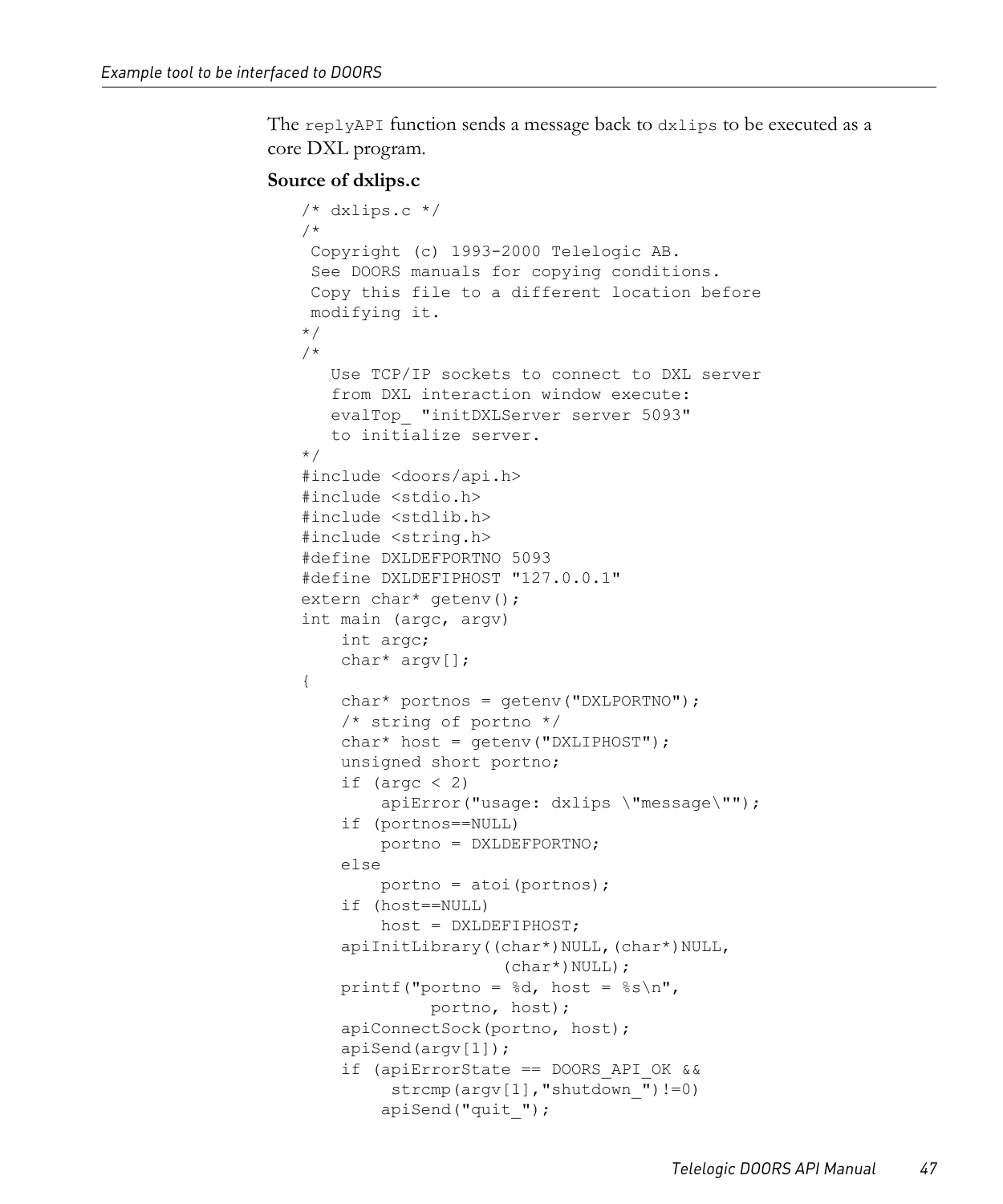```
 apiFinishLibrary();
     return 0;
}
/* end of dxlips.c */
```
It is part of apiSend's job to wait to see whether DOORS uses replyAPI. Refer to ["DXL API integration features," on page 21](#page-28-4) for more information.

#### **Registering methods**

You can make a more useful passive link by registering methods with the DOORS API, which can be executed by the reply. This allows a passive link program to retrieve data from DOORS and manipulate it. The program activeIP.c is the same as dxlips.c except that it has the definition:

```
BEGIN FN(myRepFn, 1,0)
    P (char*,r);END DECLS;
    printf("\"%s\" and again \"%s\"\n", r, r);
END_FN
```
and the line:

```
apiInstall("void myReply(string)", myRepFn);
```
The file api2init.dxl also defines the function reply2, which is the same as reply except for the line:

replyAPI "myReply \"" (o."Object Heading") "\"".

Execute:

activeIP "reply2"

to see that data from DOORS can be extracted and manipulated by the DOORS passive link program activeIP.

The replyAPI function can present a possible hazard to DOORS if the client side of the DXL server is not expecting a reply. For example, replyAPI could have been accidentally executed when there is no client currently connected. For this reason, a time limit of 20 seconds is given for the client to respond; this time limit can be changed with the setAPIClientTimeout function.

The protocol between clients, the DXL server and DOORS is robust against errors in any of the messages. The reply3 function, installed by api2init.dxl, deliberately returns a bad message to the DXL client, which recovers from the error and prints a message, as does DOORS. To see the effect, try the following:

activeIP "reply3"

The reply4 function, installed by api2init.dxl, causes dxlips to execute a small script that prints today's date. To see the effect, try the following:

```
dxlips "reply4"
```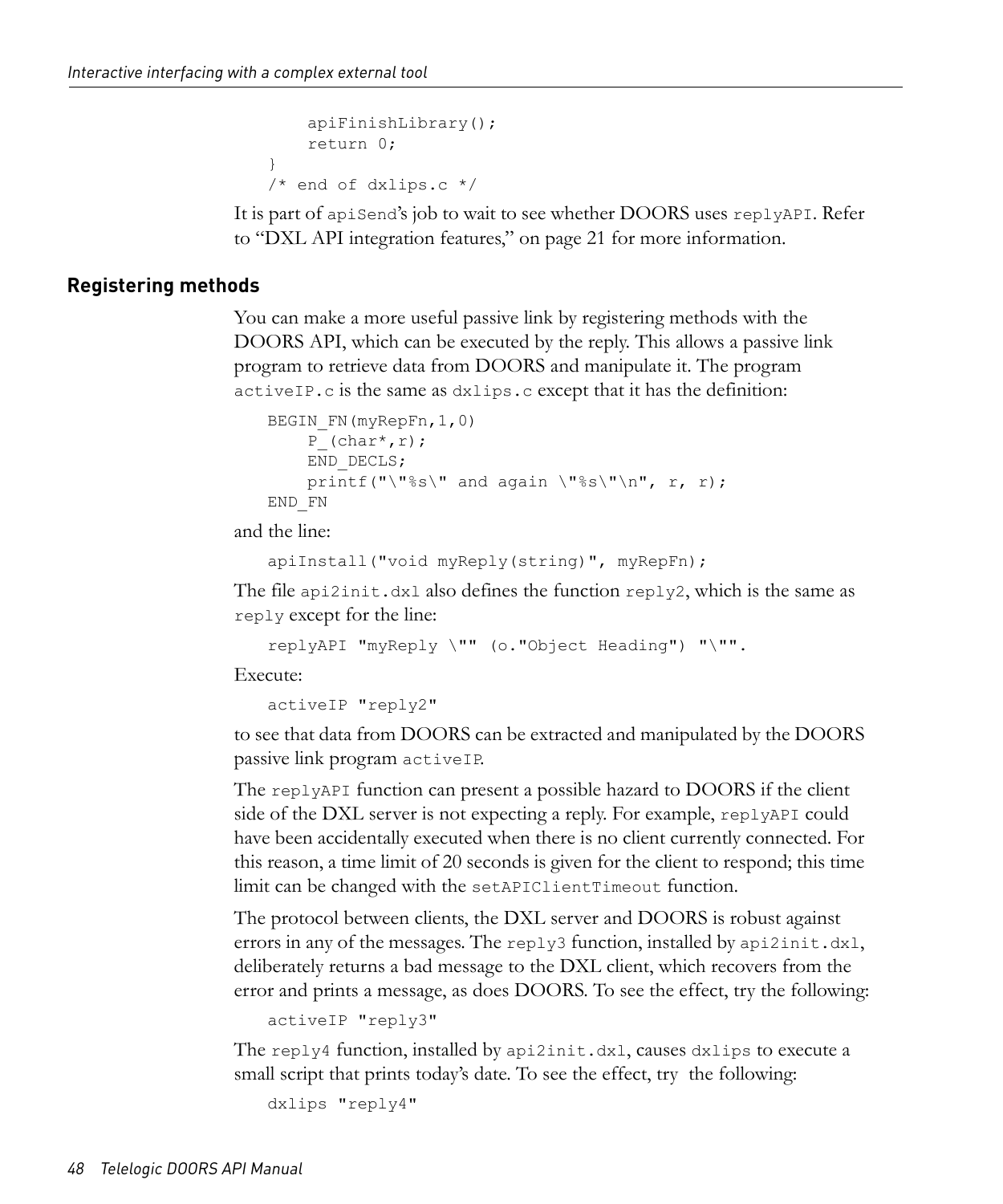All DOORS passive links should follow closely the example set in this section. The interface should consist of a well-defined set of commands implemented as DXL functions that are then called by the external tool via  $dx\log$  (or a similar program). This minimizes the traffic through the IPC channel and will lead to a cleaner interface between the tools.

## <span id="page-56-0"></span>**Working with OLE objects**

On the Win32 platform, DOORS supports OLE from DXL both as an automation server which can implement a DOORS passive link, and as an OLE client which can implement a DOORS active link.

Refer to the *DXL Reference Manual* for details of these DXL features.

For further information, reference DOORS's Microsoft Office import and export tools, which provide code examples of these features, and can be found using the Library option in the DXL Interaction window.

## <span id="page-56-2"></span><span id="page-56-1"></span>**Listing of tds.c**

```
/*
  Copyright (c) 1993-2000 Telelogic AB.
  See DOORS manuals for copying conditions.
 Copy this file to a different location before
 modifying it.
*/
/* This module implements a DXL-like language for
    TDS.
    TDS (Toy Database System) serves as an example
    of how to integrate external tools with DOORS.
*/
#include <doors/api.h> /* API services */
#include "tds.h" /* this file's entry points */
#include "tdsfns.h" /* the TDS API */
/* start declaring TDS API driven functions */
BEGIN FN(tdsCreateFn, 1, 1)
    P (char*, name);
     Table* tab;
   END_DECLS;
    tab = tdsCreate(name);RETURN (tab); /* return the created table */END_FN
BEGIN FN(tdsEntryFn, 2, 1)
    P (Table*,tab);
     P_(char*,key);
     Entry* e;
     END_DECLS;
```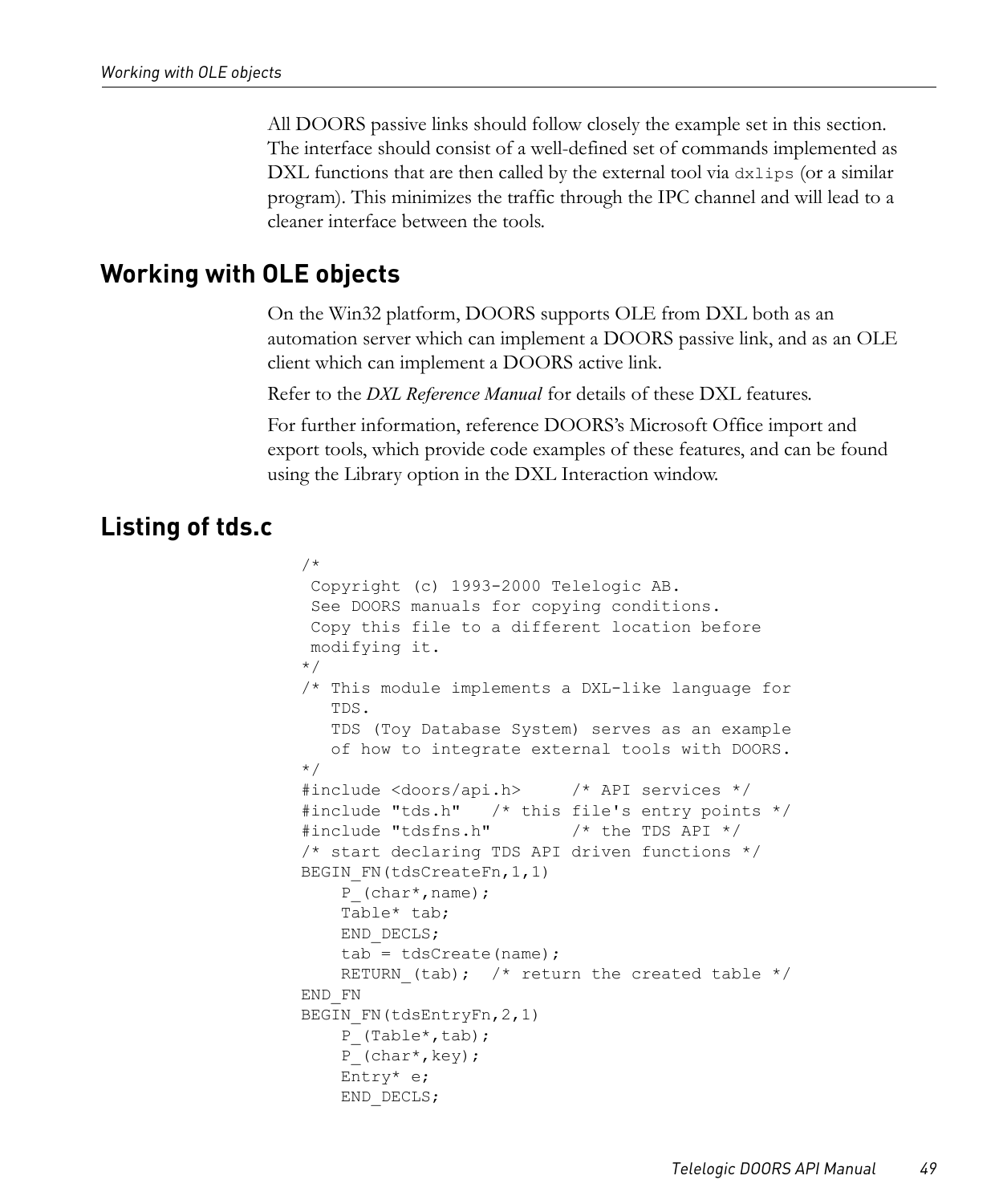```
e = tdsEntry(tab, key, TRUE);
     RETURN_(e);
END_FN
BEGIN FN(tdsPutFn, 2,0)
    P (Entry*, e);
    P (char*,data);
    END DECLS;
     tdsPut(e,data);
END_FN
BEGIN FN(tdsGetFn, 2, 1)
    P (Table*,tab);
     P_(char*,key);
     char* data;
     END_DECLS;
    data = tdsGet(tab, key);RETURN (data);
END_FN
BEGIN_FN(tdsGetKeyFn, 1, 1)
    P (Entry*, e); END_DECLS;
     RETURN_(e->key);
END_FN
BEGIN_FN(tdsGetDataFn,1,1)
     P_(Entry*, e);
     END_DECLS;
    RETURN (e->data);
END_FN
BEGIN FN(tdsGetNameFn, 1, 1)
     P_(Table*, t);
    END DECLS;
    RETURN (t->name);
END_FN
BEGIN_FN(tdsDeleteEntryFn, 2, 1)
    P (Table*,tab);
    P_{a}(char*, key);
     int status;
     END_DECLS;
    status = tdsDeleteEntry(tab, key) ;
     RETURN_(status);
END_FN
BEGIN FN(tdsDeleteTableFn, 1, 1)
    P (Table*,tab);
     int status;
    END DECLS;
     status = tdsDeleteTable(tab);
    RETURN (status);
END_FN
BEGIN_FN(tdsInfoFn,0,0)
    END DECLS;
```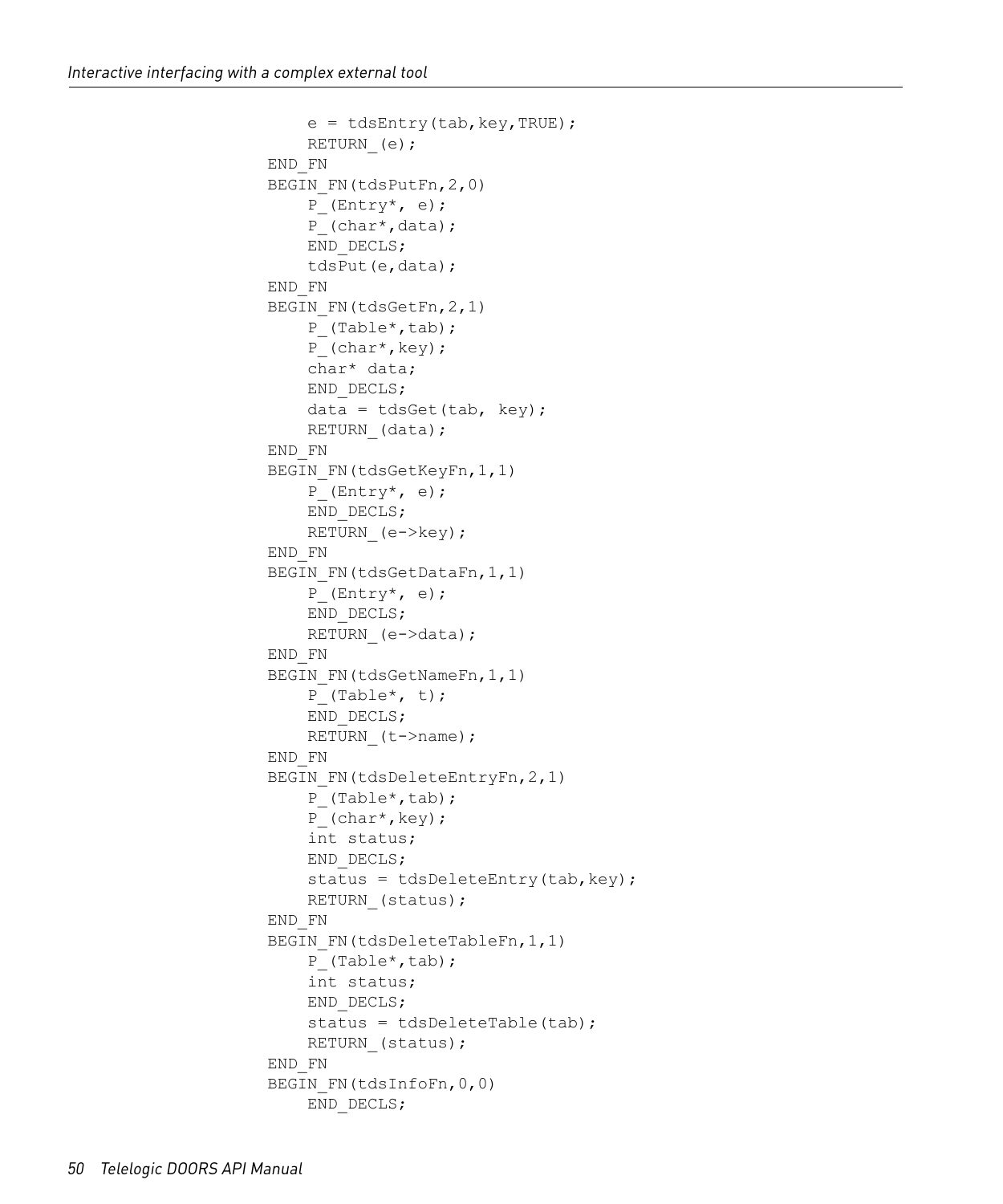```
 tdsInfo();
END_FN
BEGIN_FOR_DO(tdsDoFn,Table*,tab,Entry*,scan)
    tdsDo(tab,scan)
        PROCESS_DO(scan);
END_FOR_DO
BEGIN_FOR_DO(tdsDoAllFn,Table*,tab,Table*,scan)
    tdsTabDo(scan)
       PROCESS DO(scan);
END_FOR_DO
/**********************************************
  ** tdsInitAPI
*/
global void tdsInitAPI(void)
{
     tdsInit();
     /* Declare the XTC types for TDS */
     apiParse("struct Table {}; 
               struct Entry {}; 
                Table All=null;");
     /* Declare Status constants */
     apiParse("const int StatusOK = addr_(%d) ;",
              StatusOK);
     apiParse("const int StatusBadDeleteEntry =
              addr (%d) ;", StatusBadDeleteEntry);
     apiParse("const int StatusBadDeleteTable =
              addr (%d) ;", StatusBadDeleteTable);
     /* Declare the API entry points */
     apiInstall("Table create (string)",
                   tdsCreateFn);
     apiInstall("Entry ::[] (Table, string)",
                   tdsEntryFn);
     apiInstall("void ::= (Entry, string)",
                   tdsPutFn);
     apiInstall("string ::[] (Table,string)",
                   tdsGetFn);
     apiInstall("string key (Entry)",
                   tdsGetKeyFn);
     apiInstall("string data (Entry)",
                   tdsGetDataFn);
     apiInstall("string ::* (Entry)",
                   tdsGetDataFn);
     apiInstall("string name (Table)",
                   tdsGetNameFn);
     apiInstall("int delete (Table,string)",
                   tdsDeleteEntryFn);
     apiInstall("int delete (Table)",
                   tdsDeleteTableFn);
     apiInstall("void info ()", tdsInfoFn);
```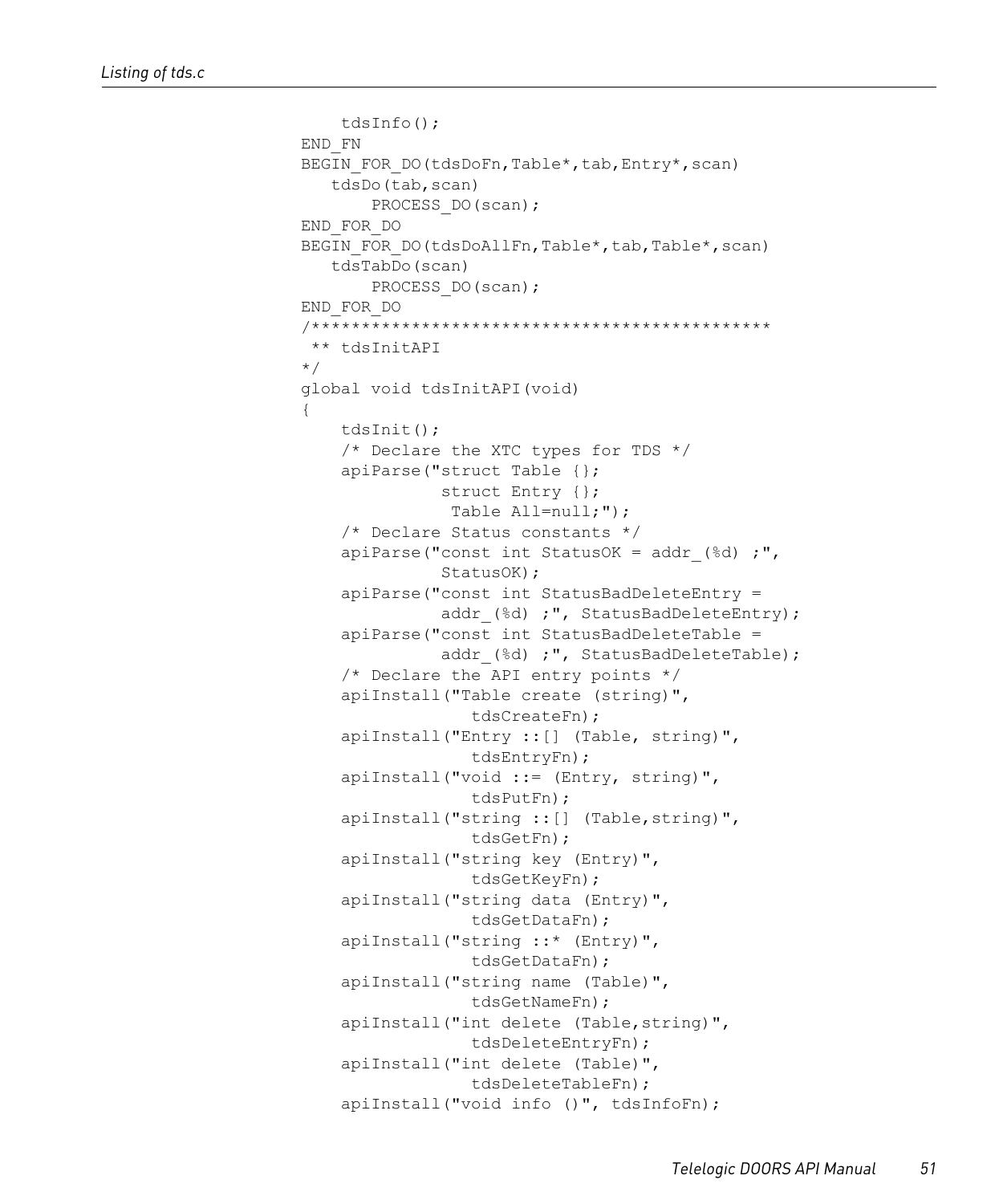```
 apiInstall("void ::do (Entry&, Table, void)",
                  tdsDoFn);
     apiInstall("void ::do (Table&, Table, void)",
                  tdsDoAllFn);
} /* tdsInitAPI */
/*
  tdsFinishAPI
*/
global void tdsFinishAPI(void)
{
    tdsFinish();
} /* tdsFinishAPI */
```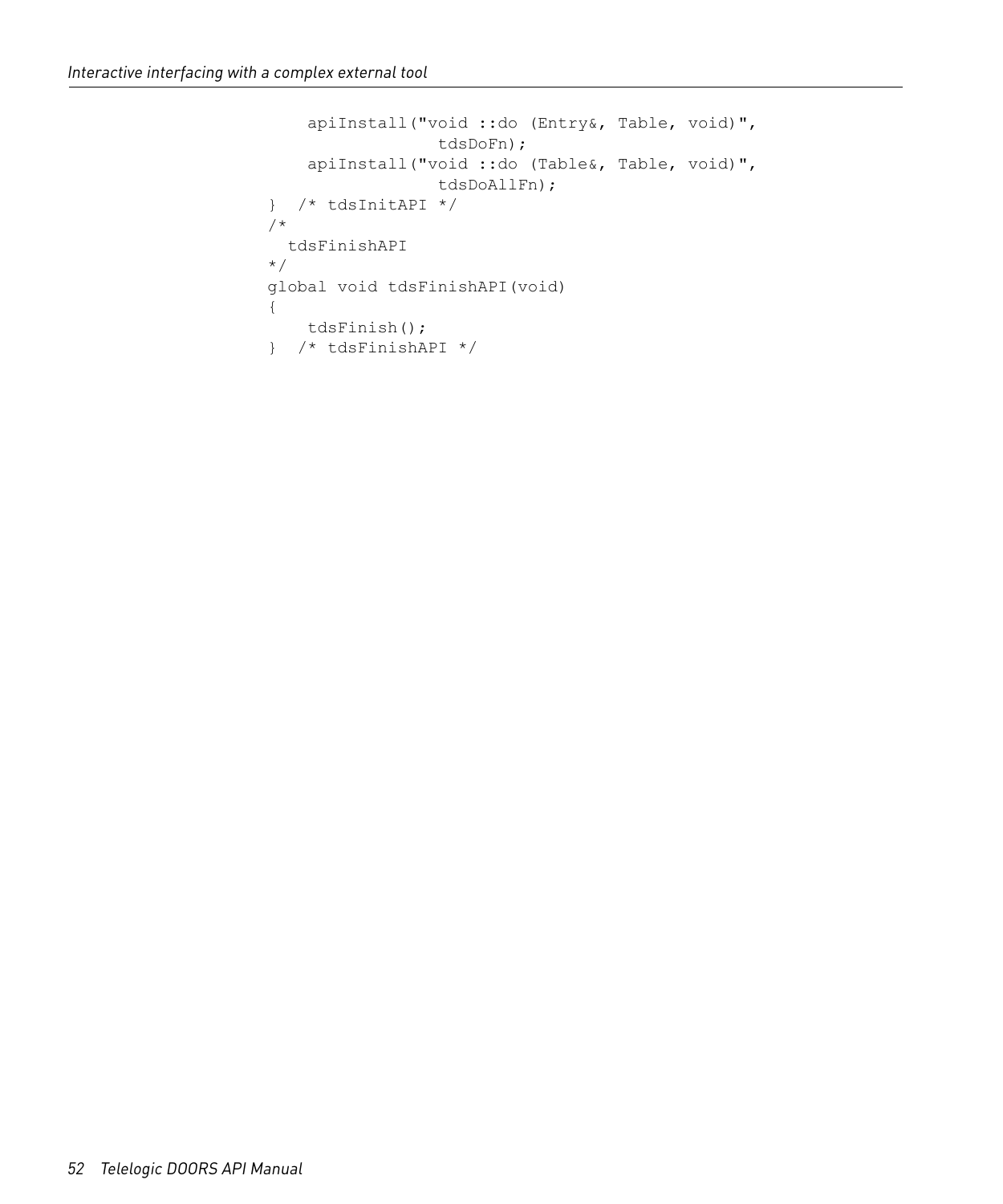## *7 Contacting support*

<span id="page-60-0"></span>This chapter contains the following topics:

- [Contacting IBM Rational Software Support](#page-60-1)
- [What to do before you contact Support](#page-60-3)
- [Sending an automated problem report form](#page-61-0)
- [Other information](#page-63-2)

## <span id="page-60-1"></span>**Contacting IBM Rational Software Support**

Support and information for Telelogic products is currently being transitioned from the Telelogic Support site to the IBM Rational Software Support site. During this transition phase, your product support location depends on your customer history.

#### <span id="page-60-2"></span>*Product support*

• If you are a heritage customer, meaning you were a Telelogic customer prior to November 1, 2008, please visit the **DOORS** Support Web site.

Telelogic customers will be redirected automatically to the IBM Rational Software Support site after the product information has been migrated.

If you are a new Rational customer, meaning you did not have Telelogic-licensed products prior to November 1, 2008, please visit the **IBM** [Rational Software Support site.](http://www.ibm.com/software/rational/support/)

## <span id="page-60-3"></span>**What to do before you contact Support**

If your site has a designated on-site support person, please contact that person before you contact our Support team.

To help our Support team solve your problem, please have the following information available:

- Your name, title, company name, e-mail address, fax number and telephone number.
- Your support ID and support password.
- The version and build number of DOORS that you're running.

To get this information, run DOORS, and click **Help > About DOORS**.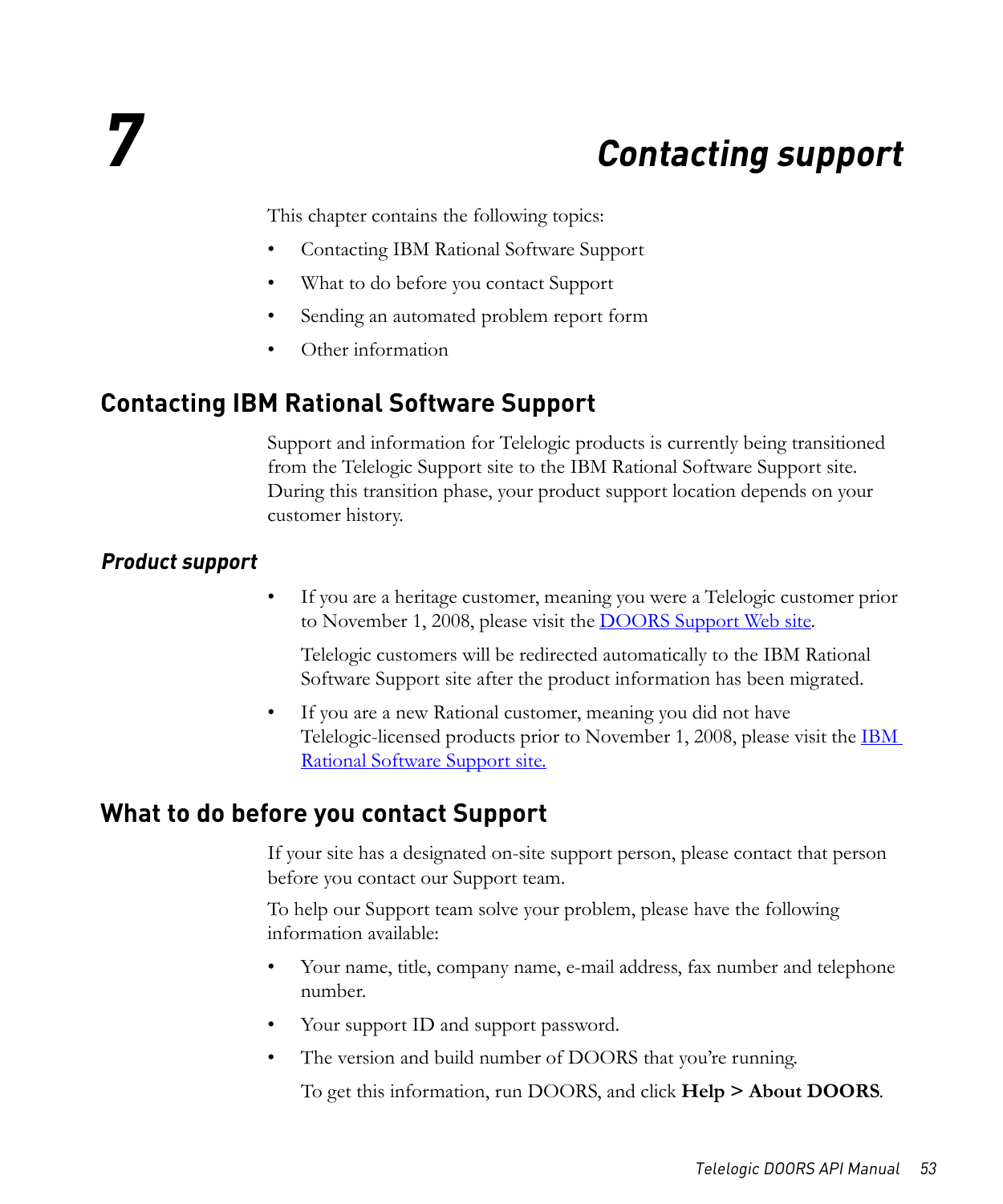- The operating system you're running DOORS on, for example Windows XP.
- What operating system your DOORS database is running on, if different.
- If you are reporting a new problem, please have a clear statement of the problem, including the exact text of any error messages produced by DOORS, your operating system, or any other tools that were running when the problem occurred.
- If you are calling about a problem you reported earlier, you need the original tracking number the Support team assigned to your problem.
- If you want, you can use the automated problem report form. For information, see ["Sending an automated problem report form," on page 54.](#page-61-0)

The support center on our web site is at https://support.telelogic.com.

## <span id="page-61-0"></span>**Sending an automated problem report form**

**To send an automated problem report to Support:**

**1.** Select **Help > Generate Support Request**.

The **Telelogic Support Information** dialog box is displayed with some of your product information automatically included.

Review the information to make sure it's accurate.

- **2.** From the **Impact** drop down list box, select the severity of the problem.
- **3.** In the **Summary** box, summarize the problem.
- **4.** In the **Problem** box, type a detailed description of the problem.
- **5.** If available, attach a snapshot.

Click either **DOORS Window Snapshot** or **Screen Snapshot**, whichever is applicable, and select the snapshot from your machine.

- **6.** If possible, use the buttons in the **Attachment Information** area to add video capture, system details and files.
	- **Note** The **Add Product Files** button is unavailable in DOORS. Product information is collected and added automatically.

Add any relevant information to help Support resolve the problem.

**7.** You can either: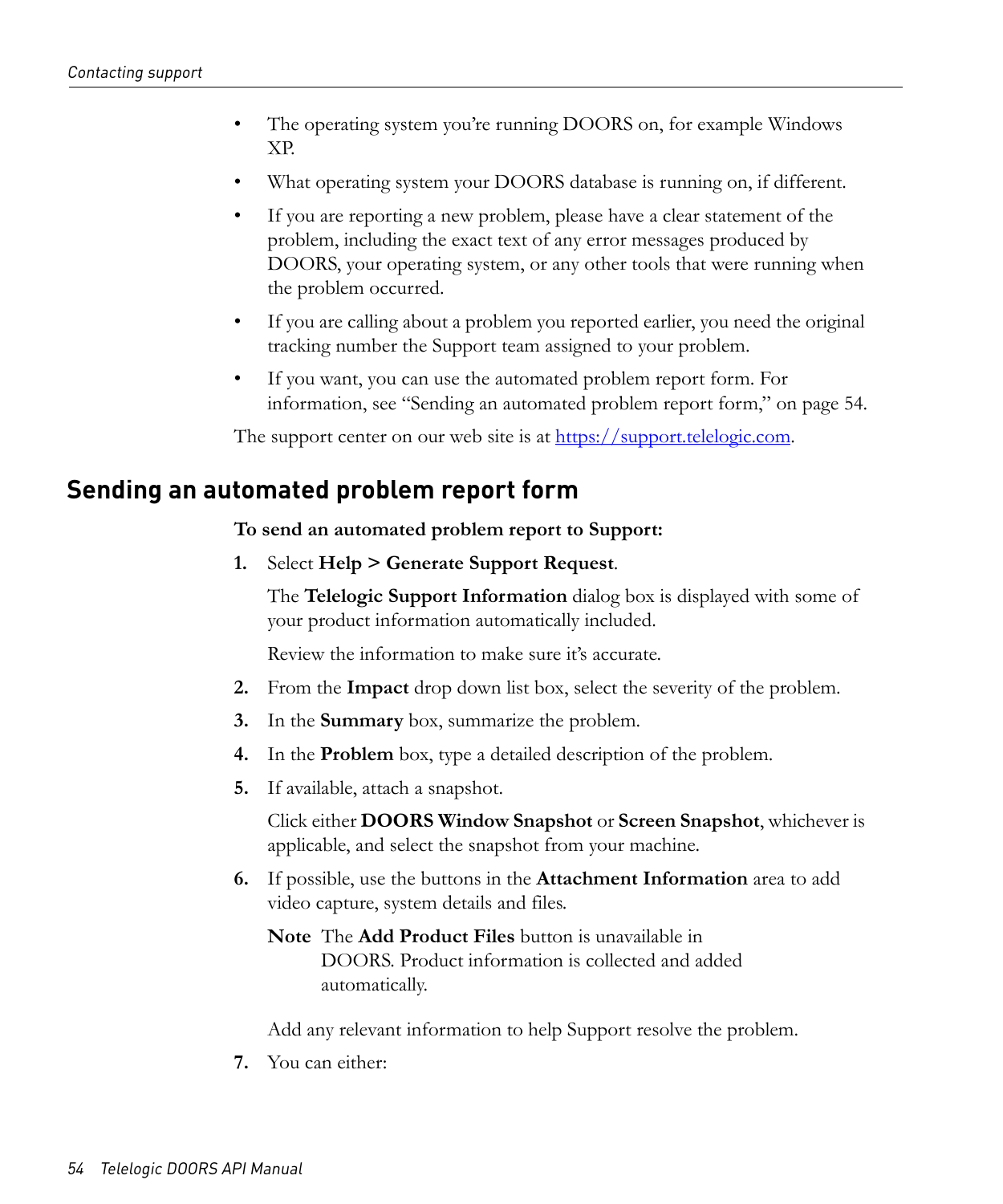• Display the information you've entered in a new window so that you can copy it. For example, you may want to add this information to someone else's information.

#### Click **Just Text (No Email)**.

• Open the email to edit it before sending it to Support.

Click **Preview and Send** to submit the report.

#### <span id="page-62-0"></span>*Guidelines for writing a problem report*

- Be as specific as possible when you summarize the problem in the **Summary** box and when you explain the situation and provide details in the **Problem** box. For example, "The system crashed when I tried to add an attribute" is more helpful than "It crashed."
- Indicate if there were any system changes, such as customizations or upgrades, before the problem occurred.
- If the problem is reproducible, list the specific steps to be followed in order to demonstrate the problem and also indicate the model you are using to perform the steps.
- In the problem description, include anything different or unusual that you observed before the problem happened.
- Make screen captures of anything that you feel will help and attach them to the problem report.
- Include any error messages and code samples you have related to the problem.
- If you have multiple unrelated questions or issues, please submit them separately.

#### <span id="page-62-1"></span>*Automatic responses and recording defects*

When you send the online form to Support, the customer service system immediately searches the Knowledge Base based on the **Summary** and **Problem** descriptions you entered. If there is an exact match of your problem in the knowledge base, the system automatically sends an email to you with a pointer to the most likely solution.

The problem is also automatically recorded in the defect tracking system as assigned to a support representative. This representative works with you to be certain that your problem is solved. The defect tracking system also records new problems with their solutions in the Knowledge Base to provide rapid assistance for other customers.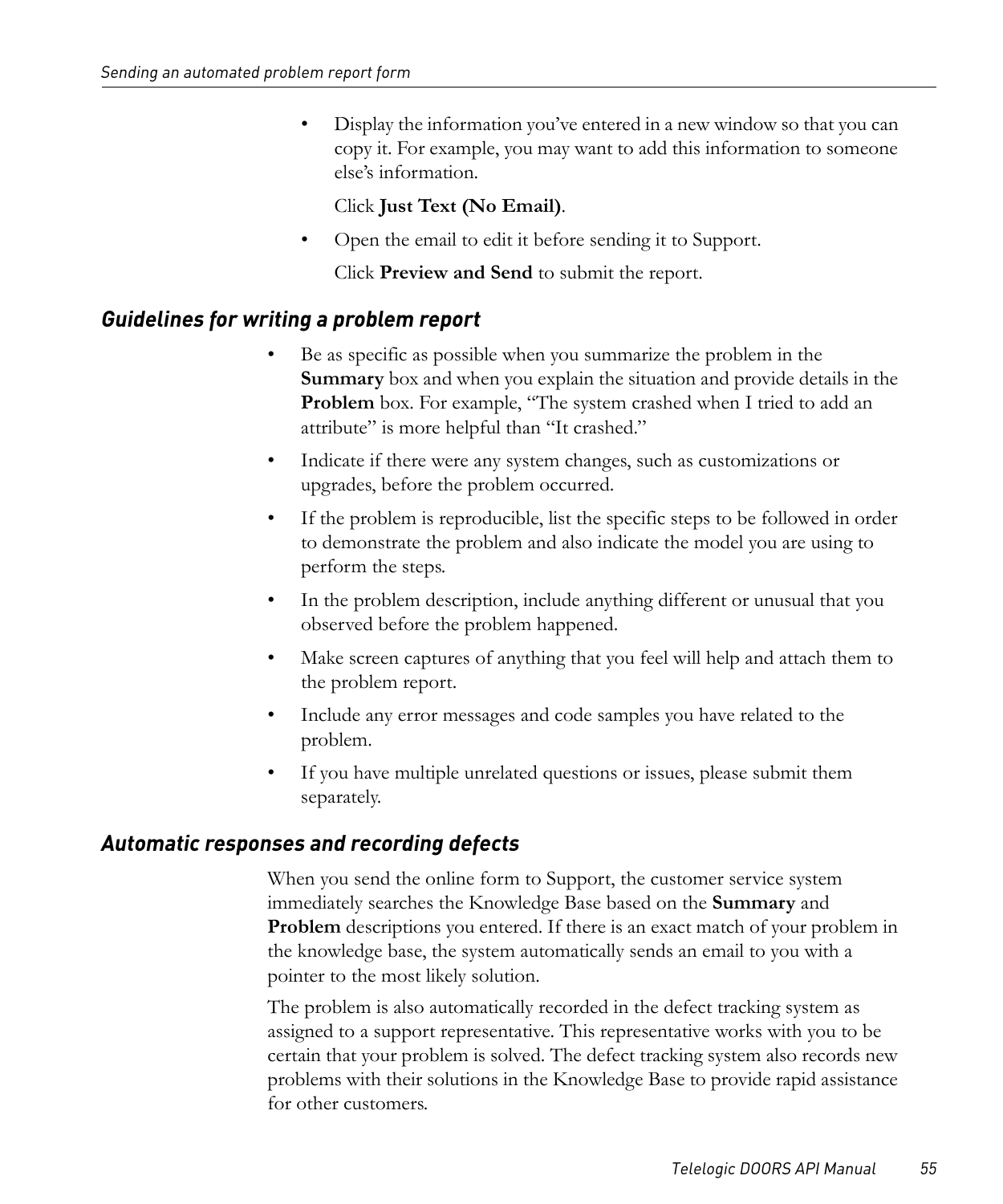#### <span id="page-63-0"></span>*Automatically generated problem reports*

If your DOORS system crashes, it displays a message asking if you want to send a problem report about the crash to DOORS Support.

If you decide to send this generated report, the system displays the same online form that is available from **Help > Generate Support Request**. In this case, the form contains information about the crash condition, in addition to the information that is usually filled in describing your system.

Add any more information that you can to help the Support staff identify the problem before you click the **Preview and Send** button.

#### <span id="page-63-1"></span>*Changing the email address of the problem report*

If you want to send the problem to someone other than DOORS Support, for example to your internal support, you can change the default email address of the problem report.

#### **To change the email address of the problem report:**

- **1.** Open **System** in the **Control Panel**.
- **2.** On the **Advanced** tab, click **Environment Variables**, then click **New** under **variables**.

The **New User Variable** window is displayed

- **3.** In **Variable Name** enter **ILX\_RECIP**, the variable that controls the address used by the problem report.
- **4.** In **Variable Value** enter the email address you want to use.
- **5.** Click **OK** to add the value.
- **6.** Click **OK** to save the value in the environment variables.
- **7.** Click **OK** to save the value in the system properties.

## <span id="page-63-2"></span>**Other information**

For Rational software product news, events, and other information, visit the [IBM Rational Software Web site.](http://www.ibm.com/software/rational/)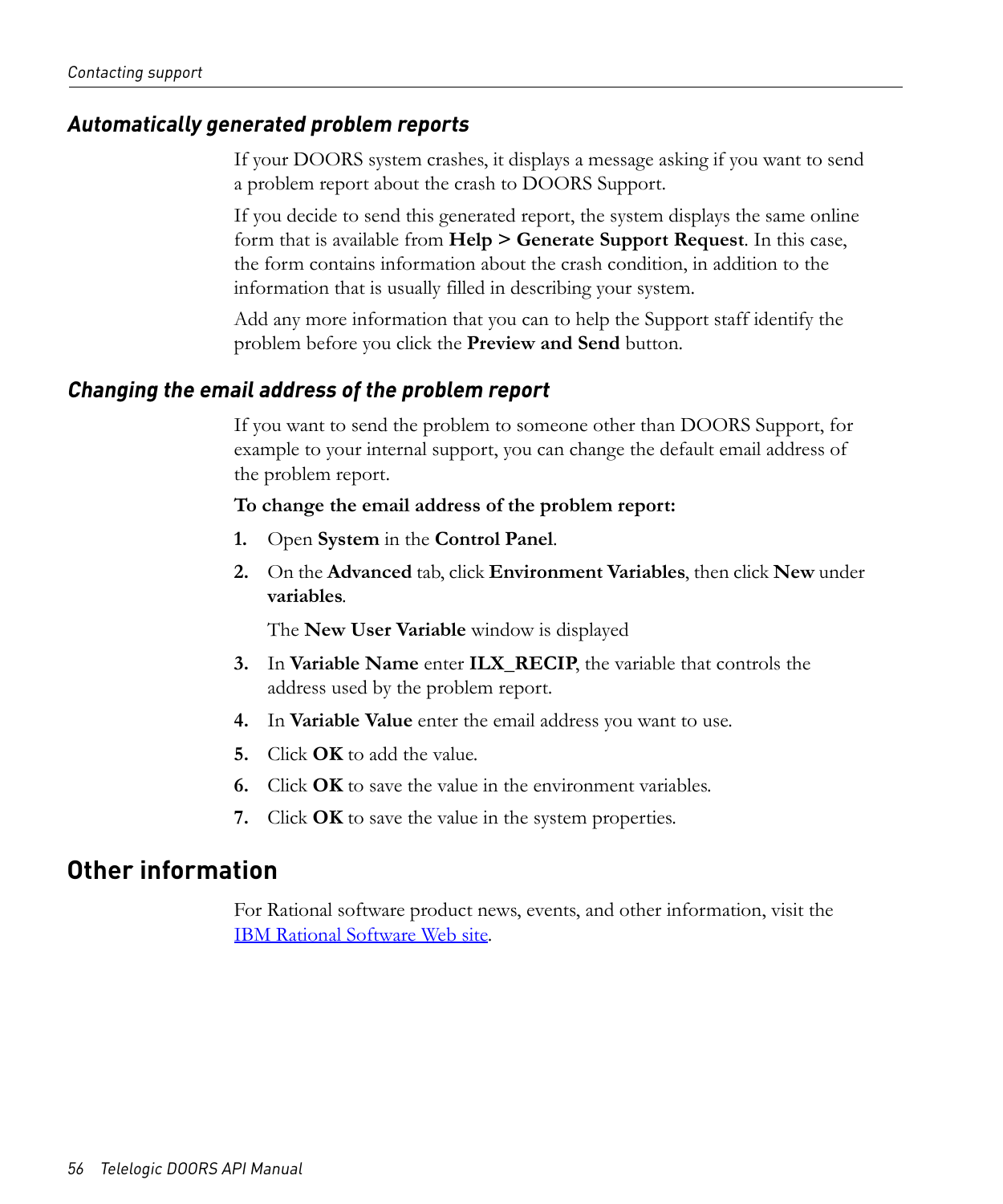# <span id="page-64-1"></span>*8 Notices*

<span id="page-64-0"></span>This information was developed for products and services offered in the U.S.A. IBM may not offer the products, services, or features discussed in this document in other countries. Consult your local IBM representative for information on the products and services currently available in your area. Any reference to an IBM product, program, or service is not intended to state or imply that only that IBM product, program, or service may be used. Any functionally equivalent product, program, or service that does not infringe any IBM intellectual property right may be used instead. However, it is the user's responsibility to evaluate and verify the operation of any non-IBM product, program, or service.

IBM may have patents or pending patent applications covering subject matter described in this document. The furnishing of this document does not grant you any license to these patents. You can send written license inquiries to:

IBM Director of Licensing IBM Corporation North Castle Drive Armonk, NY 10504-1785 U.S.A.

For license inquiries regarding double-byte character set (DBCS) information, contact the IBM Intellectual Property Department in your country or send written inquiries to:

IBM World Trade Asia Corporation Licensing 2-31 Roppongi 3-chome, Minato-ku Tokyo 106-0032, Japan

**The following paragraph does not apply to the United Kingdom or any other country where such provisions are inconsistent with local law:** INTERNATIONAL BUSINESS MACHINES CORPORATION PROVIDES THIS PUBLICATION "AS IS" WITHOUT WARRANTY OF ANY KIND, EITHER EXPRESS OR IMPLIED, INCLUDING, BUT NOT LIMITED TO, THE IMPLIED WARRANTIES OF NON-INFRINGEMENT, MERCHANTABILITY OR FITNESS FOR A PARTICULAR PURPOSE. Some states do not allow disclaimer of express or implied warranties in certain transactions. Therefore, this statement may not apply to you.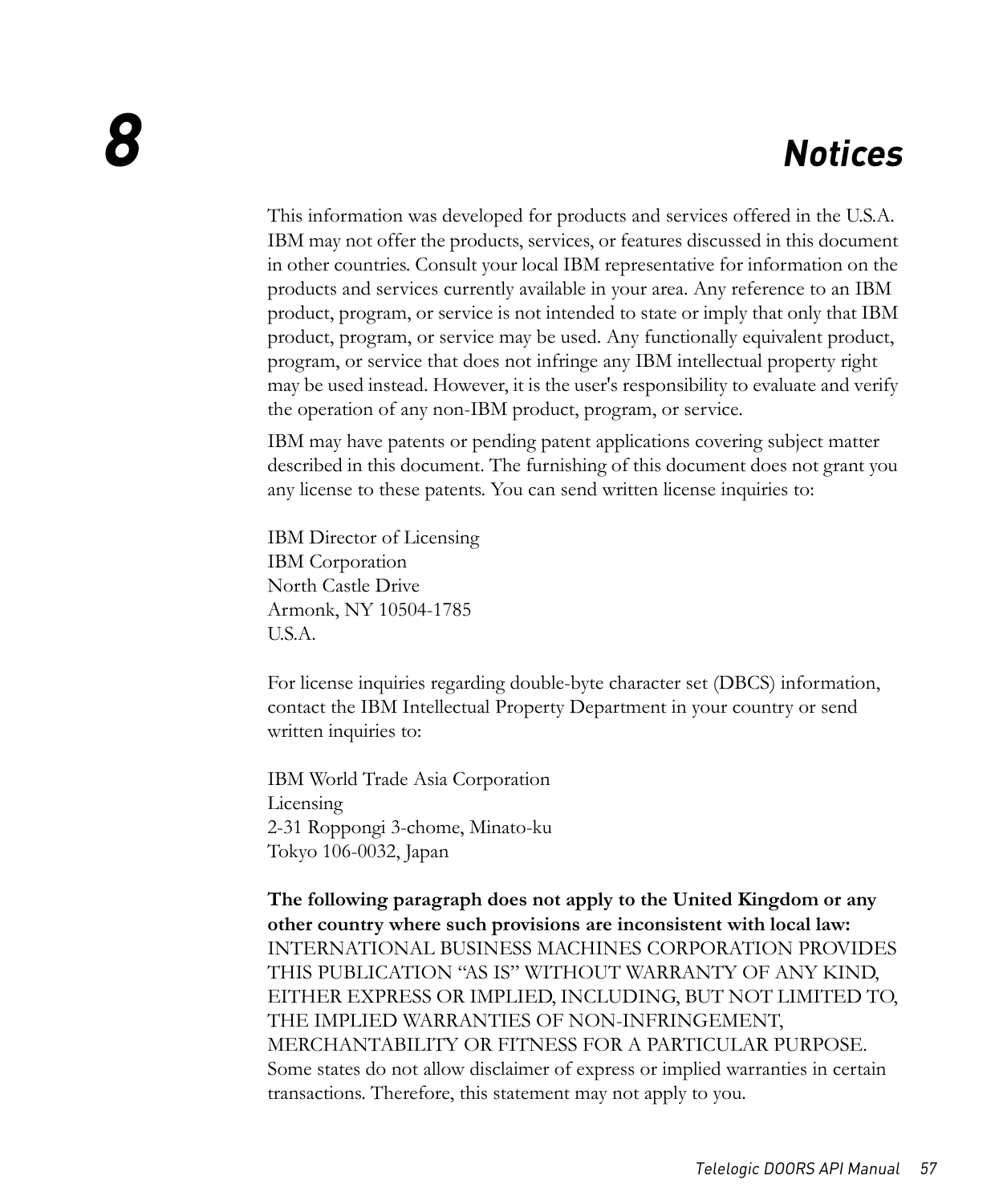This information could include technical inaccuracies or typographical errors. Changes are periodically made to the information herein; these changes will be incorporated in new editions of the publication. IBM may make improvements and/or changes in the product(s) and/or the program(s) described in this publication at any time without notice.

Any references in this information to non-IBM Web sites are provided for convenience only and do not in any manner serve as an endorsement of those Web sites. The materials at those Web sites are not part of the materials for this IBM product and use of those Web sites is at your own risk.

IBM may use or distribute any of the information you supply in any way it believes appropriate without incurring any obligation to you.

Licensees of this program who wish to have information about it for the purpose of enabling: (i) the exchange of information between independently created programs and other programs (including this one) and (ii) the mutual use of the information which has been exchanged, should contact:

Intellectual Property Dept. for Rational Software IBM Corporation 1 Rogers Street Cambridge, Massachusetts 02142 U.S.A.

Such information may be available, subject to appropriate terms and conditions, including in some cases, payment of a fee.

The licensed program described in this document and all licensed material available for it are provided by IBM under terms of the IBM Customer Agreement, IBM International Program License Agreement or any equivalent agreement between us.

Any performance data contained herein was determined in a controlled environment. Therefore, the results obtained in other operating environments may vary significantly. Some measurements may have been made on development-level systems and there is no guarantee that these measurements will be the same on generally available systems. Furthermore, some measurements may have been estimated through extrapolation. Actual results may vary. Users of this document should verify the applicable data for their specific environment.

Information concerning non-IBM products was obtained from the suppliers of those products, their published announcements or other publicly available sources. IBM has not tested those products and cannot confirm the accuracy of